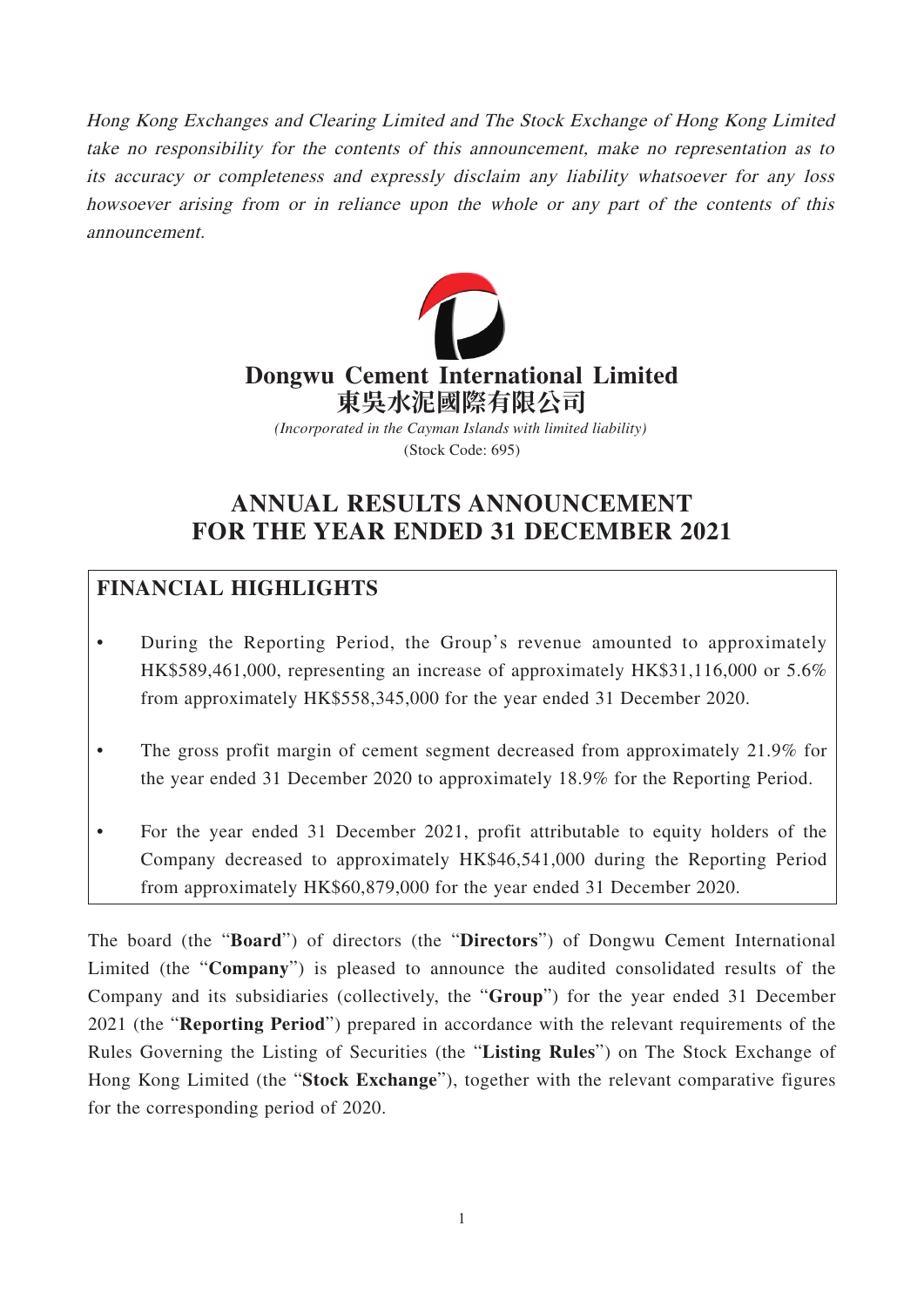# **CONSOLIDATED STATEMENT OF PROFIT OR LOSS AND OTHER COMPREHENSIVE INCOME**

|                                                                                                         |                | <b>Year ended 31 December</b> |                |
|---------------------------------------------------------------------------------------------------------|----------------|-------------------------------|----------------|
|                                                                                                         |                | 2021                          | 2020           |
|                                                                                                         | <b>Note</b>    | <b>HK\$'000</b>               | HK\$'000       |
|                                                                                                         |                |                               | (Re-presented) |
| Revenue                                                                                                 | $\mathfrak{H}$ | 589,461                       | 558,345        |
| Cost of sales                                                                                           |                | (478, 230)                    | (435, 941)     |
| <b>Gross profit</b>                                                                                     |                | 111,231                       | 122,404        |
| Distribution expenses                                                                                   |                | (5, 840)                      | (5,881)        |
| Administrative expenses                                                                                 |                | (44, 797)                     | (37, 835)      |
| Other income                                                                                            |                | 2,241                         | 10,919         |
| Other gain $-$ net                                                                                      |                | 89                            | 102            |
| <b>Operating income</b>                                                                                 |                | 62,924                        | 89,709         |
| Finance income                                                                                          |                | 12,256                        | 3,825          |
| Finance expenses                                                                                        |                | (5,863)                       | (2,197)        |
| Finance income - net                                                                                    |                | 6,393                         | 1,628          |
| Share of results of associates                                                                          |                | 4,212                         | 4,654          |
| Profit before income tax expense                                                                        | 6              | 73,529                        | 95,991         |
| Income tax expense                                                                                      | 8              | (29, 523)                     | (35, 248)      |
| Profit for the year from continuing operations                                                          |                | 44,006                        | 60,743         |
| <b>Discontinued operation</b>                                                                           |                |                               |                |
| Gain for the year from a discontinued                                                                   |                |                               |                |
| operation, after tax                                                                                    |                |                               | 105            |
| Profit for the year                                                                                     |                | 44,006                        | 60,848         |
| Other comprehensive income for the year,<br>net of tax                                                  |                |                               |                |
| Items that will not be reclassified to profit or loss:<br>Exchange difference arising on translation of |                |                               |                |
| financial statements from functional currency                                                           |                |                               |                |
| to presentation currency                                                                                |                | 19,042                        | 33,628         |
| Other comprehensive income, net of tax                                                                  |                | 19,042                        | 33,628         |
| Total comprehensive income for the year                                                                 |                | 63,048                        | 94,476         |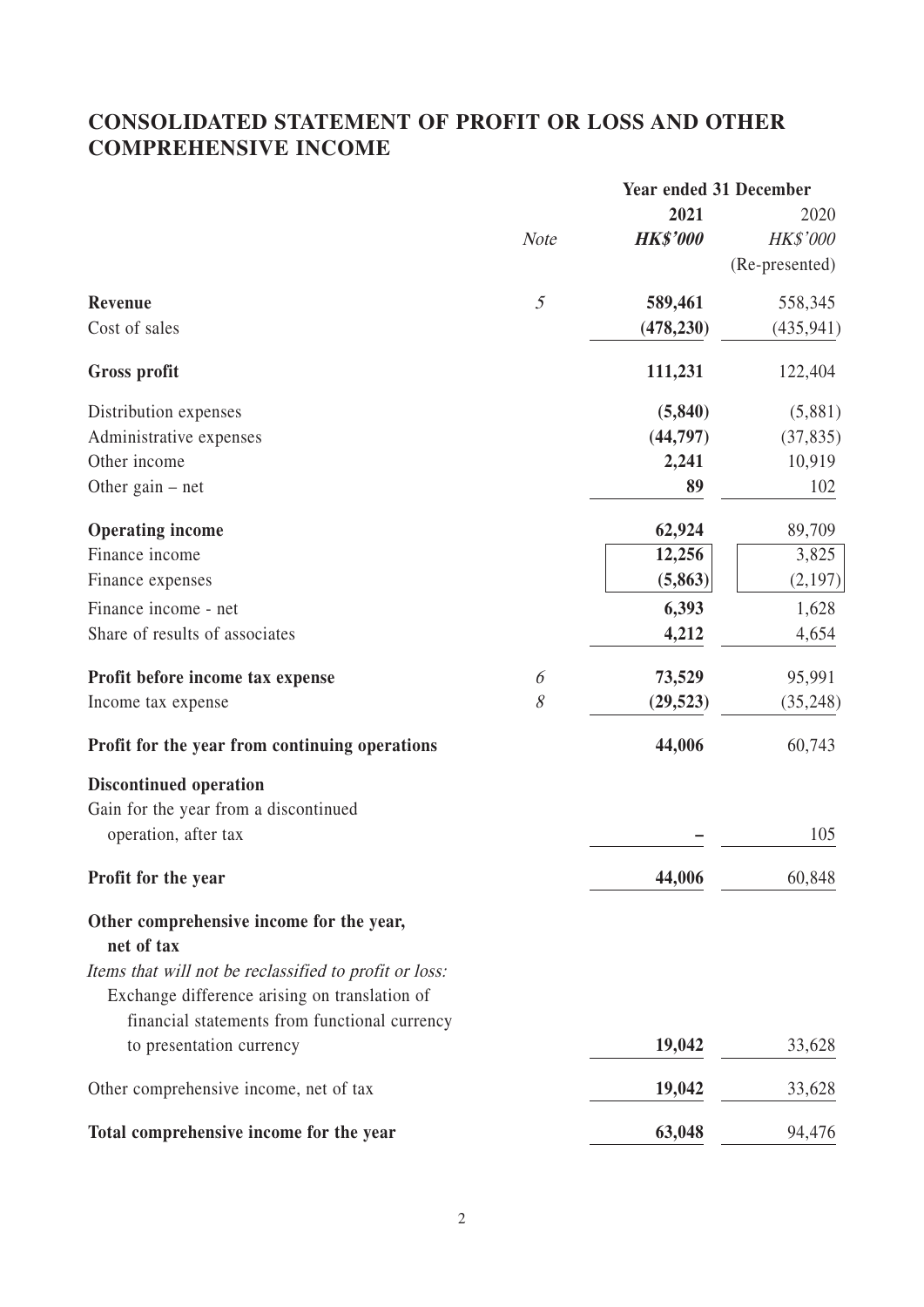|                                                                                       | <b>Year ended 31 December</b> |                         |                         |
|---------------------------------------------------------------------------------------|-------------------------------|-------------------------|-------------------------|
|                                                                                       | <b>Note</b>                   | 2021<br><b>HK\$'000</b> | 2020<br><b>HK\$'000</b> |
|                                                                                       |                               |                         | (Re-presented)          |
| Profit/(loss) for the year attributable to:                                           |                               |                         |                         |
| Owners of the Company                                                                 |                               |                         |                         |
| - From continuing operations<br>- From discontinued operation                         |                               | 46,541                  | 60,743<br>136           |
|                                                                                       |                               |                         |                         |
|                                                                                       |                               | 46,541                  | 60,879                  |
| <b>Non-controlling interests</b>                                                      |                               |                         |                         |
| - From continuing operations                                                          |                               | (2, 535)                |                         |
| - From discontinued operation                                                         |                               |                         | (31)                    |
|                                                                                       |                               | (2,535)                 | (31)                    |
|                                                                                       |                               | 44,006                  | 60,848                  |
| Total comprehensive income for the year<br>attributable to:                           |                               |                         |                         |
| Owners of the Company                                                                 |                               |                         |                         |
| - From continuing operations                                                          |                               | 65,669                  | 93,837                  |
| - From discontinued operation                                                         |                               |                         | 136                     |
|                                                                                       |                               | 65,669                  | 93,973                  |
| Non-controlling interests                                                             |                               |                         |                         |
| - From continuing operations                                                          |                               | (2,621)                 |                         |
| - From discontinued operation                                                         |                               |                         | 503                     |
|                                                                                       |                               | (2,621)                 | 503                     |
|                                                                                       |                               | 63,048                  | 94,476                  |
| Earnings per share from continuing and<br>discontinued operations                     |                               |                         |                         |
| - Basic and diluted (HK\$ per share)                                                  | $\mathcal I$                  | 0.084                   | 0.110                   |
|                                                                                       |                               |                         |                         |
| Earnings per share from continuing operations<br>- Basic and diluted (HK\$ per share) | $\mathcal I$                  | 0.084                   | 0.110                   |
|                                                                                       |                               |                         |                         |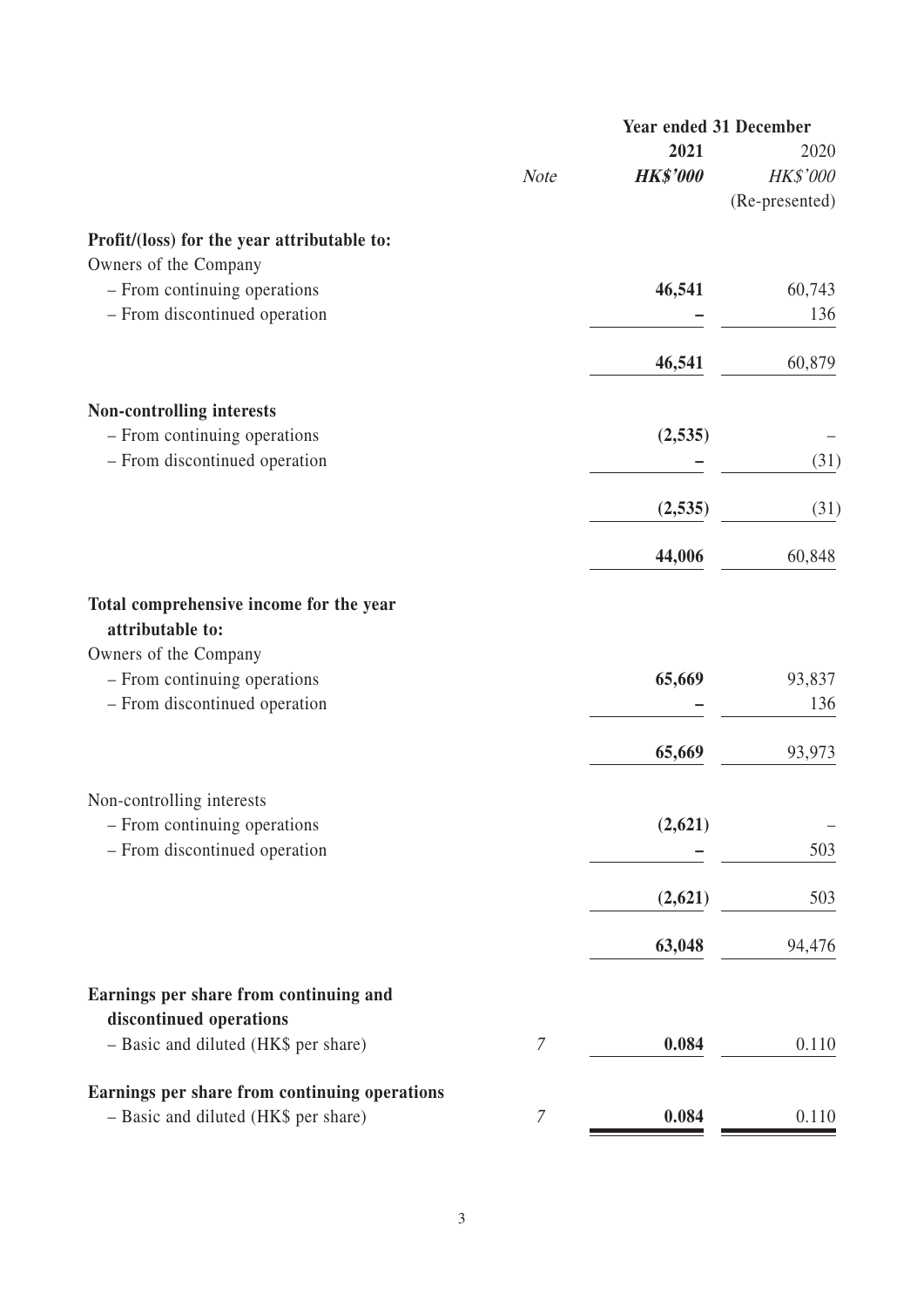# **CONSOLIDATED STATEMENT OF FINANCIAL POSITION**

|                                               |             | As at           | As at          | As at          |
|-----------------------------------------------|-------------|-----------------|----------------|----------------|
|                                               |             | 31 December     | 31 December    | 1 January      |
|                                               |             | 2021            | 2020           | 2020           |
|                                               | <b>Note</b> | <b>HK\$'000</b> | HK\$'000       | HK\$'000       |
|                                               |             |                 | (Re-presented) | (Re-presented) |
| <b>ASSETS</b>                                 |             |                 |                |                |
| Non-current assets                            |             |                 |                |                |
| Property, plant and equipment                 |             | 217,394         | 210,240        | 191,204        |
| Goodwill                                      | 10          | 14,205          | 13,910         |                |
| Intangible assets                             |             | 8,273           | 8,907          | 456            |
| Deposit paid for purchase of machineries      |             | 6,425           | 10,067         |                |
| Investment in associates                      |             | 44,597          | 40,841         | 34,132         |
| Financial assets at fair value profit or loss |             |                 |                | 124,377        |
| Total non-current assets                      |             | 290,894         | 283,965        | 350,169        |
| <b>Current assets</b>                         |             |                 |                |                |
| Inventories                                   |             | 67,868          | 35,806         | 31,553         |
| Trade and other receivables                   | 11          | 196,714         | 165,938        | 307,610        |
| Short-term bank deposits                      |             | 406,654         | 372,062        | 55,608         |
| Pledged bank deposits                         |             | 61,252          |                |                |
| Cash and cash equivalents                     |             | 90,292          | 111,637        | 92,521         |
|                                               |             | 822,780         | 685,443        | 487,292        |
| Assets of a discontinued operation classified |             |                 |                |                |
| as held for sale                              |             |                 |                | 71,524         |
| Total current assets                          |             | 822,780         | 685,443        | 558,816        |
| <b>Current liabilities</b>                    |             |                 |                |                |
| Lease liabilities                             | 12          | 524             | 3,480          | 71             |
| Trade and other payables                      | 13          | 244,111         | 194,503        | 182,088        |
| Income tax payable                            |             | 7,632           | 13,597         | 21,536         |
| Borrowings                                    | 14          | 136,675         | 78,237         | 41,868         |
|                                               |             | 388,942         | 289,817        | 245,563        |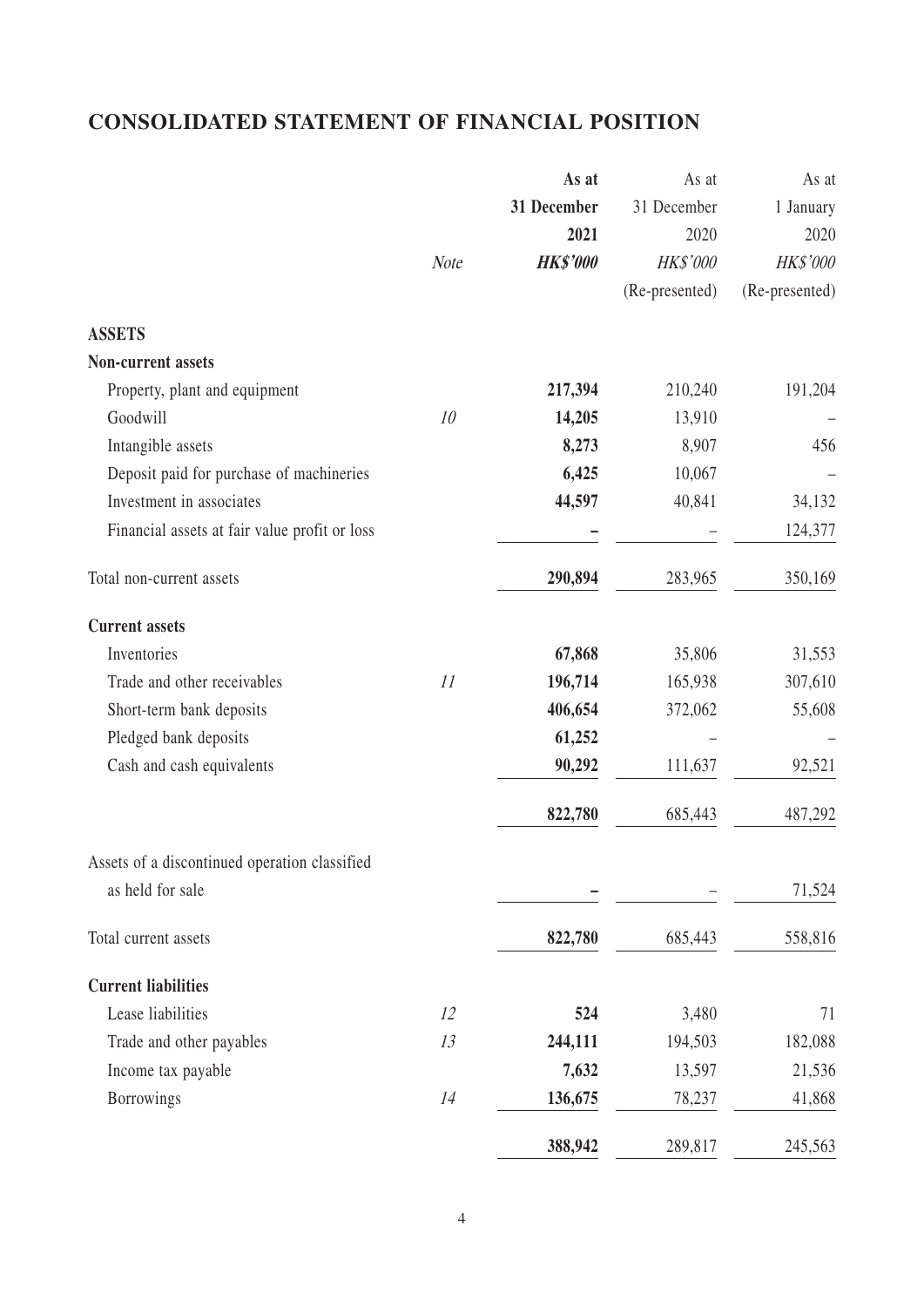|                                                                        |             | As at           | As at          | As at          |
|------------------------------------------------------------------------|-------------|-----------------|----------------|----------------|
|                                                                        |             | 31 December     | 31 December    | 1 January      |
|                                                                        |             | 2021            | 2020           | 2020           |
|                                                                        | <b>Note</b> | <b>HK\$'000</b> | HK\$'000       | HK\$'000       |
|                                                                        |             |                 | (Re-presented) | (Re-presented) |
| Liabilities of a discontinued operation classified<br>as held for sale |             |                 |                | 38,046         |
|                                                                        |             |                 |                |                |
| Total current liabilities                                              |             | 388,942         | 289,817        | 283,609        |
| Net current assets                                                     |             | 433,838         | 395,626        | 275,207        |
| Total assets less current liabilities                                  |             | 724,732         | 679,591        | 625,376        |
|                                                                        |             |                 |                |                |
| <b>Non-current liabilities</b>                                         |             |                 |                |                |
| Lease liabilities                                                      | 12          | 578             | 823            |                |
| Deferred tax liabilities                                               |             | 42,428          | 40,370         | 30,030         |
| Total non-current liabilities                                          |             | 43,006          | 41,193         | 30,030         |
| Net assets                                                             |             | 681,726         | 638,398        | 595,346        |
| <b>EQUITY</b>                                                          |             |                 |                |                |
| Equity attributable to owners of the Company                           |             |                 |                |                |
| Share capital                                                          | 15          | 5,520           | 5,520          | 5,520          |
| Reserves                                                               |             | 680,996         | 635,047        | 581,125        |
|                                                                        |             | 686,516         | 640,567        | 586,645        |
| Non-controlling interests                                              |             | (4,790)         | (2,169)        | 8,701          |
| <b>Total equity</b>                                                    |             | 681,726         | 638,398        | 595,346        |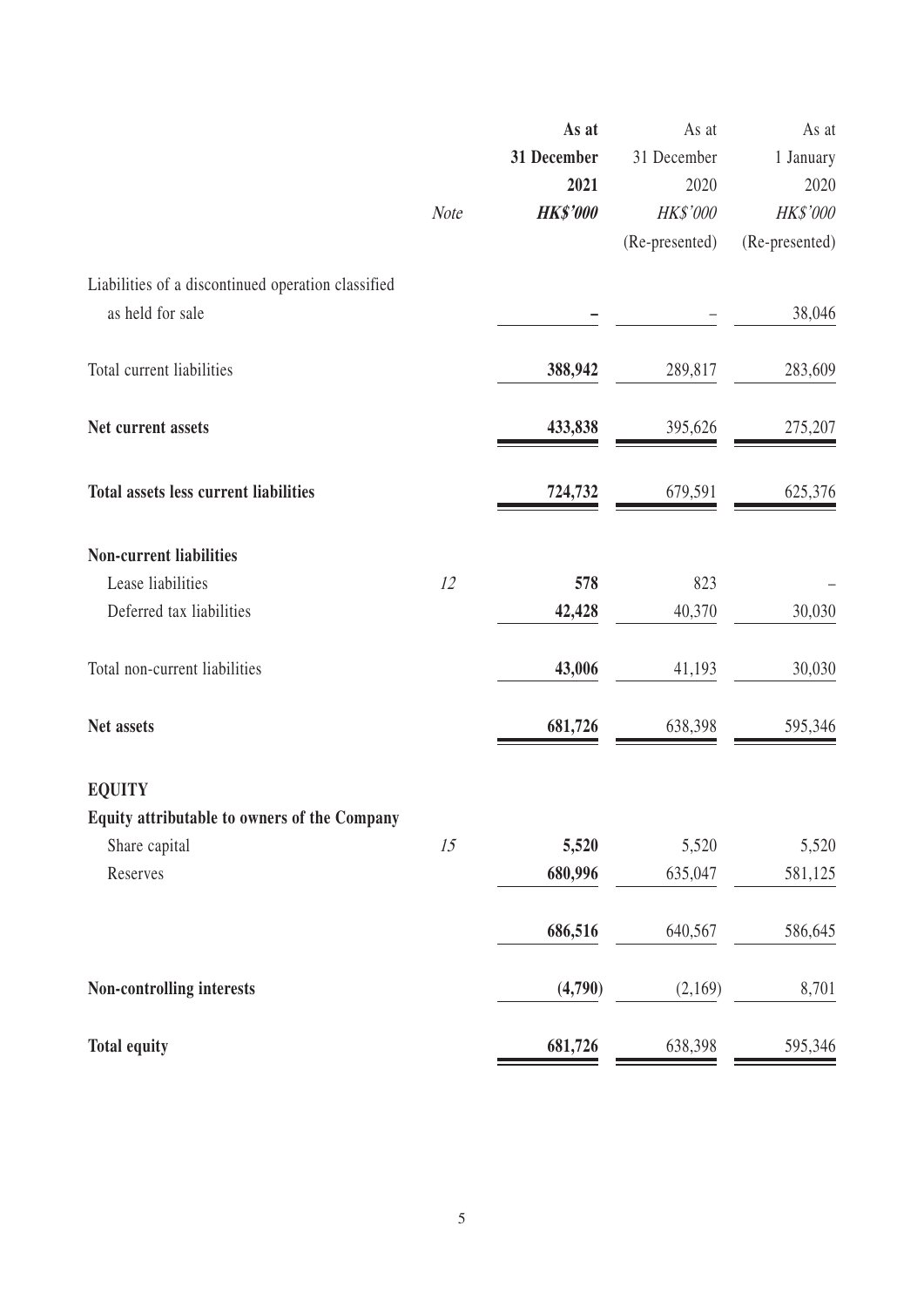# **CONSOLIDATED STATEMENT OF CHANGES IN EQUITY**

FOR THE YEAR ENDED 31 DECEMBER 2021

| Non-<br>controlling<br><b>Total</b><br>interests<br>Equity<br><b>HKD'000</b><br><b>HKD'000</b><br>8,701<br>595,346<br>(31)<br>60,848 |
|--------------------------------------------------------------------------------------------------------------------------------------|
|                                                                                                                                      |
|                                                                                                                                      |
|                                                                                                                                      |
|                                                                                                                                      |
|                                                                                                                                      |
| 33,628                                                                                                                               |
| 94,476                                                                                                                               |
| (9,204)<br>(9, 235)                                                                                                                  |
| (2,169)<br>(2,169)                                                                                                                   |
| $\overline{a}$                                                                                                                       |
|                                                                                                                                      |
| (40,020)<br>$\overline{a}$                                                                                                           |
|                                                                                                                                      |
| 638,398<br>(2,169)                                                                                                                   |
| (2,535)<br>44,006                                                                                                                    |
|                                                                                                                                      |
| 19,042<br>(86)                                                                                                                       |
| (2,621)<br>63,048                                                                                                                    |
|                                                                                                                                      |
|                                                                                                                                      |
| 20,300<br>$\overline{a}$                                                                                                             |
|                                                                                                                                      |
| (40,020)                                                                                                                             |
| 681,726                                                                                                                              |
| 534<br>503<br>(4,790)                                                                                                                |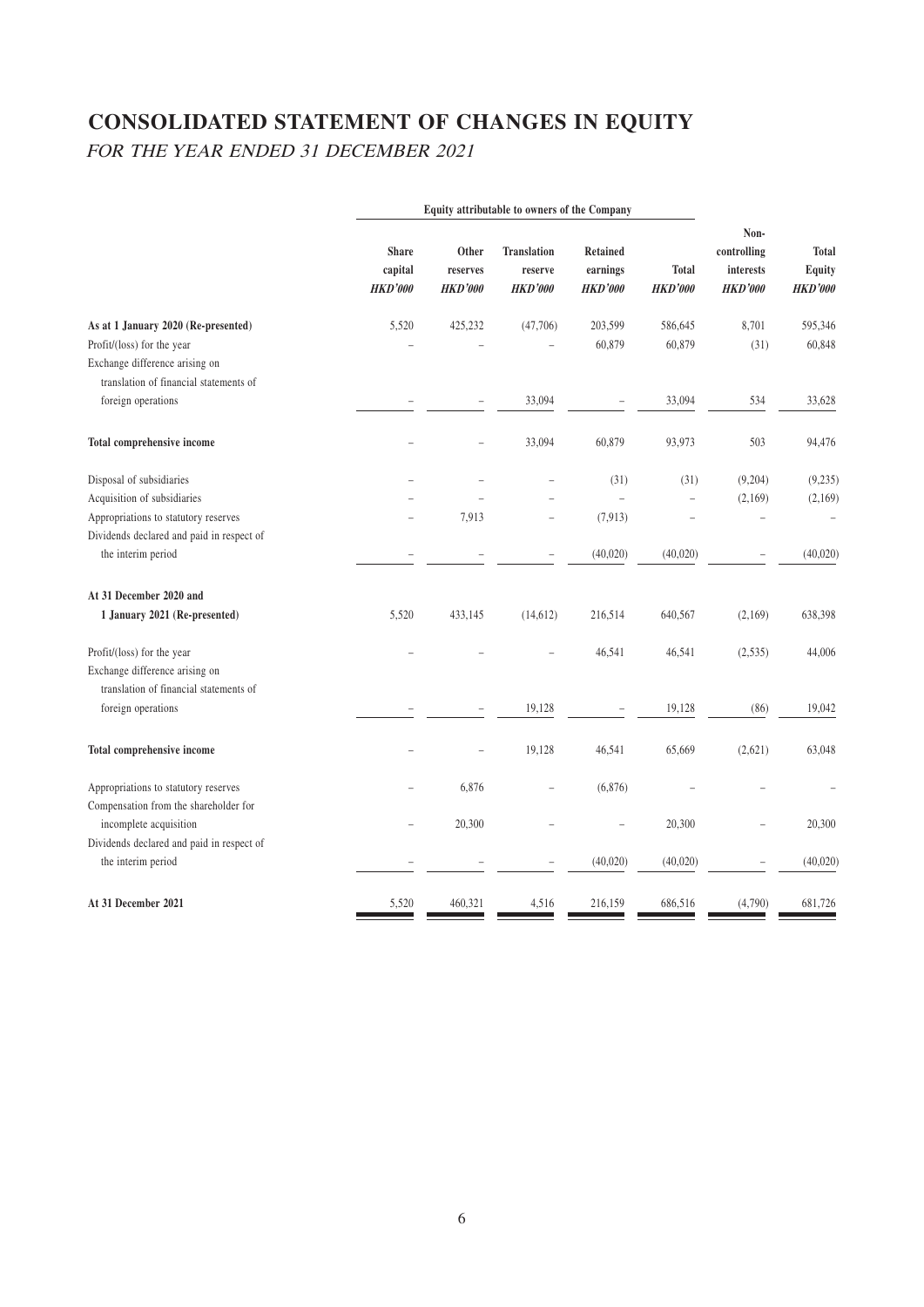# **CONSOLIDATED STATEMENT OF CASH FLOWS**

FOR THE YEAR ENDED 31 DECEMBER 2021

|                                                  |             | <b>Year ended 31 December</b> |                 |
|--------------------------------------------------|-------------|-------------------------------|-----------------|
|                                                  |             | 2021                          | 2020            |
|                                                  | <b>Note</b> | <b>HK\$'000</b>               | <b>HK\$'000</b> |
|                                                  |             |                               | (Re-presented)  |
| Cash flows from operating activities             |             |                               |                 |
| Profit before income tax expense from            |             |                               |                 |
| continuing operations                            |             | 73,529                        | 95,991          |
| Profit before income tax expense from            |             |                               |                 |
| a discontinued operation                         |             |                               | 105             |
|                                                  |             |                               |                 |
|                                                  |             | 73,529                        | 96,096          |
| Adjustments for:                                 |             |                               |                 |
| Depreciation of property, plant and equipment    | 6           | 26,085                        | 21,705          |
| Depreciation of right-of-use assets              | 6           | 2,743                         | 3,922           |
| Amortisation on other intangibles assets         | 11          | 899                           |                 |
| Provision for impairment on                      |             |                               |                 |
| trade receivables, net                           | 11          | 1,979                         | 160             |
| (Reversal of provision for)/provision for        |             |                               |                 |
| impairment on other receivables, net             | 11          | (479)                         | 229             |
| (Reversal of provision for)/provision for        |             |                               |                 |
| impairment on loan receivables, net              | 11          | (2,019)                       | 736             |
| Write-off interest derived from loan receivables |             |                               | 59              |
| Write-off money lender licence                   |             |                               | 488             |
| Exchange gain                                    |             | (71)                          | (2,252)         |
| Gain on disposal of property, plant and          |             |                               |                 |
| equipment                                        |             |                               | (102)           |
| Gain on disposal of subsidiaries                 |             | (89)                          | (105)           |
| Finance income                                   |             | (12, 256)                     | (3,825)         |
| Finance expenses                                 |             | 5,863                         | 2,197           |
| Interest from perpetual bond                     |             |                               | (2,974)         |
| Share of results of associates                   |             | (4,212)                       | (4,654)         |
| Interest income from loan receivables            |             |                               | (80)            |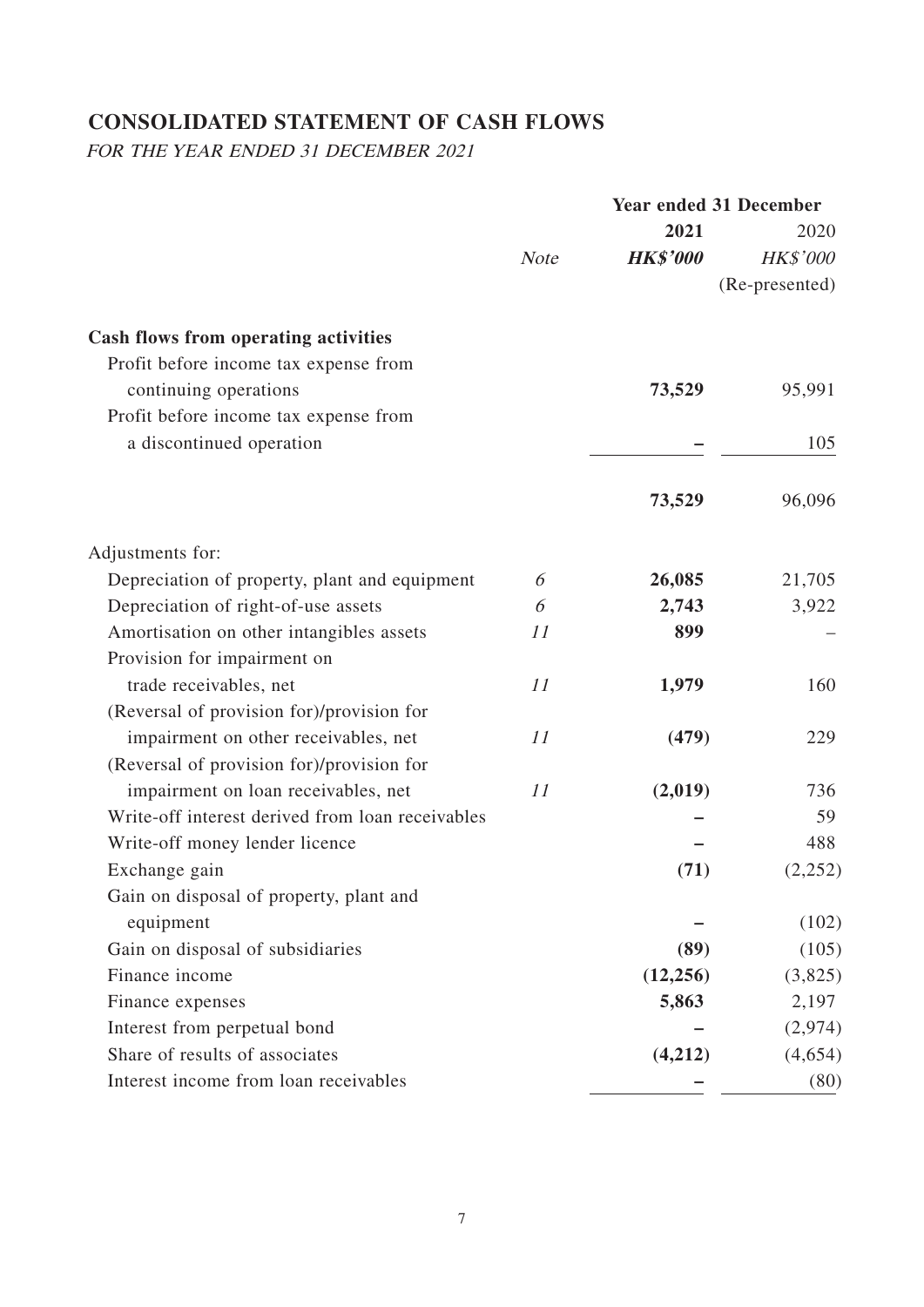|                                                    | <b>Year ended 31 December</b> |                 |                 |  |
|----------------------------------------------------|-------------------------------|-----------------|-----------------|--|
|                                                    |                               | 2021            | 2020            |  |
|                                                    | <b>Note</b>                   | <b>HK\$'000</b> | <b>HK\$'000</b> |  |
|                                                    |                               |                 | (Re-presented)  |  |
| Operating profit before working capital changes    |                               | 91,972          | 111,600         |  |
| Increase in inventories                            |                               | (30, 825)       | (2,172)         |  |
| (Increase)/decrease in trade and other receivables |                               | (46,311)        | 73,113          |  |
| Increase in trade and other payables               |                               | 44,682          | 13,135          |  |
| Cash generated from operating activities           |                               | 59,518          | 195,676         |  |
| Income tax paid                                    |                               | (29,063)        | (36,026)        |  |
| Withholding tax paid                               |                               | (5, 431)        |                 |  |
| Net cash generated from operating activities       |                               | 25,024          | 159,650         |  |
| Cash flows from investing activities               |                               |                 |                 |  |
| Interest received                                  |                               | 12,256          | 3,825           |  |
| Acquisition of subsidiaries, net of cash acquired  |                               |                 | (38, 497)       |  |
| Disposal of subsidiaries, net of cash disposal     |                               | 1               | (28)            |  |
| Purchases of property, plant and equipment         |                               | (32, 382)       | (23, 372)       |  |
| Purchase of intangible assets                      |                               | (87)            |                 |  |
| Increase in investment in an associate             |                               | (3,327)         |                 |  |
| Proceeds from redemption of perpetual bond         |                               |                 | 136,210         |  |
| Proceeds from disposal of property,                |                               |                 |                 |  |
| plant and equipment                                |                               |                 | 128             |  |
| Dividends received from an associate               |                               | 4,692           |                 |  |
| Repayment from third parties (loan receivables)    |                               | 60,342          | 146,560         |  |
| Loans to third parties (loan receivables)          |                               | (30, 171)       | (30, 281)       |  |
| Placement of short term deposits                   |                               | (404, 448)      | (424, 927)      |  |
| Placement of pledged bank deposits                 |                               | (60, 315)       |                 |  |
| Release of short term deposits                     |                               | 378,139         | 109,012         |  |
| Deposit paid for purchase of machineries           |                               | (6,425)         | (10, 160)       |  |
| Net cash used in investing activities              |                               | (81, 725)       | (131, 530)      |  |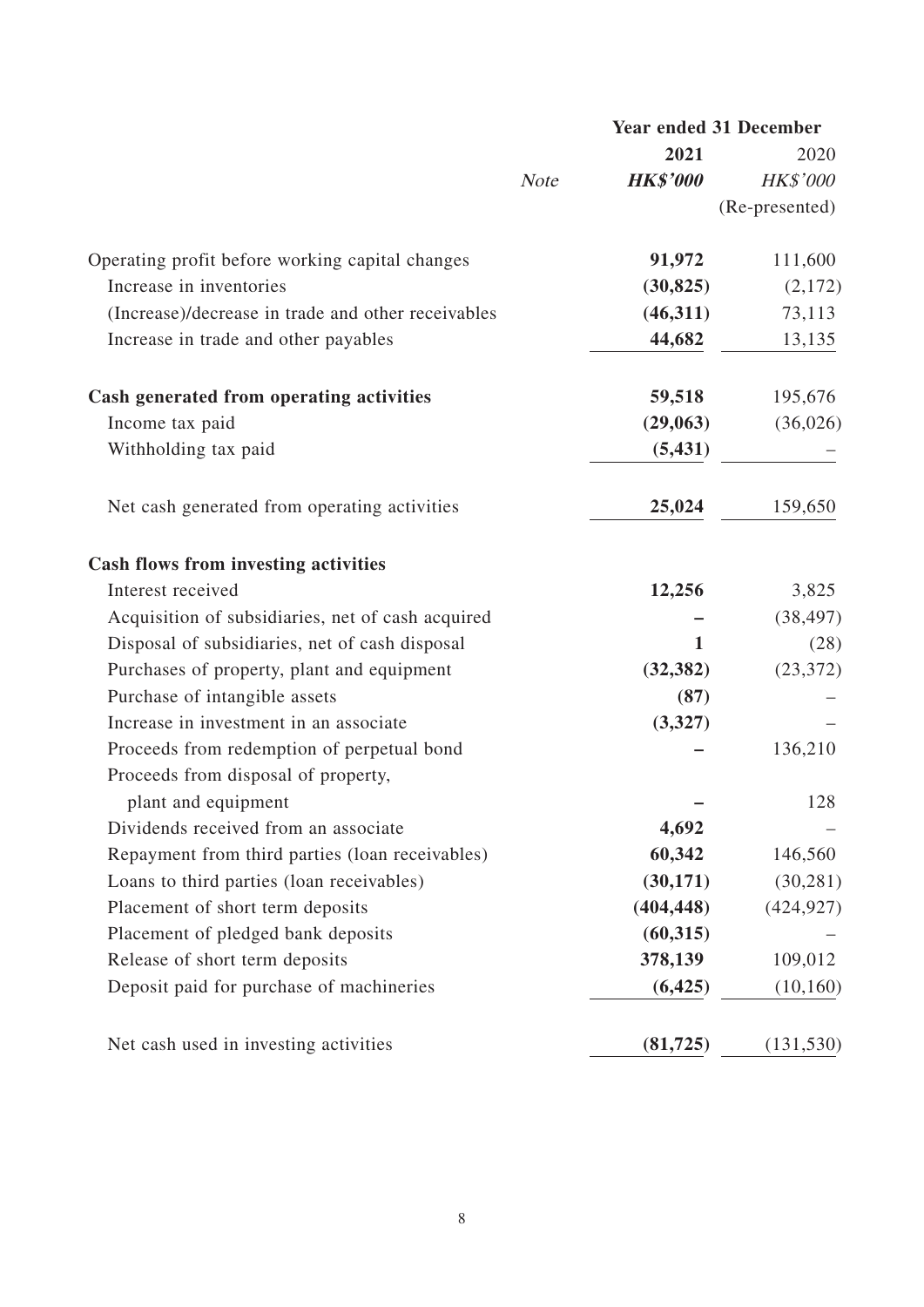|                                              | <b>Year ended 31 December</b> |                 |                 |
|----------------------------------------------|-------------------------------|-----------------|-----------------|
|                                              |                               | 2021            | 2020            |
|                                              | <b>Note</b>                   | <b>HK\$'000</b> | <b>HK\$'000</b> |
|                                              |                               |                 | (Re-presented)  |
| <b>Cash flows from financing activities</b>  |                               |                 |                 |
| Interest paid                                |                               | (3,919)         | (2,197)         |
| Cash dividend paid                           |                               | (40, 020)       | (40,020)        |
| Proceeds from borrowings                     |                               | 121,219         | 65,879          |
| Repayments of borrowings                     |                               | (45, 430)       | (31,772)        |
| Repayment of principal portion of the        |                               |                 |                 |
| lease liabilities                            |                               | (2,260)         | (3,317)         |
| Net cash generate from/(used in)             |                               |                 |                 |
| financing activities                         |                               | 29,590          | (11, 427)       |
| Net (decrease)/ increase in cash and         |                               |                 |                 |
| cash equivalents                             |                               | (27, 111)       | 16,693          |
| Cash and cash equivalents at beginning       |                               |                 |                 |
| of the year                                  |                               | 111,637         | 92,521          |
| Effect of exchange rate changes on cash and  |                               |                 |                 |
| cash equivalents                             |                               | 5,766           | 2,423           |
| Cash and cash equivalents at end of the year |                               | 90,292          | 111,637         |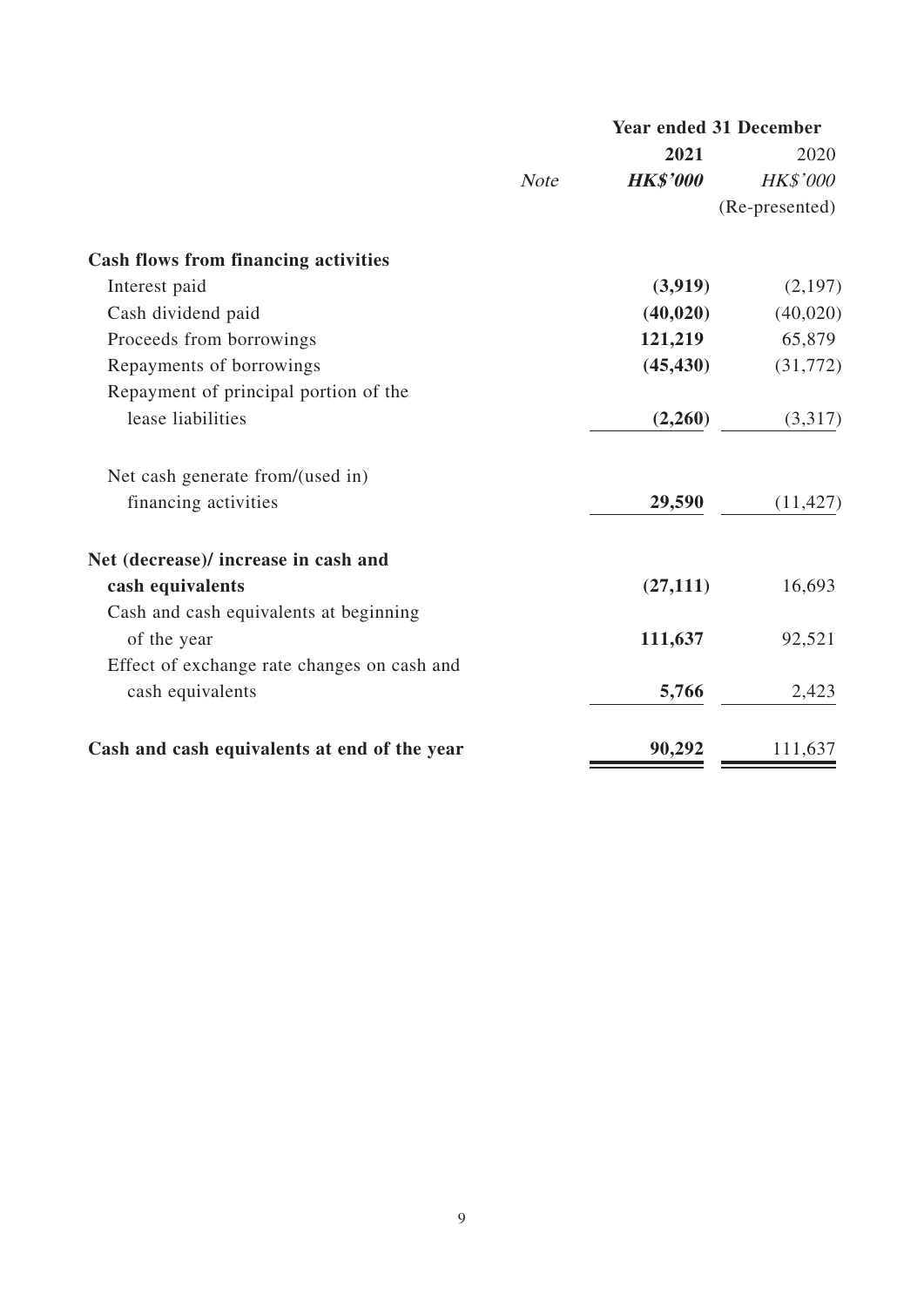## **NOTES TO THE CONSOLIDATED FINANCIAL STATEMENTS**

#### **1. GENERAL INFORMATION**

The Company is a limited liability company incorporated in the Cayman Islands on 29 November 2011. The Company's shares have been listed on the Main Board of the Stock Exchange since 13 June 2012. The Company's registered office is at the office of Walkers Corporate Limited, 190 Elgin Avenue, George Town, Grand Cayman, KY1-9008, Cayman Islands. In the directors' opinion, the immediate and ultimate holding company of the Company is Goldview Development Limited, a company incorporated in British Virgin Islands (the "**BVI**").

The Company is an investing holding company. The Group is principally engaged in the production and sale of cement, research and development in biotechnology. The principal place of the Group's business is Fenhu Economic Development Zone, Wujiang, Jiangsu Province, People's Republic of China (the "**PRC**").

#### **2. ADOPTION OF HONG KONG FINANCIAL REPORTING STANDARDS ("HKFRSs")**

#### **(a) Adoption of amendments to HKFRSs – first effective on 1 January 2021**

The HKICPA has issued a number of amendments to HKFRSs that are first effective for the current accounting period of the Group:

| Amendments to HKFRS 16          | COVID-19-Related Rent Concessions      |
|---------------------------------|----------------------------------------|
| Amendments to HKAS 39. HKFRS 4. | Interest Rate Benchmark Reform-Phase 2 |
| HKFRS 7, HKFRS 9 and HKFRS 16   |                                        |

None of these amendments to HKFRSs has a material impact on the Group's results and financial position for the current or prior period. The Group has not early applied any new or amended HKFRSs that is not yet effective for the current accounting period.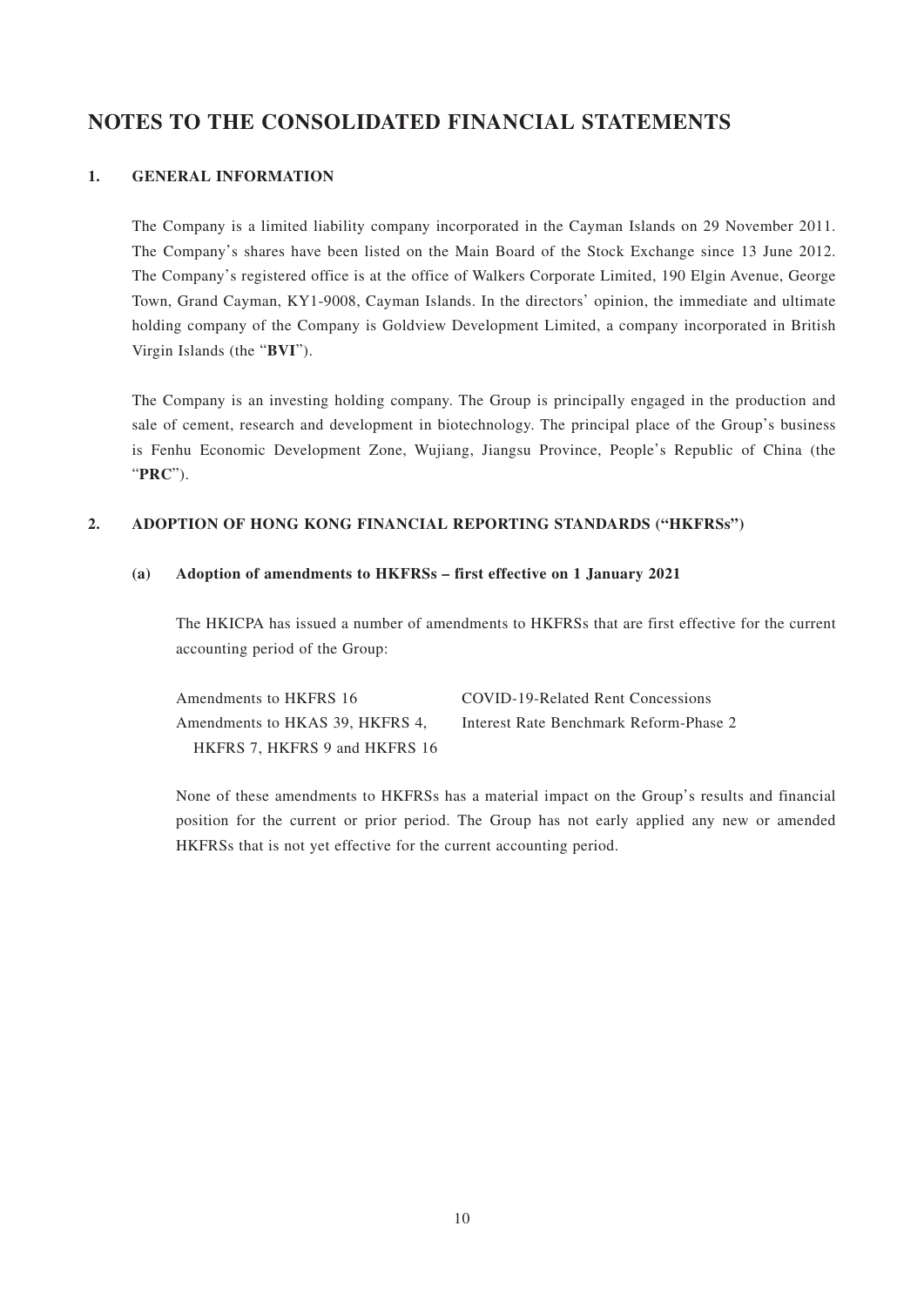#### **(b) New/revised HKFRSs that have been issued but are not yet effective**

The following new or amended HKFRSs, potentially relevant to the Group's financial statements, have been issued, but are not yet effective and have not been early adopted by the Group. The Group's current intention is to apply these changes on the date they become effective.

| Amendments to HKAS 1              | Classification of Liabilities as Current or Non-current <sup>4</sup> |
|-----------------------------------|----------------------------------------------------------------------|
| HK Interpretation 5 (2020)        | Presentation of Financial Statements - Classification                |
|                                   | by the Borrower of a Term Loan that Contains a                       |
|                                   | Repayment on Demand Clause <sup>4</sup>                              |
| Amendments to HKAS 8              | Definition of Accounting Estimates <sup>4</sup>                      |
| Amendments to HKAS 12             | Deferred Tax related to Assets and Liabilities arising               |
|                                   | from a Single Transaction <sup>4</sup>                               |
| Amendments to HKAS 16             | Property, Plant and Equipment - Proceeds before                      |
|                                   | Intended Use <sup>2</sup>                                            |
| Amendments to HKAS 37             | Onerous Contracts – Cost of Fulfilling a Contract <sup>2</sup>       |
| Amendments to HKAS 1 and          | Disclosure of Accounting Policies <sup>4</sup>                       |
| <b>HKFRS</b> Practice Statement 2 |                                                                      |
| Amendments to HKFRS 3             | Reference to the Conceptual Framework <sup>3</sup>                   |
| Amendments to HKFRS 10            | Sale or Contribution of Assets between an Investor and               |
| and HKAS 28                       | its Associate or Joint Venture <sup>5</sup>                          |
| Amendment to HKFRS 16             | Covid-19-Related Rent Concessions beyond                             |
|                                   | 30 June $20211$                                                      |
| <b>HKFRS</b> 17 and amendments    | Insurance Contracts <sup>4</sup>                                     |
| to HKFRS 17                       |                                                                      |
| Annual Improvements to            | Amendments to HKFRS 1, HKFRS 9,                                      |
| <b>HKFRSs 2018-2020</b>           | HKFRS 16 and HKAS 41 <sup>2</sup>                                    |
|                                   |                                                                      |

1 Effective for annual periods beginning on or after 1 April 2021.

2 Effective for annual periods beginning on or after 1 January 2022.

- 3 Effective for business combinations for which the date of acquisition is on or after the beginning of the first annual period beginning on or after 1 January 2022.
- 4 Effective for annual periods beginning on or after 1 January 2023.
- 5 The amendments shall be applied prospectively to the sale or contribution of assets occurring in annual periods beginning on or after a date to be determined.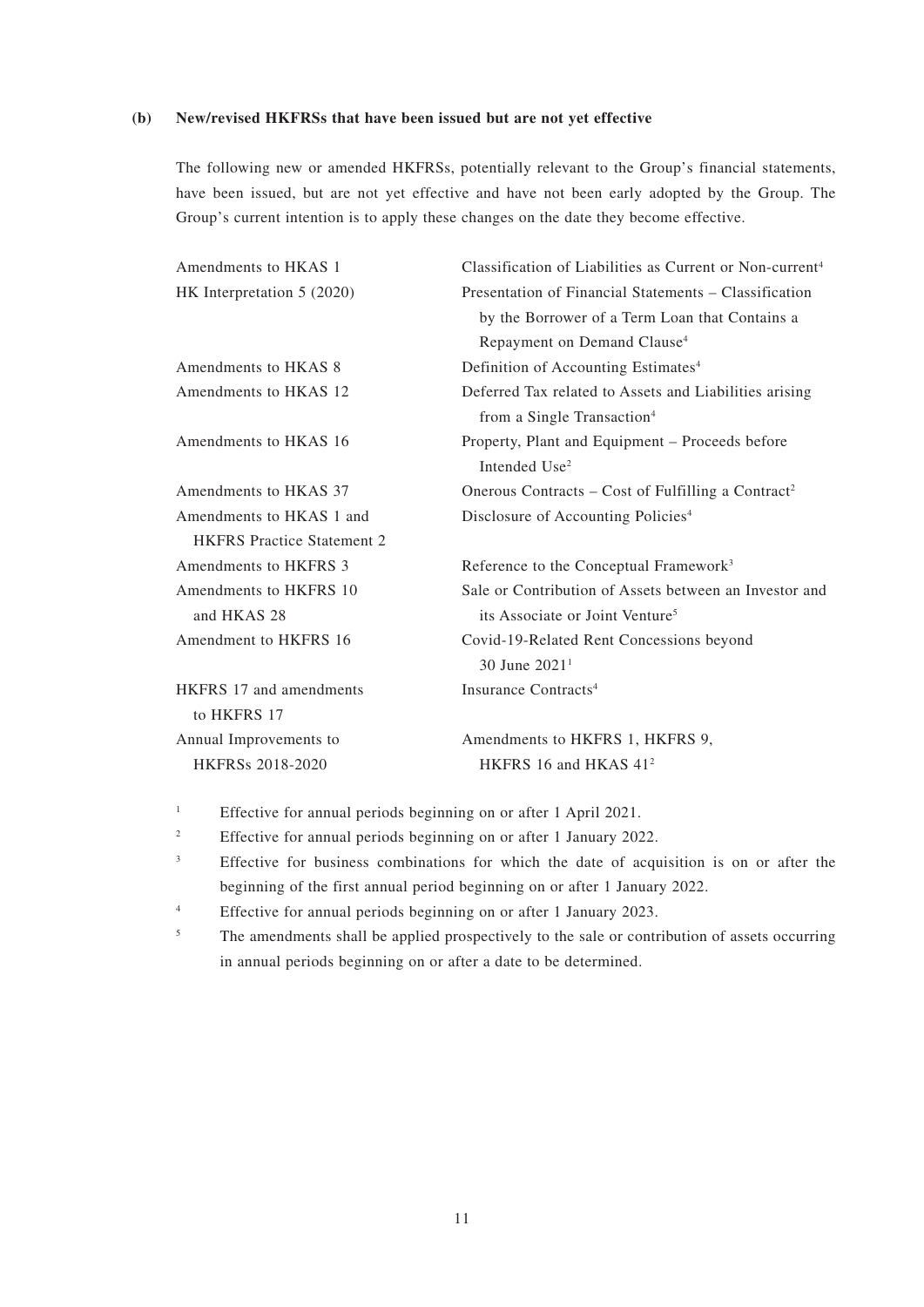## **Amendments to HKAS 1, Classification of Liabilities as Current or Non-current and HK Interpretation 5 (2020), Presentation of Financial Statements – Classification by the Borrower of a Term Loan that Contains a Repayment on Demand Clause**

The amendments clarify that the classification of liabilities as current or non-current is based on rights that are in existence at the end of the reporting period, specify that classification is unaffected by expectations about whether an entity will exercise its right to defer settlement of a liability and explain that rights are in existence if covenants are complied with at the end of the reporting period. The amendments also introduce a definition of 'settlement' to make clear that settlement refers to the transfer to the counterparty of cash, equity instruments, other assets or services.

HK Int 5 (2020) was revised as a consequence of the Amendments to HKAS 1 issued in August 2020. The revision to HK Int 5 (2020) updates the wordings in the interpretation to align with the Amendments to HKAS 1 with no change in conclusion and do not change the existing requirements.

The directors do not anticipate that the application of the amendments and revision in the future will have an impact on the financial statements.

#### **Amendments to HKAS 8 "Definition of Accounting Estimates"**

The amendments replace the definition of a change in accounting estimates with a definition of accounting estimates. Under the new definition, accounting estimates are "monetary amounts in financial statements that are subject to measurement uncertainty".

The definition of a change in accounting estimates was deleted. However, the HKICPA retained the concept of changes in accounting estimates in the Standard with the following clarifications:

- A change in accounting estimate that results from new information or new developments is not the correction of an error.
- The effects of a change in an input or a measurement technique used to develop an accounting estimate are changes in accounting estimates if they do not result from the correction of prior period errors.

The HKICPA added two examples (Examples 4-5) to the Guidance on implementing HKAS 8, which accompanies the Standard. The HKICPA has deleted one example (Example 3) as it could cause confusion in light of the amendments.

The directors do not anticipate that the application of the amendments and revision in the future will have an impact on the financial statements.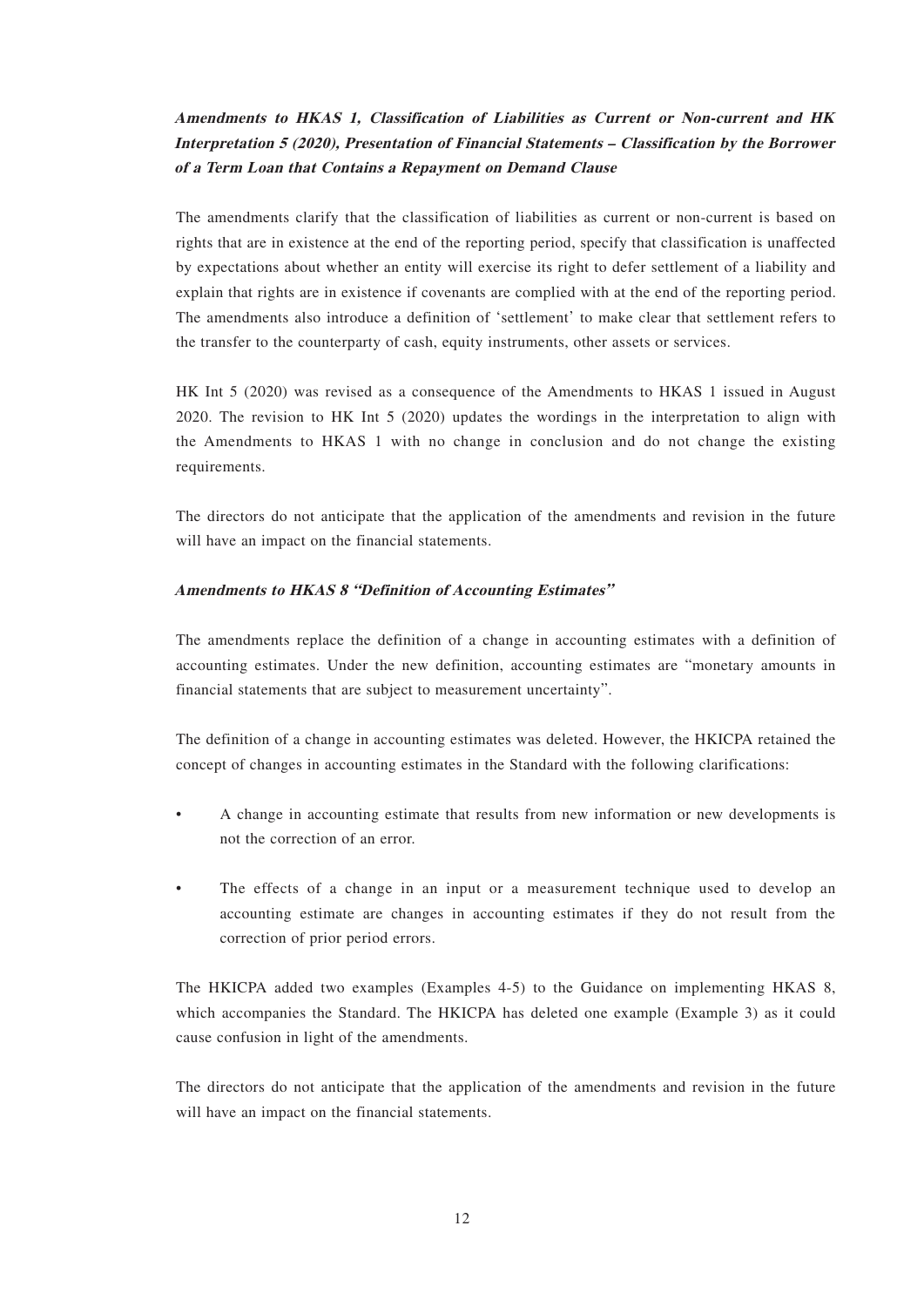## **Amendments to HKAS 12 "Deferred Tax related to Assets and Liabilities arising from a Single Transaction"**

The amendments introduce a further exception from the initial recognition exemption. Under the amendments, an entity does not apply the initial recognition exemption for transactions that give rise to equal taxable and deductible temporary differences.

Depending on the applicable tax law, equal taxable and deductible temporary differences may arise on initial recognition of an asset and liability in a transaction that is not a business combination and affects neither accounting nor taxable profit. For example, this may arise upon recognition of a lease liability and the corresponding right-of-use asset applying HKFRS 16 at the commencement date of a lease.

Following the amendments to HKAS 12, an entity is required to recognise the related deferred tax asset and liability, with the recognition of any deferred tax asset being subject to the recoverability criteria in HKAS 12.

The HKICPA also adds an illustrative example to HKAS 12 that explains how the amendments are applied.

The amendments apply to transactions that occur on or after the beginning of the earliest comparative period presented. In addition, at the beginning of the earliest comparative period an entity recognises:

- A deferred tax asset (to the extent that it is probable that taxable profit will be available against which the deductible temporary difference can be utilised) and a deferred tax liability for all deductible and taxable temporary differences associated with:
	- Right-of-use assets and lease liabilities
	- Decommissioning, restoration and similar liabilities and the corresponding amounts recognised as part of the cost of the related asset
- The cumulative effect of initially applying the amendments as an adjustment to the opening balance of retained earnings (or other component of equity, as appropriate) at that date

The directors do not anticipate that the application of the amendments and revision in the future will have an impact on the financial statements.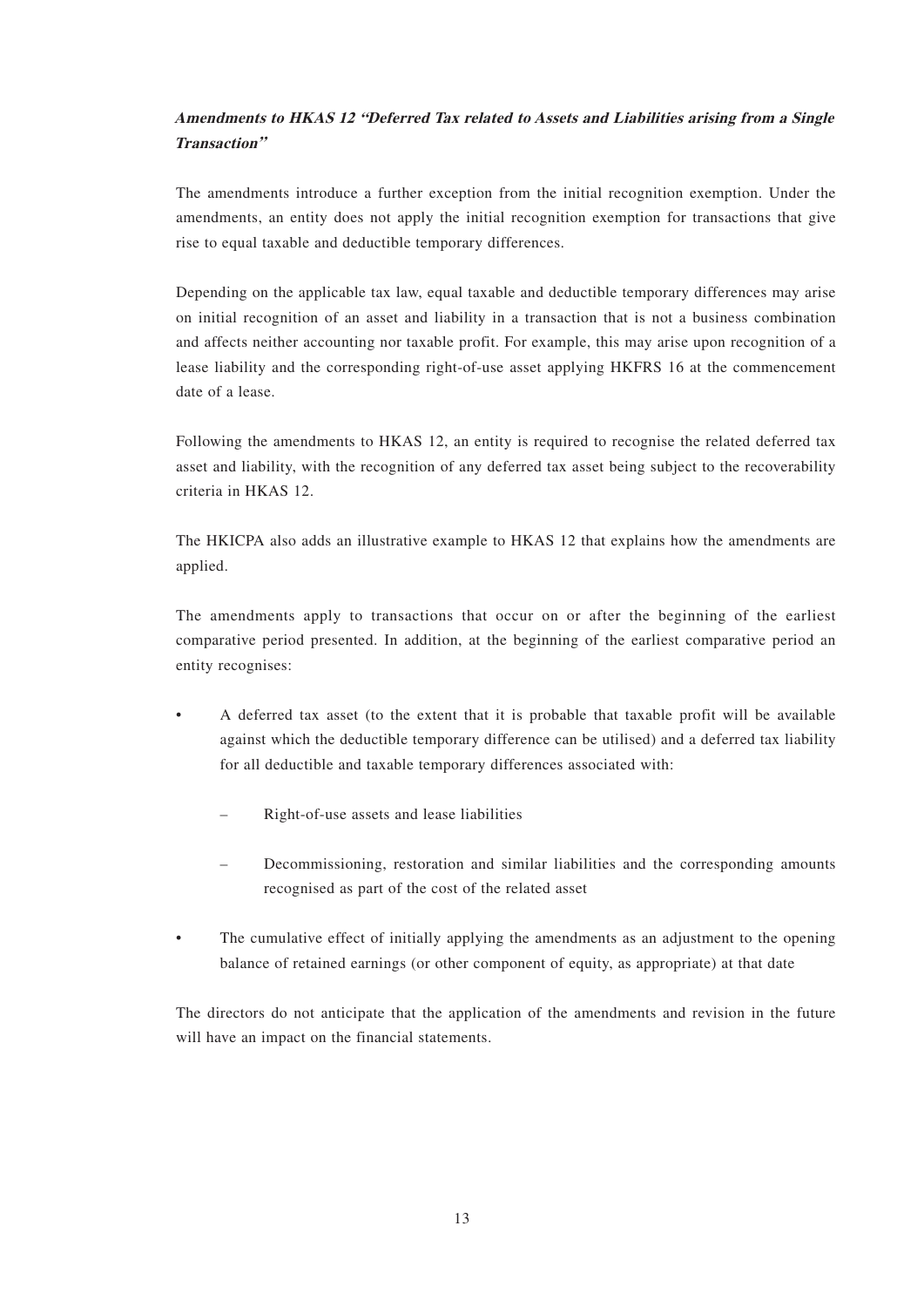#### **Amendments to HKAS 16, Proceeds before Intended Use**

The amendments prohibit deducting from the cost of an item of property, plant and equipment any proceeds from selling items produced while bringing that asset to the location and condition necessary for it to be capable of operating in the manner intended by management. Instead, the proceeds from selling such items, and the cost of producing those items, is recognised in profit or loss.

The directors do not anticipate that the application of the amendments and revision in the future will have an impact on the financial statements.

#### **Amendments to HKAS 37, Onerous Contracts – Cost of Fulfilling a Contract**

The amendments specify that the 'cost of fulfilling' a contract comprises the 'costs that relate directly to the contract'. Costs that relate directly to a contract can either be incremental costs of fulfilling that contract (e.g. direct labour and materials) or an allocation of other costs that relate directly to fulfilling contracts (e.g. the allocation of the depreciation charge for an item of property, plant and equipment used in fulfilling the contract).

The directors do not anticipate that the application of the amendments and revision in the future will have an impact on the financial statements.

### **Amendments to HKAS 1 and HKFRS Practice Statement 2 "Disclosure of Accounting Policies"**

The amendments change the requirements in HKAS 1 with regard to disclosure of accounting policies. The amendments replace all instances of the term 'significant accounting policies' with 'material accounting policy information'. Accounting policy information is material if, when considered together with other information included in an entity's financial statements, it can reasonably be expected to influence decisions that the primary users of general purpose financial statements make on the basis of those financial statements.

The supporting paragraphs in HKAS 1 are also amended to clarify that accounting policy information that relates to immaterial transactions, other events or conditions is immaterial and need not be disclosed. Accounting policy information may be material because of the nature of the related transactions, other events or conditions, even if the amounts are immaterial. However, not all accounting policy information relating to material transactions, other events or conditions is itself material.

The HKICPA has also developed guidance and examples to explain and demonstrate the application of the 'four-step materiality process' described in HKFRS Practice Statement 2.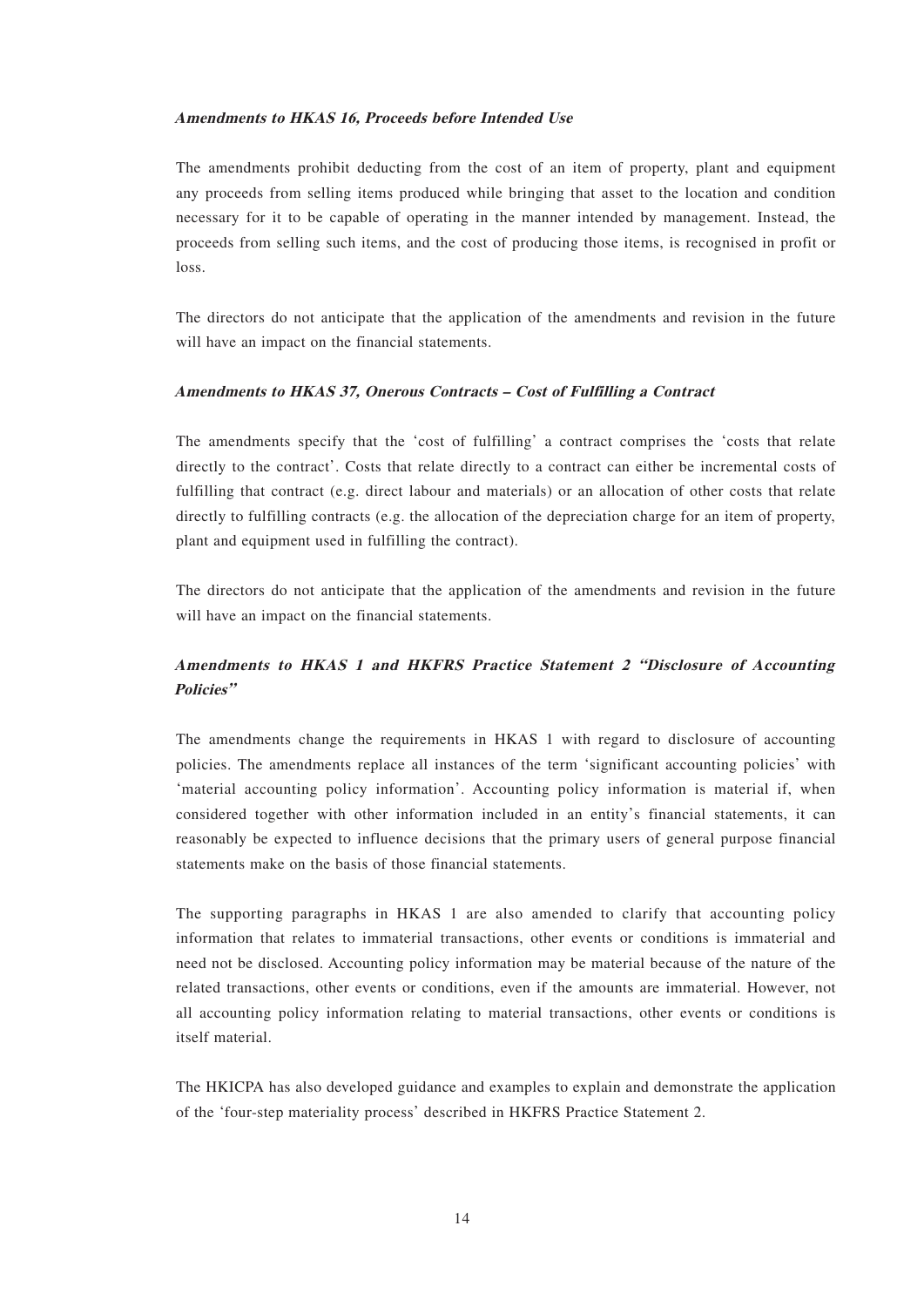The directors do not anticipate that the application of the amendments and revision in the future will have an impact on the financial statements.

#### **Amendments to HKFRS 3, Reference to the Conceptual Framework**

The amendments update HKFRS 3 so that it refers to the revised Conceptual Framework for Financial Reporting 2018 instead of the version issued in 2010. The amendments add to HKFRS 3 a requirement that, for obligations within the scope of HKAS 37, an acquirer applies HKAS 37 to determine whether at the acquisition date a present obligation exists as a result of past events. For a levy that would be within the scope of HK(IFRIC)-Int 21 Levies, the acquirer applies HK(IFRIC)- Int 21 to determine whether the obligating event that gives rise to a liability to pay the levy has occurred by the acquisition date. The amendments also add an explicit statement that an acquirer does not recognise contingent assets acquired in a business combination.

The directors do not anticipate that the application of the amendments and revision in the future will have an impact on the financial statements.

### **Amendments to HKFRS 10 and HKAS 28, Sale or Contribution of Assets between an Investor and its Associate or Joint Venture**

The amendments clarify with situations where there is a sale or contribution of assets between an investor and its associate or joint venture. When the transaction with an associate or joint venture that is accounted for using the equity method, any gains or losses resulting from the loss of control of a subsidiary that does not contain a business are recognised in the profit or loss only to the extent of the unrelated investors' interests in that associate or joint venture. Similarly, any gains or losses resulting from the remeasurement of retained interest in any former subsidiary (that has become an associate or a joint venture) to fair value are recognised in the profit or loss only to the extent of the unrelated investors' interests in the new associate or joint venture.

The directors anticipate that the application of these amendments may have an impact on the Group's consolidated financial statements in future periods should such transaction arise.

#### **Amendment to HKFRS 16 "COVID-19-Related Rent Concessions beyond 30 June 2021"**

In March 2021, the HKICPA amended HKFRS 16, extending the practical expedient in order to permit lessees to apply it to rent concessions for which reductions in lease payments affect payments originally due on or before 30 June 2022. This amendment is applicable for annual reporting periods beginning on or after 1 April 2021, with early application permitted, including in financial statements not authorised for issue at 9 April 2021.

The directors do not anticipate that the application of the amendments and revision in the future will have an impact on the financial statements.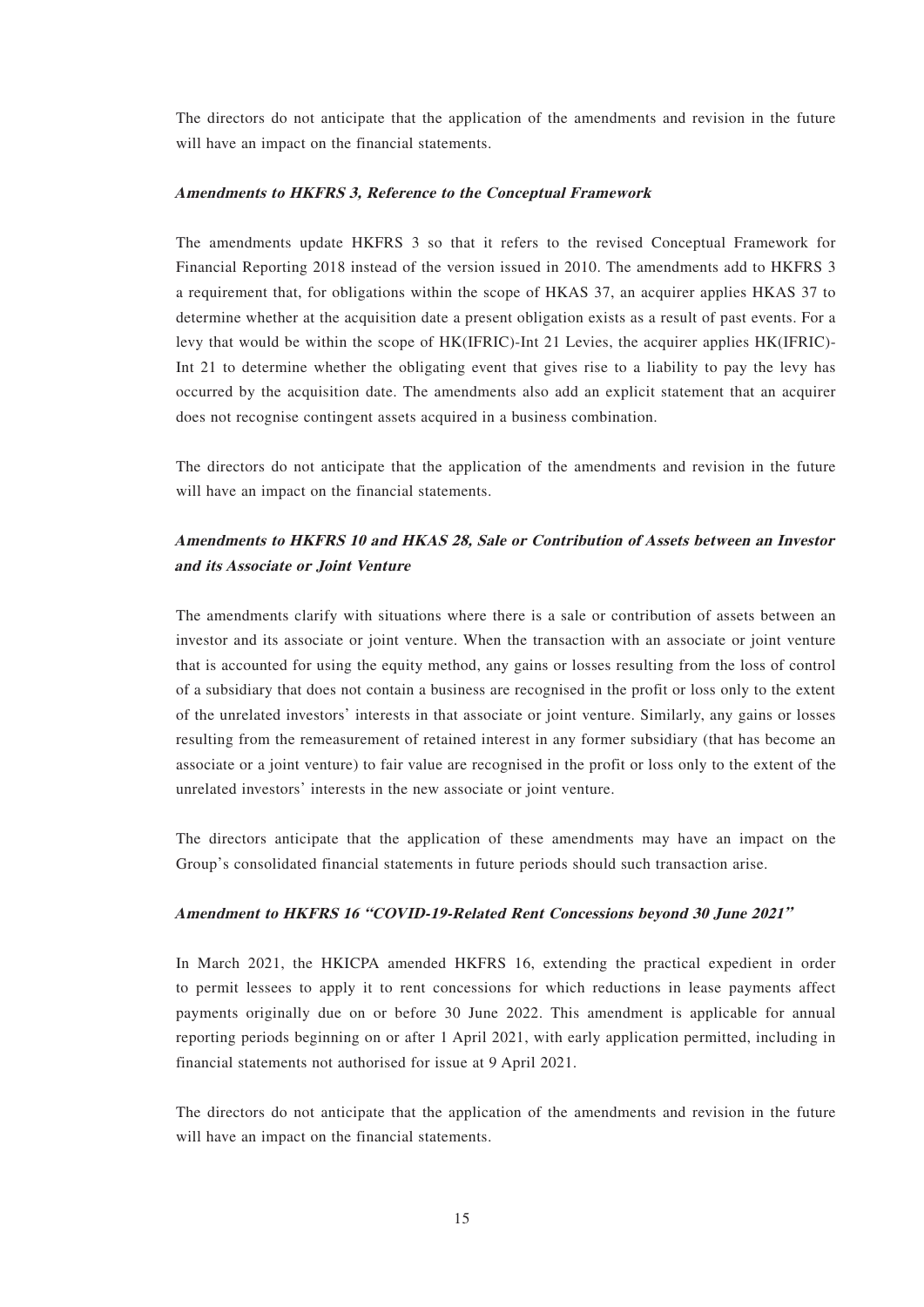#### **HKFRS 17 "Insurance Contracts"**

The new standard establishes the principles for the recognition, measurement, presentation and disclosure of insurance contracts and supersedes HKFRS 4 "Insurance Contracts". The standard outlines a 'General Model', which is modified for insurance contracts with direct participation features described as the 'Variable Fee Approach'. The General Model is simplified if certain criteria are met by measuring the liability for remaining coverage using the Premium Allocation Approach.

The directors do not anticipate that the application of this standard in the future will have an impact on the Group's consolidated financial statements.

#### **Annual Improvements to HKFRSs 2018-2020**

The annual improvements amends a number of standards, including:

- HKFRS 1, First-time Adoption of Hong Kong Financial Reporting Standards, which permit a subsidiary that applies paragraph  $D16(a)$  of HKFRS 1 to measure cumulative translation differences using the amounts reported by its parent, based on the parent's date of transition to HKFRSs.
- HKFRS 9, Financial Instruments, which clarify the fees included in the '10 per cent' test in paragraph B3.3.6 of HKFRS 9 in assessing whether to derecognise a financial liability, explaining that only fees paid or received between the entity and the lender, including fees paid or received by either the entity or the lender on other's behalf are included.
- HKFRS 16, Leases, which amend Illustrative Example 13 to remove the illustration of reimbursement of leasehold improvements by the lessor in order to resolve any potential confusion regarding the treatment of lease incentives that might arise because of how lease incentives are illustrated in that example.
- HKAS 41, Agriculture, which remove the requirement to exclude taxation cash flows when measuring the fair value of a biological asset using a present value technique.

The directors of the Company do not anticipate that the application of the amendments in the future will have an impact on the financial statements.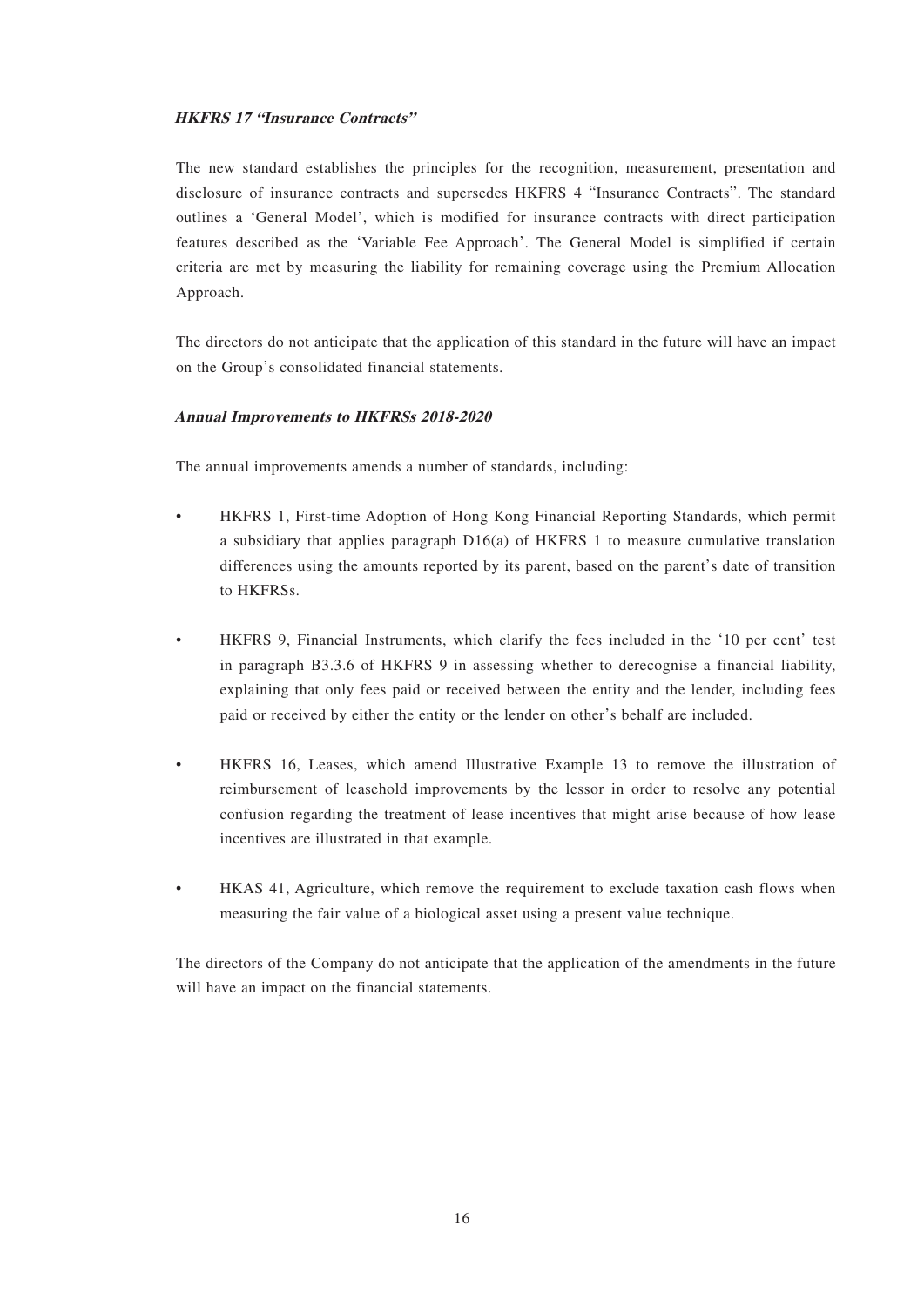#### **3. BASIS OF PREPARATION**

#### **(a) Statement of compliance**

The consolidated financial statements have been prepared in accordance with all applicable HKFRSs, Hong Kong Accounting Standards ("**HKASs**") and Interpretations (hereinafter collectively referred to as the "**HKFRSs**") and the disclosure requirements of the Hong Kong Companies Ordinance. In addition, the consolidated financial statements include applicable disclosures required by the Rules Governing the Listing of Securities on the Stock Exchange of Hong Kong Limited (the "**Listing Rules**").

#### **(b) Basis of measurement**

The consolidated financial statements have been prepared under historical cost basis, except for certain financial instruments that are measured at fair values, at the end of each reporting period, as explained in the accounting policies set out below.

#### **(c) Use of estimates and judgements**

The preparation of consolidated financial statements in conformity with HKFRSs requires the use of certain critical accounting estimates. It also requires management to exercise its judgement in the process of applying the Group's accounting policies.

#### **(d) Functional currency and changes in presentation currencies**

Items included in the financial statements of each of the Group's entities are measured using the currency of the primary economic environment in which the entity operates ("**the functional currency**"), and all values are rounded to the nearest thousand except when otherwise indicated.

The Company's functional currency is Hong Kong Dollars ("**HKD**") since majority of the activities of the Company are conducted in HKD. The majority of the Group's operations are carried out in Renminbi ("**RMB**").

Having considered that the Company's shares are listed on the Stock Exchange and its stock is traded in HKD, the Company believes that the change of presentation currency enables the shareholders and potential investors of the Company to have a more accurate picture of the Group's financial performance. As such, the Company believes that it is more appropriate to adopt HKD as its presentation currency for the consolidated financial statements of the Group. Comparative figures have been restated to reflect the change in the Group's presentation currency. All values are rounded to the nearest thousand except when otherwise indicated.

For the purpose of re-presentation of the consolidated financial statements of the Group from RMB to HKD, the assets and liabilities are translated into HKD at the closing rates as of the respective reporting dates. Income and expenses are translated at the average exchange rates for the respective periods. Share capital, share premium and reserves are translated at the exchange rates at the date when the amount were determined (i.e. historical exchange rate).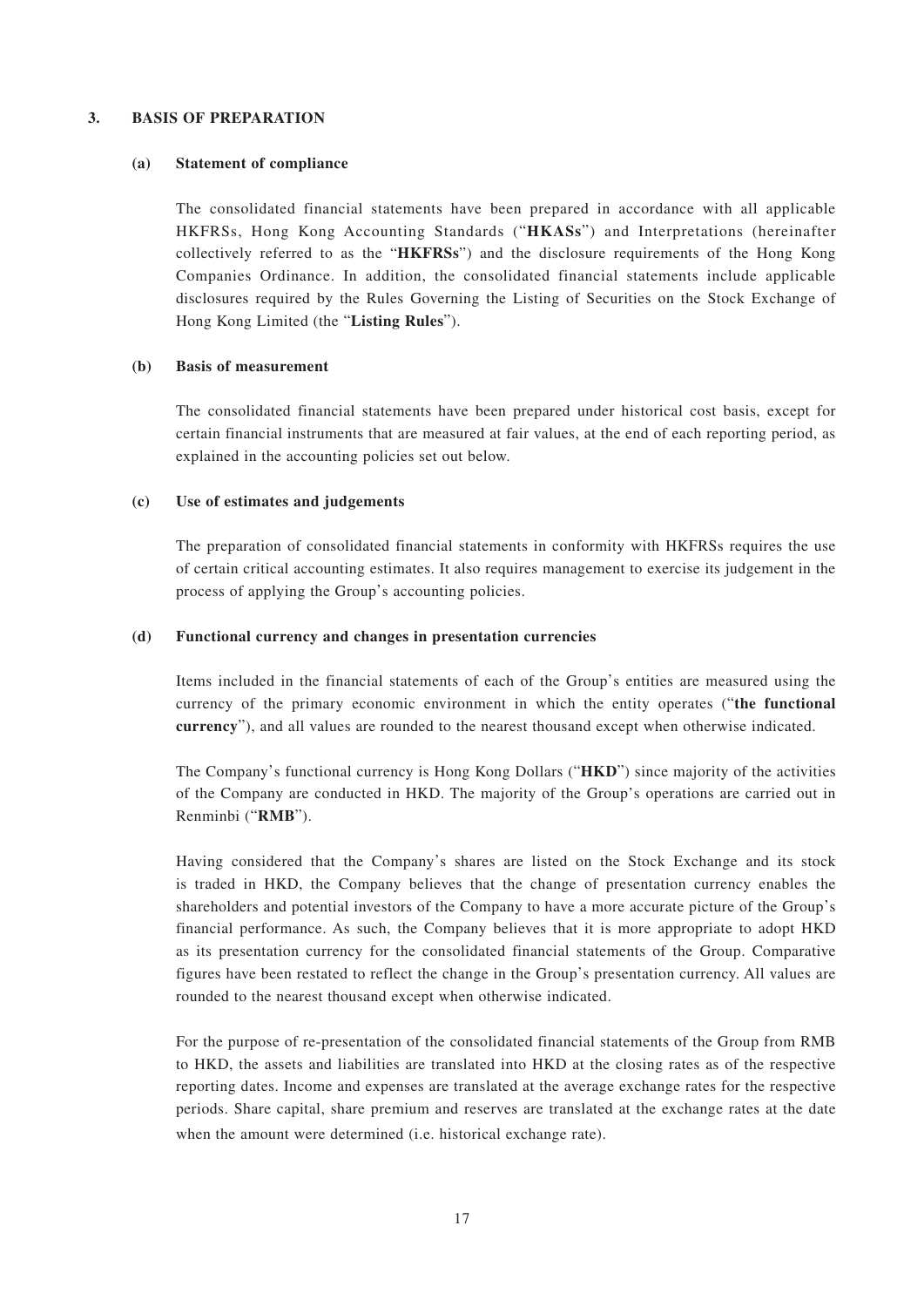#### **4. SEGMENT INFORMATION**

The chief operating decision-maker for application of HKFRS 8 is identified as the Board. The segments are managed separately as each business offers different products and services and requires different business strategies. In the current year, the Group re-organised its internal reporting structure which resulted in changes to the composition of its reportable segments. Prior year segment disclosures have been re-presented to conform with the current year's presentation. The Group's product and service lines identified as reportable operating segments are as follows:

Continuing reportable segment:

- Production and sale of cement
- Research and development in biotechnology

Discontinued reportable segment:

– Provision of sewage and sludge treatment operations and construction services

All of the revenue from external customers and most of the non-current assets of the Group are derived from activities located in the PRC. Accordingly, no geographical information is presented.

In the following table, revenue is disaggregated by major products and service lines and timing of revenue recognition. The table also includes a reconciliation of the disaggregated revenue with the Group's reportable segments.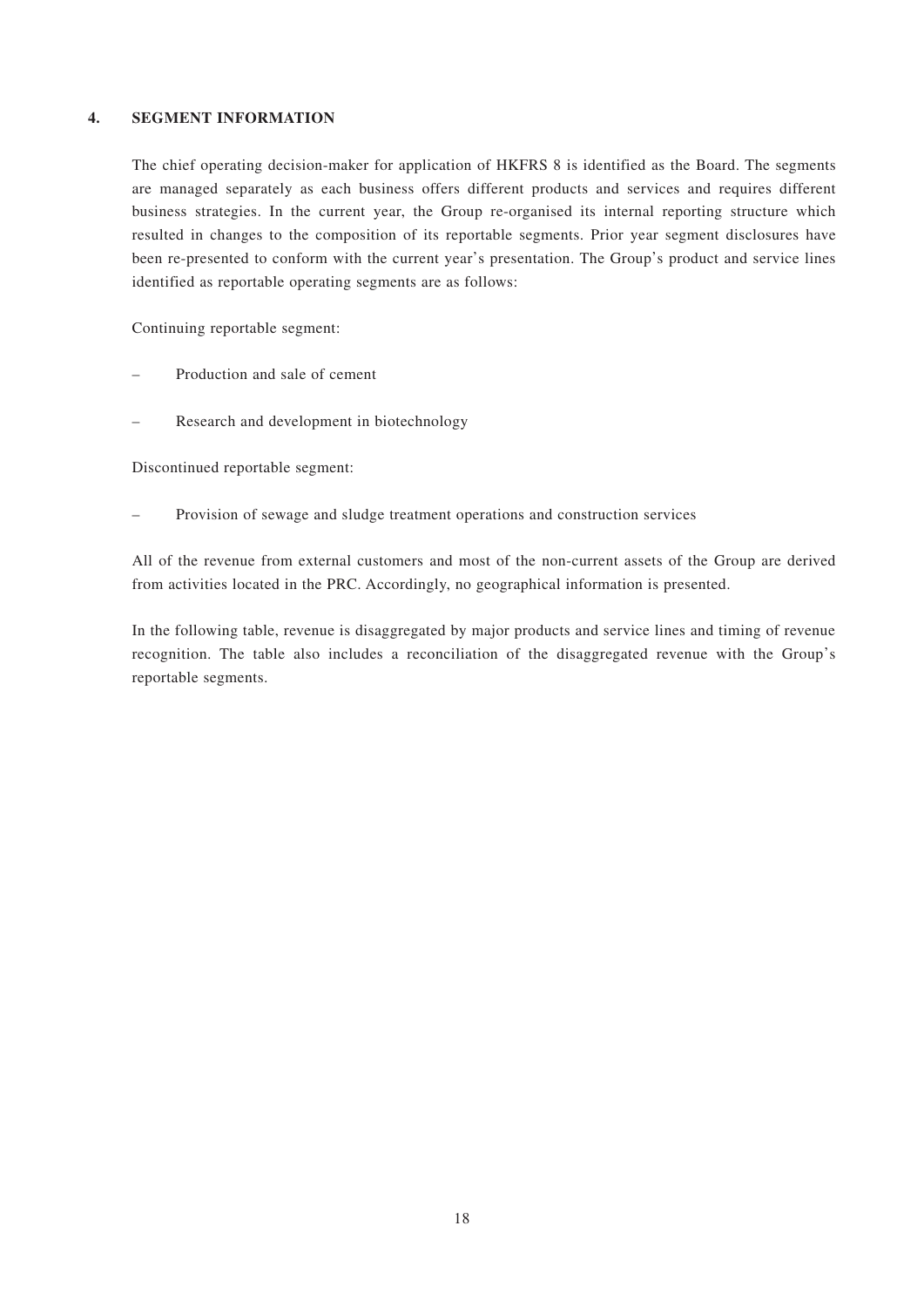### **SEGMENT INFORMATION**

#### **Year ended 31 December 2021**

| 588,553<br>588,553<br>908<br>908<br>Segment revenue<br>589,461<br>589,461<br>Segment results<br>91,667<br>84,402<br>(7,265)<br>(10, 873)<br>Unallocated expenses<br>(29, 523)<br>(29, 523)<br>44,006<br>1,102,870<br>Segment assets<br>30,645<br>1,072,225<br>Unallocated assets<br>10,804<br>Total assets<br>1,113,674<br>Segment liabilities<br>372,907<br>372,459<br>448<br>Unallocated liabilities<br>59,041<br>Total liabilities<br>431,948 |                        | <b>Production and</b><br>sale of cement<br><b>HKD'000</b> | <b>Research and</b><br>development<br>in biotechnology<br><b>HKD'000</b> | <b>Total</b><br><b>HKD'000</b> |
|--------------------------------------------------------------------------------------------------------------------------------------------------------------------------------------------------------------------------------------------------------------------------------------------------------------------------------------------------------------------------------------------------------------------------------------------------|------------------------|-----------------------------------------------------------|--------------------------------------------------------------------------|--------------------------------|
|                                                                                                                                                                                                                                                                                                                                                                                                                                                  | Time of revenue        |                                                           |                                                                          |                                |
|                                                                                                                                                                                                                                                                                                                                                                                                                                                  | Recognition            |                                                           |                                                                          |                                |
|                                                                                                                                                                                                                                                                                                                                                                                                                                                  | At a point in time     |                                                           |                                                                          |                                |
|                                                                                                                                                                                                                                                                                                                                                                                                                                                  | Transferred over time  |                                                           |                                                                          |                                |
|                                                                                                                                                                                                                                                                                                                                                                                                                                                  |                        |                                                           |                                                                          |                                |
|                                                                                                                                                                                                                                                                                                                                                                                                                                                  |                        |                                                           |                                                                          |                                |
|                                                                                                                                                                                                                                                                                                                                                                                                                                                  |                        |                                                           |                                                                          |                                |
|                                                                                                                                                                                                                                                                                                                                                                                                                                                  | Income tax expense     |                                                           |                                                                          |                                |
|                                                                                                                                                                                                                                                                                                                                                                                                                                                  | Profit for the year    |                                                           |                                                                          |                                |
|                                                                                                                                                                                                                                                                                                                                                                                                                                                  | As at 31 December 2021 |                                                           |                                                                          |                                |
|                                                                                                                                                                                                                                                                                                                                                                                                                                                  |                        |                                                           |                                                                          |                                |
|                                                                                                                                                                                                                                                                                                                                                                                                                                                  |                        |                                                           |                                                                          |                                |
|                                                                                                                                                                                                                                                                                                                                                                                                                                                  |                        |                                                           |                                                                          |                                |
|                                                                                                                                                                                                                                                                                                                                                                                                                                                  |                        |                                                           |                                                                          |                                |
|                                                                                                                                                                                                                                                                                                                                                                                                                                                  |                        |                                                           |                                                                          |                                |
|                                                                                                                                                                                                                                                                                                                                                                                                                                                  |                        |                                                           |                                                                          |                                |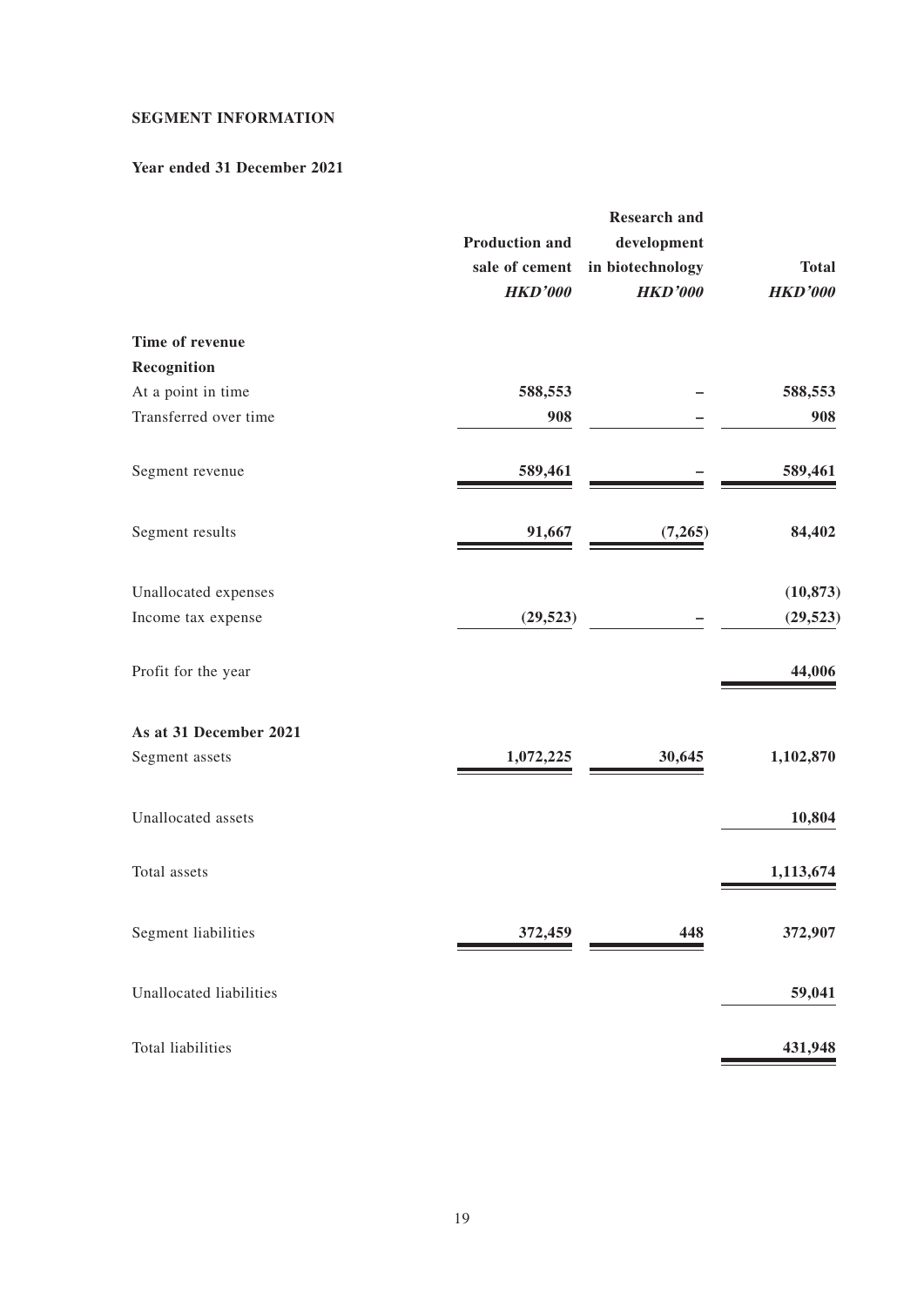Year ended 31 December 2020

|                                             |                                                                         | Continuing operations                                                               |                                                                                            | Discontinued operation                    |
|---------------------------------------------|-------------------------------------------------------------------------|-------------------------------------------------------------------------------------|--------------------------------------------------------------------------------------------|-------------------------------------------|
|                                             | Production<br>and sale of<br>cement<br><b>HKD'000</b><br>(Re-presented) | Research and<br>development in<br>biotechnology<br><b>HKD'000</b><br>(Re-presented) | treatment<br>operation and<br>construction<br>services<br><b>HKD'000</b><br>(Re-presented) | Total<br><b>HKD'000</b><br>(Re-presented) |
| Time of revenue                             |                                                                         |                                                                                     |                                                                                            |                                           |
| Recognition                                 |                                                                         |                                                                                     |                                                                                            |                                           |
| At a point in time<br>Transferred over time | 556,397<br>1,948                                                        |                                                                                     |                                                                                            | 556,397<br>1,948                          |
|                                             |                                                                         |                                                                                     |                                                                                            |                                           |
| Segment revenue                             | 558,345                                                                 |                                                                                     |                                                                                            | 558,345                                   |
| Segment results                             | 105,810                                                                 |                                                                                     | 105                                                                                        | 105,915                                   |
| Unallocated expenses<br>Income tax expense  | (35, 248)                                                               |                                                                                     |                                                                                            | (9, 819)<br>(35, 248)                     |
|                                             |                                                                         |                                                                                     |                                                                                            |                                           |
| Profit for the year                         |                                                                         |                                                                                     |                                                                                            | 60,848                                    |
| As at 31 December 2020                      |                                                                         |                                                                                     |                                                                                            |                                           |
| Segment assets                              | 912,366                                                                 | 39,485                                                                              |                                                                                            | 951,851                                   |
| Unallocated assets                          |                                                                         |                                                                                     |                                                                                            | 17,557                                    |
| <b>Total assets</b>                         |                                                                         |                                                                                     |                                                                                            | 969,408                                   |
| Segment liabilities                         | 246,383                                                                 | 1,410                                                                               |                                                                                            | 247,793                                   |
| Unallocated liabilities                     |                                                                         |                                                                                     |                                                                                            | 83,217                                    |
| Total liabilities                           |                                                                         |                                                                                     |                                                                                            | 331,010                                   |
|                                             |                                                                         |                                                                                     |                                                                                            |                                           |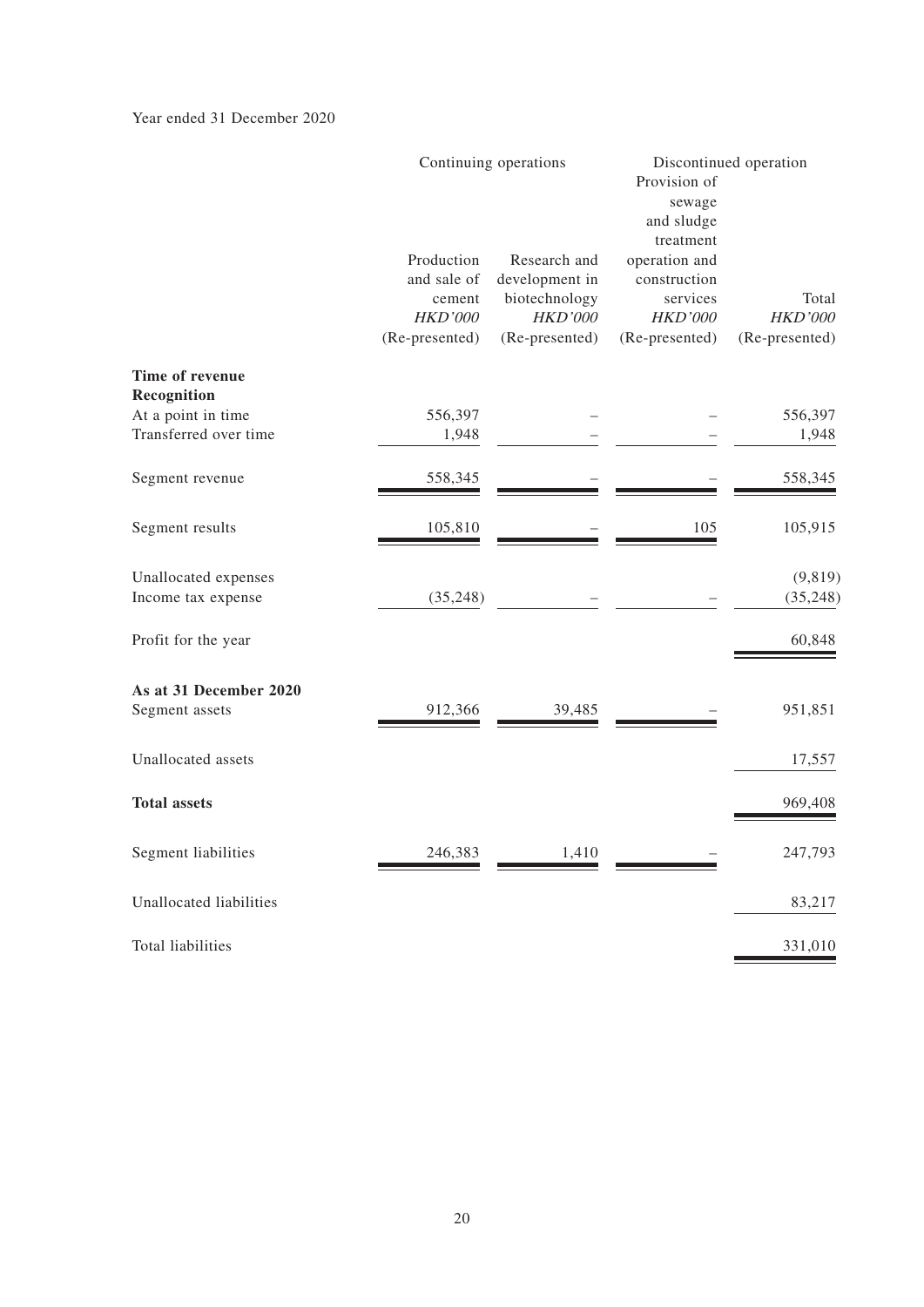## **Other segment information**

### **Year ended 31 December 2021**

|                                                            | <b>Production and</b>            | <b>Research and</b><br>development in |                                      |                                |
|------------------------------------------------------------|----------------------------------|---------------------------------------|--------------------------------------|--------------------------------|
|                                                            | sale of cement<br><b>HKD'000</b> | biotechnology<br><b>HKD'000</b>       | <b>Unallocated</b><br><b>HKD'000</b> | <b>Total</b><br><b>HKD'000</b> |
| Depreciation of property,                                  |                                  |                                       |                                      |                                |
| plant and equipment                                        | 25,379                           | 1,651                                 | 1,798                                | 28,828                         |
| Amortisation of intangible assets                          |                                  | 899                                   |                                      | 899                            |
| (Reversal of provision for)/<br>provision for on trade and |                                  |                                       |                                      |                                |
| other receivables, net                                     | 1,979                            | (196)                                 | (283)                                | 1,500                          |
| Reversal of provision for                                  |                                  |                                       |                                      |                                |
| loan receivables, net                                      | (2,019)                          |                                       |                                      | (2,019)                        |
| Government grants                                          | (1,125)                          | (970)                                 |                                      | (2,095)                        |
| Finance expenses                                           | 4,146                            | 14                                    | 1,703                                | 5,863                          |
| Finance income                                             | (12, 221)                        | (34)                                  | (1)                                  | (12, 256)                      |
| Share of results of associates                             | 4,212                            |                                       |                                      | 4,212                          |
| Addition to property,                                      |                                  |                                       |                                      |                                |
| plant and equipment                                        | 32,096                           | 286                                   | 1,459                                | 33,841                         |
| Carrying amount of investment                              |                                  |                                       |                                      |                                |
| in associates                                              | 41,218                           |                                       | 3,379                                | 44,597                         |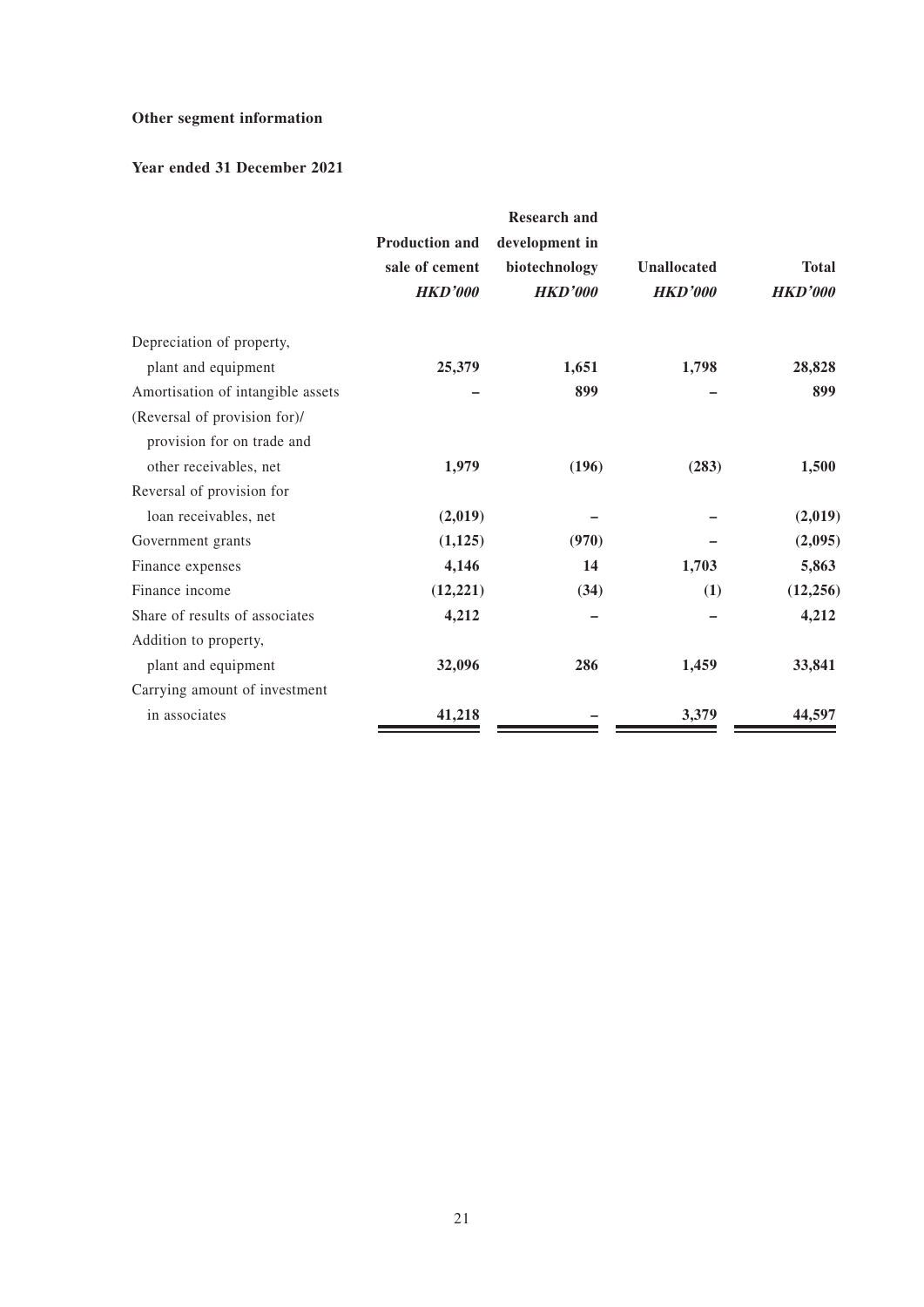#### Year ended 31 December 2020

|                                     |                |                | Provision of   |                |         |
|-------------------------------------|----------------|----------------|----------------|----------------|---------|
|                                     |                |                | sewage         |                |         |
|                                     |                |                | and sludge     |                |         |
|                                     |                |                | treatment      |                |         |
|                                     |                | Research and   | operation and  |                |         |
|                                     | Production and | development in | construction   |                |         |
|                                     | sale of cement | biotechnology  | services       | Unallocated    | Total   |
|                                     | HKD'000        | HKD'000        | <b>HKD'000</b> | <b>HKD'000</b> | HKD'000 |
| Depreciation of property,           |                |                |                |                |         |
| plant and equipment                 | 22,196         |                |                | 3,431          | 25,627  |
| Provision for on trade and          |                |                |                |                |         |
| other receivables, net              | 190            | 200            |                | 29             | 389     |
| Provision for loan receivables, net | 734            |                |                |                | 734     |
| Government grants                   | 213            |                |                | 268            | 481     |
| Finance expenses                    | 1,901          |                |                | 296            | 2,197   |
| Finance income                      | (3,824)        |                |                | (1)            | (3,825) |
| Share of results of associates      | 4,212          |                |                |                | 4,654   |
| Addition to property,               |                |                |                |                |         |
| plant and equipment                 | 23,372         | 2,509          |                | 7,064          | 32,945  |
| Carrying amount of investment       |                |                |                |                |         |
| in associates                       | 40,841         |                |                |                | 40,841  |

Segment revenue reported above represents revenue generated from external customers and revenue from contracts with customer within the scope of HKFRS 15. There were no inter-segment sales for both years. Revenue derived from the single largest external independent customers amounted to 14.12% of the Group's revenue for the year ended 31 December 2021 (2020: 4.2%).

Revenue from one customer of the Group's Production and sale of cement segment accounted to approximately HK\$83,234,000, which represent 10% or more of the Group's revenue (2020: nil of individual customer contributed 10% or more of the Group's revenue).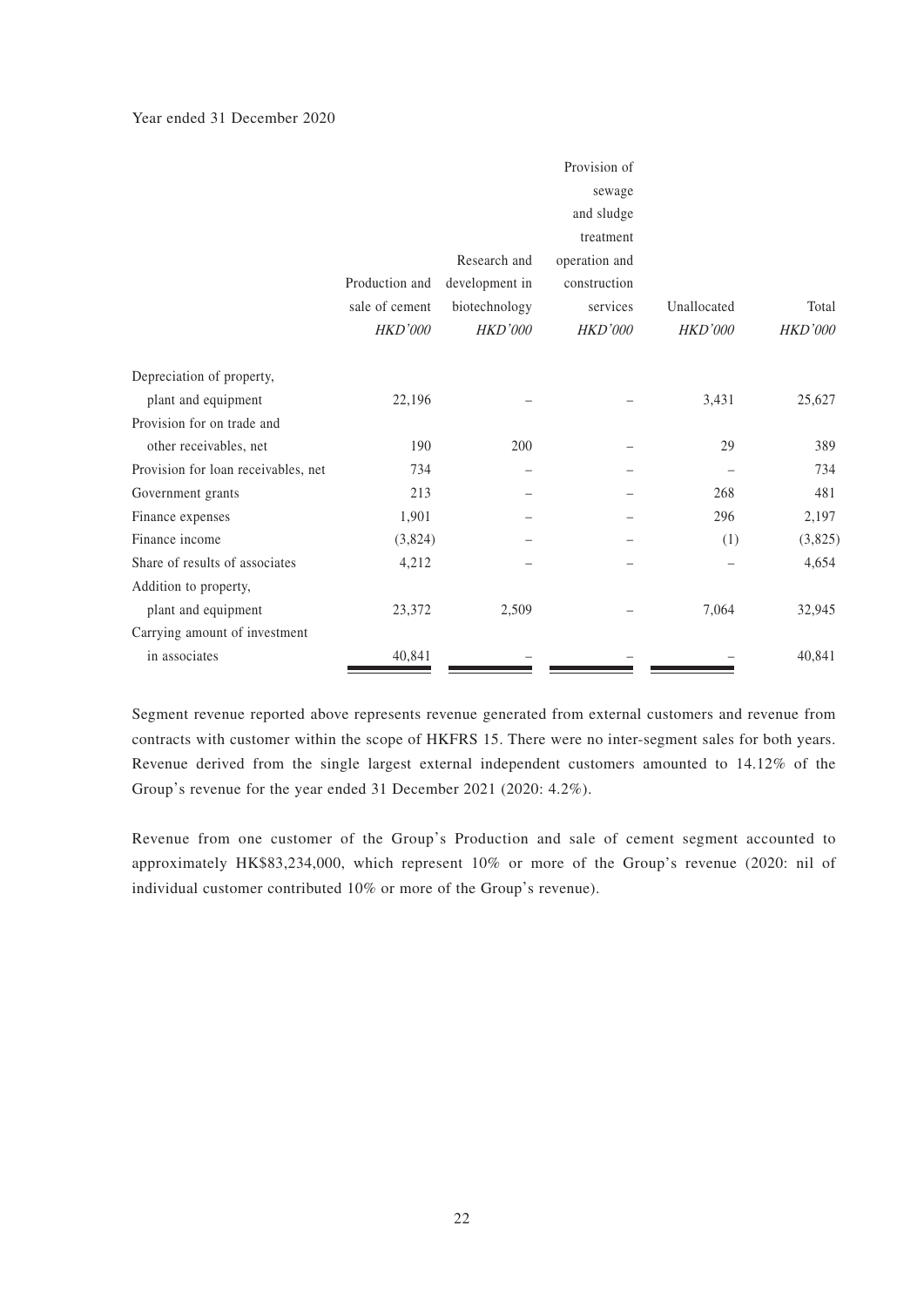#### **5. REVENUE**

An analysis of revenue is as follows:

|                                                        | 2021<br><b>HKD'000</b> | 2020<br><b>HKD'000</b><br>(Re-presented) |
|--------------------------------------------------------|------------------------|------------------------------------------|
| Sale of Ordinary Portland cement strength class 42.5   | 142,404                | 169,067                                  |
| Sale of Composite Portland cement strength class 32.5R | 446,149                | 387,330                                  |
| Solid waste processing income                          | 908                    | 1,948                                    |
|                                                        | 589,461                | 558,345                                  |

#### **6. PROFIT BEFORE INCOME TAX EXPENSE**

The Group's profit before income tax expense is arrived at after charging/(crediting):

|                                                       | 2021           | 2020           |
|-------------------------------------------------------|----------------|----------------|
|                                                       | <b>HKD'000</b> | <i>HKD'000</i> |
|                                                       |                | (Re-presented) |
| Cost of inventories sold                              | 478,230        | 435,941        |
| Depreciation of property, plant and equipment         | 26,085         | 21,705         |
| Depreciation of right-of-use assets                   | 2,743          | 3,922          |
| Amortisation of intangible assets                     | 899            |                |
| Provision for impairment on trade receivables, net    | 1,979          | 160            |
| (Reversal of provision for)/provision for impairment  |                |                |
| on other receivables, net                             | (479)          | 229            |
| (Reversal of provision for)/provision for impairment  |                |                |
| on loan receivables, net                              | (2,019)        | 734            |
| Write-off interest derived from loan receivables      |                | 59             |
| Write-off on money lenders licence (note)             |                | 488            |
| Short term lease expense                              | 468            | 86             |
| Employee expenses (including directors' remuneration) |                |                |
| - wages and salaries                                  | 23,417         | 24,312         |
| - pension scheme contribution                         | 6,197          | 3,719          |
| Auditors' remuneration                                |                |                |
| - audit services                                      | 1,600          | 1,308          |
| - non-audit services                                  | 169            | 170            |

#### Note:

On 9 October 2020, the Company deregistered its subsidiary, Golden Stars Assets Management Limited ("**Golden Stars**"), which is principally engaged in provision of money lending and financial services, and written off the related money lenders license.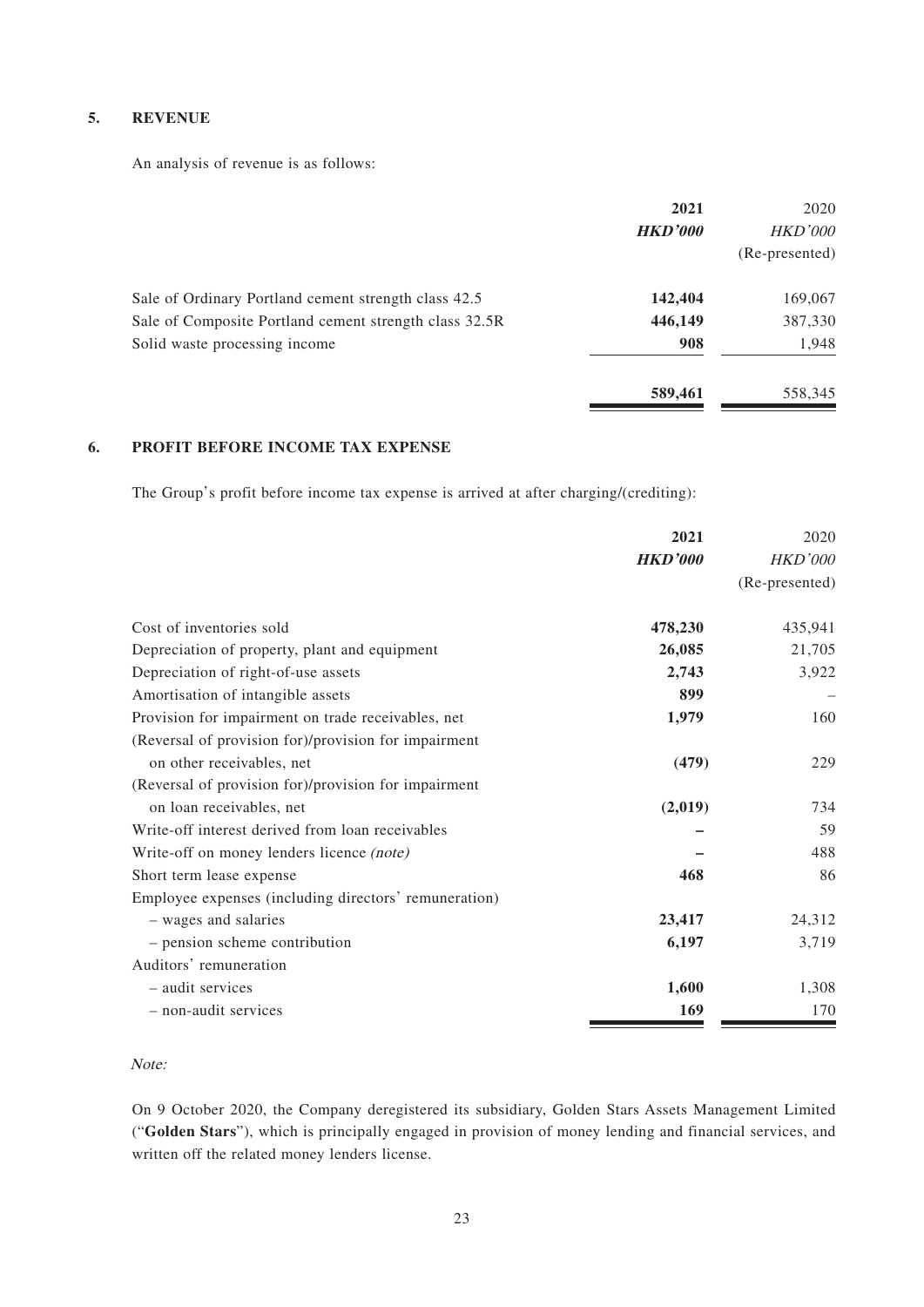#### **7. EARNINGS PER SHARE**

#### **From continuing and discontinued operations**

Basic earnings per share is calculated by dividing the profit attributable to owners of the Company of HK\$46,541,000 (2020: HK\$60,879,000) by the weighted average number of ordinary shares in issue during the year of 552,000,000 (2020: 552,000,000).

As there were no dilutive options and other dilutive potential ordinary shares in issue for the years ended 31 December 2021 and 2020, diluted earnings per share is the same as basic earnings per share.

#### **From a discontinued operation**

Basic and diluted earnings per share for the year from a discontinued operation is nil per share (2020: HK\$0.0002 per share), based on the profit for the year from a discontinued operation of nil (2020: HK\$137,000) attributable to owners of the Company divided by the weighted average number of ordinary shares in issue during the year of 552,000,000 (2020: 552,000,000).

#### **From continuing operations**

Basic and diluted earnings per share for the year from a continuing operations is HK\$0.084 per share (2020: HK\$0.110 per share), based on the profit for the year from a continuing operations of HK\$46,541,000 (2020: HK\$60,743,000) attributable to owners of the Company divided by the weighted average number of ordinary shares in issue during the year of 552,000,000 (2020: 552,000,000).

#### **8. INCOME TAX EXPENSE**

Taxes on profits assessable in the PRC have been calculated at the applicable tax rates, based on existing legislation, interpretations and practices in respect thereof.

Pursuant to the relevant laws and regulations in the PRC, the PRC enterprise income tax rate of the PRC subsidiaries was 25% on their taxable profits for the years ended 31 December 2021 and 2020.

The Group is not subject to any taxation under the jurisdiction of the Cayman Islands and the BVI during the year ended 31 December 2021 (2020: Nil). No provision for Hong Kong profits tax has been made as the Group did not generate any assessable profits arising in Hong Kong during the year (2020: Nil).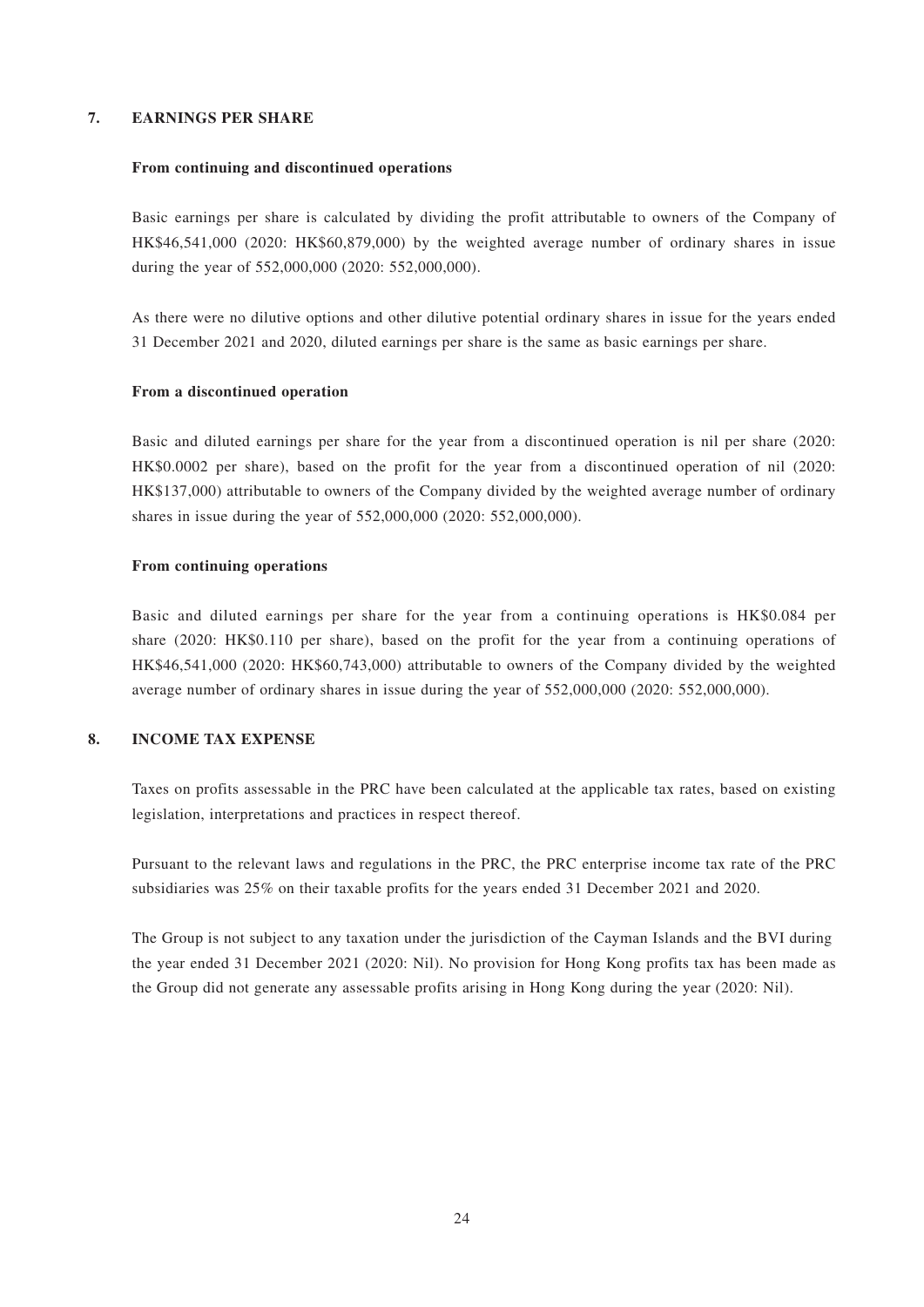Income tax expense charged to the consolidated statement of profit or loss and other comprehensive income represents:

|                       | 2021<br><b>HKD'000</b> | 2020<br><b>HKD'000</b><br>(Re-presented) |
|-----------------------|------------------------|------------------------------------------|
| Current tax           |                        |                                          |
| - Current year        | 22,906                 | 26,676                                   |
| - PRC withholding tax | 5,431                  |                                          |
|                       | 28,337                 | 26,676                                   |
| Deferred tax          | 1,186                  | 8,572                                    |
| Income tax expense    | 29,523                 | 35,248                                   |

Income tax expense for the year can be reconciled to the Group's profit before income tax expense in the consolidated statement of profit or loss and other comprehensive income as follows:

|                                                                     | 2021<br><b>HKD'000</b> | 2020<br><b>HKD'000</b><br>(Re-presented) |
|---------------------------------------------------------------------|------------------------|------------------------------------------|
| Profit before income tax expense                                    |                        |                                          |
| - Continuing operations                                             | 73,529                 | 95,991                                   |
| - Discontinued operation                                            |                        | 105                                      |
|                                                                     | 73,529                 | 96,096                                   |
| Tax calculated at the PRC profits tax rate of $25\%$ (2020: $25\%)$ | 18,382                 | 24,024                                   |
| Effect of different tax rates in other jurisdictions                | 912                    | 826                                      |
| Tax effect of expenses not deductible for tax purposes              | 1,828                  | 224                                      |
| Tax effect of tax loss not recognised                               | 1,816                  | 1,602                                    |
| Tax effect of income not assessable for tax purposes                | (32)                   |                                          |
| Accrual of withholding tax liability                                | 6,617                  | 8,572                                    |
| Income tax expense                                                  | 29,523                 | 35,248                                   |

No deferred tax asset has been recognised in respect of certain unused tax losses due to the unpredictability of future profit streams. The deductible temporary differences can be carried forward indefinitely except for certain tax losses from PRC subsidiaries will be expired in the coming few years. No deferred tax asset has been recognised in relation to such deductible temporary difference as it is not probable that taxable will be available against which the deductible temporary differences can be utilised.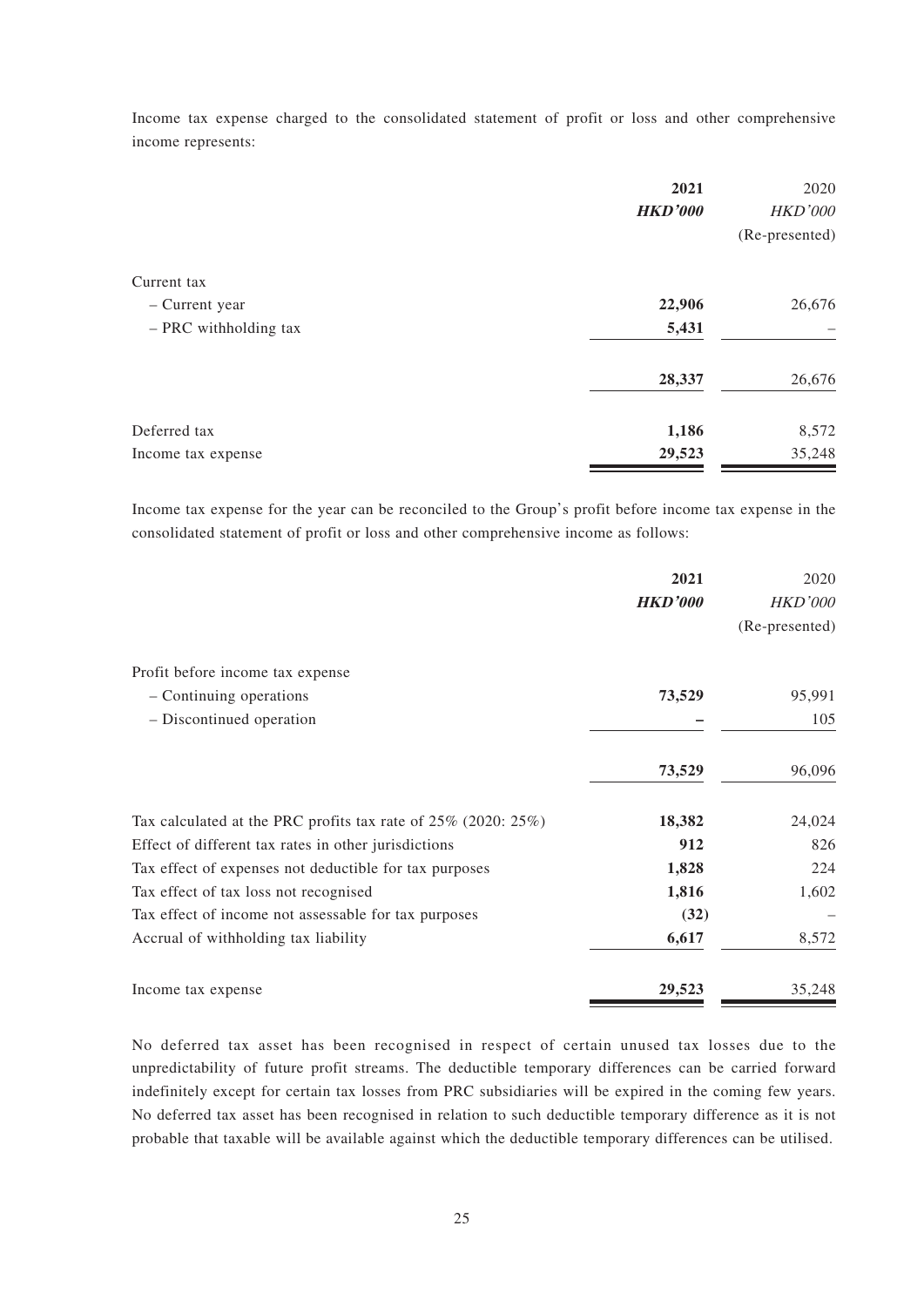#### **10. GOODWILL**

|                                                     | 2021<br><b>HKD'000</b> | 2020<br><b>HKD'000</b><br>(Re-presented) |
|-----------------------------------------------------|------------------------|------------------------------------------|
| Gross carrying amount                               |                        |                                          |
| As at 1 January                                     | 13,910                 |                                          |
| Addition through business acquisition               |                        | 13,910                                   |
| Exchange difference                                 | 295                    |                                          |
| As at 31 December                                   | 14,205                 | 13,910                                   |
| Accumulated impairment losses                       |                        |                                          |
| Net carrying amount as at 1 January and 31 December |                        |                                          |
| As at 1 January                                     | 13,910                 |                                          |
| As at 31 December                                   | 14,205                 | 13,910                                   |

Goodwill arose from a business combination during the year ended 31 December 2020 and it was solely allocated to the CGU, namely Orient Everhealth Biomedical Company Limited ("**Orient Everhealth**") and Suzhou Everhealth Biomedical Company Limited("**Suzhou Everhealth**" ).

The Group performed its annual impairment test with a valuation performed by an independent qualified professional valuer. The Group considers the relationship between its market capitalisation and its book value, assumptions reflective of prevailing market condition. The carrying amount of goodwill relating to the CGU is approximately HK\$14,205,000 (2020: approximately HK\$13,910,000).

The recoverable amounts of the CGU of approximately HK\$51,440,000 as at 31 December 2021 has been determined from value in use calculations based on cash flow projections from formally approved budgets covering a five-year period. Cash flows beyond the five-year period are extrapolated using an estimated weighted average growth rate of 2.0% (2020: 2.6%), which does not exceed the long-term growth rate for the biotechnology industry in the PRC. Discount rate used of 19.41% (2020: 19.0%) is pre-tax and reflect specific risks relating to the relevant CGU. Operating margin and growth rate within the fiveyear period was based on past experience. As at 31 December 2021, the carrying amount of the CGU was approximately HK\$25,768,000. Accordingly, it was concluded that the recoverable amount exceeds the carrying amount by approximately HK\$25,672,000.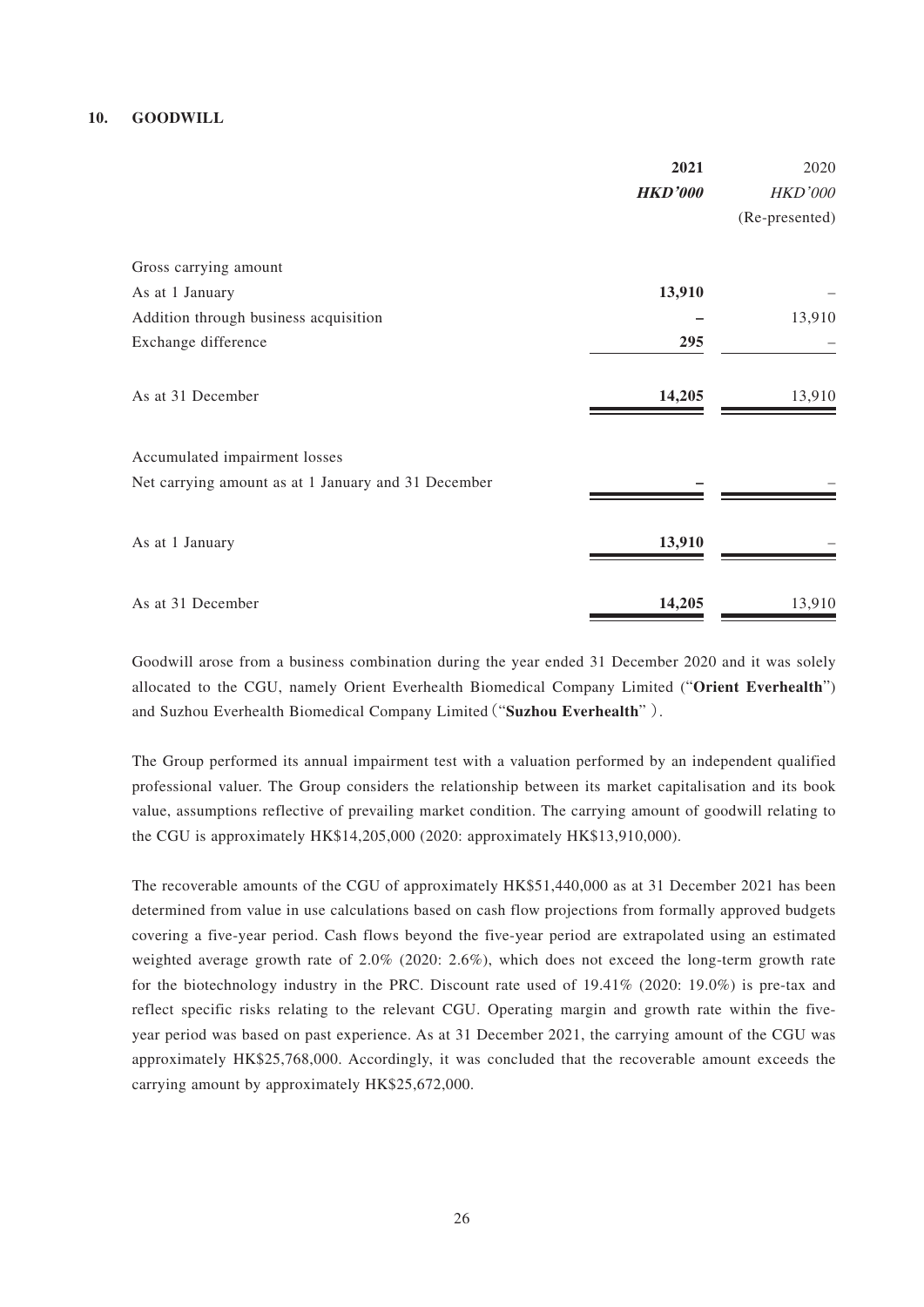#### **11. TRADE AND OTHER RECEIVABLES**

|                                                                    | 2021            | 2020            |
|--------------------------------------------------------------------|-----------------|-----------------|
|                                                                    | <b>HK\$'000</b> | <b>HK\$'000</b> |
| Trade and bills receivables due from third parties                 | 72,294          | 79,151          |
| Less: provision for impairment (note (iv))                         | (3,377)         | (1, 339)        |
| Trade and bills receivables, net (note (i))                        | 68,917          | 77,812          |
| Prepayments (note (ii))                                            | 130,129         | 24,332          |
| Loans receivable (note (iii))                                      |                 | 30,005          |
| Consideration receivable                                           |                 | 13,202          |
| Other receivables                                                  | 4,160           | 33,204          |
| Less: provision for impairment of other receivables (note (iv))    | (67)            | (542)           |
| Less: provision for impairment of loans receivables (note $(iv)$ ) |                 | (2,008)         |
| Prepayments, deposits and other receivables                        | 134,222         | 98,193          |
| Total trade and other receivables                                  | 203,139         | 176,005         |
| Less: non-current portion                                          |                 |                 |
| - Deposit paid for purchase of machineries                         | (6, 425)        | (10,067)        |
| Current trade and other receivables                                | 196,714         | 165,938         |

#### **(i) Trade and bills receivables**

Credit terms given to its customers in cement segment and sewage and sludge treatment segment generally range from 30 to 90 days (2020: 30 to 90 days). For major customers, depending on their business relationships with the Group and their creditworthiness, the Group may grant them the following credit terms: (i) a revolving credit limit of between HK\$1,000,000 and HK\$50,000,000 with a credit period of up to 365 days, and (ii) any outstanding payables in excess of the said revolving credit limit with a credit period of between 0 to 30 days.

Bills receivable represent bills received from customers for settlement of trade receivables. Bills receivables are normally due within 180 days.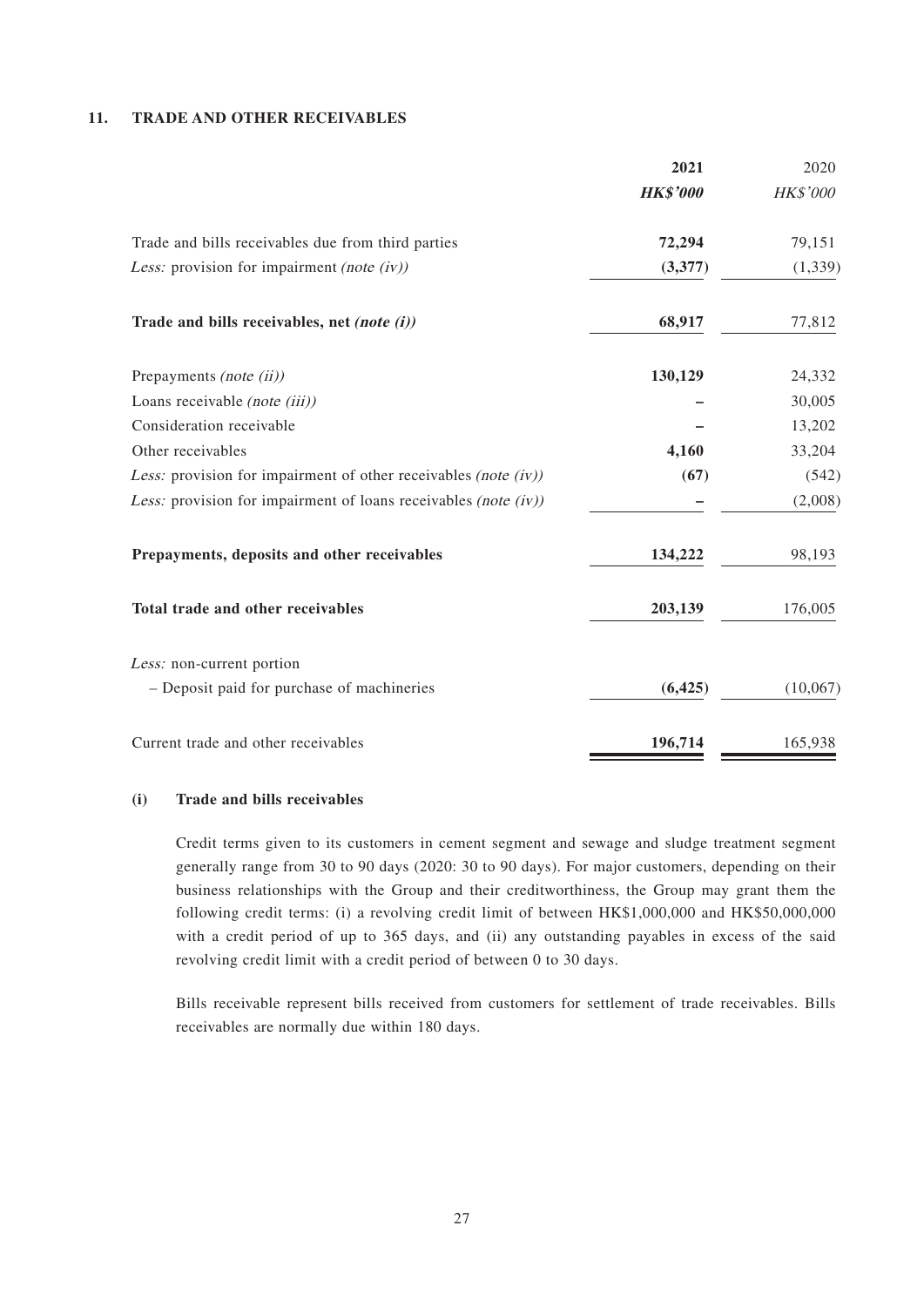The trade and bills receivable are inclusive of value-added tax. Ageing analysis of trade and bills receivables (net of provision) by invoice date and issuance date of bills are as follows:

|                          | 2021            | 2020            |
|--------------------------|-----------------|-----------------|
|                          | <b>HK\$'000</b> | <b>HK\$'000</b> |
| Within 90 days           | 62,251          | 63,319          |
| From 91 days to 180 days | 4,002           | 9,676           |
| From 181 days to 1 year  | 1,656           | 1,719           |
| From 1 year to 2 years   | 804             | 2,775           |
| Over 2 years             | 204             | 323             |
|                          | 68,917          | 77,812          |

Ageing analysis of the Group's trade and bills receivables that were past due but not impaired is as follows:

|                                                          | 2021            | 2020            |
|----------------------------------------------------------|-----------------|-----------------|
|                                                          | <b>HK\$'000</b> | <b>HK\$'000</b> |
| Neither past due nor impaired <i>(note (a)</i> , $(b)$ ) | 66,253          | 68,681          |
| 1 to 90 days past due                                    |                 | 4,376           |
| 91 to 180 days past due                                  |                 | 1,657           |
| 181 to 1 year past due                                   | 1,656           | 2,775           |
| More than 1 year past due                                | 1,008           | 323             |
|                                                          | 68,917          | 77,812          |

#### Notes:

- (a) The balances that were neither past due nor impaired relate to a wide range of customers for whom there was no recent history of default.
- (b) These are past due but not impaired and related to a number of independent customers that have a good track record with the Group. Based on past experience adjusted to current and forward-looking factors to the debtors and economic environment, the directors are of the opinion that no provision for impairment is necessary in respect of these balances as there has not been a significant change in credit quality and the balances are still considered fully recoverable. The Group does not hold any collateral or other credit enhancements over these balances.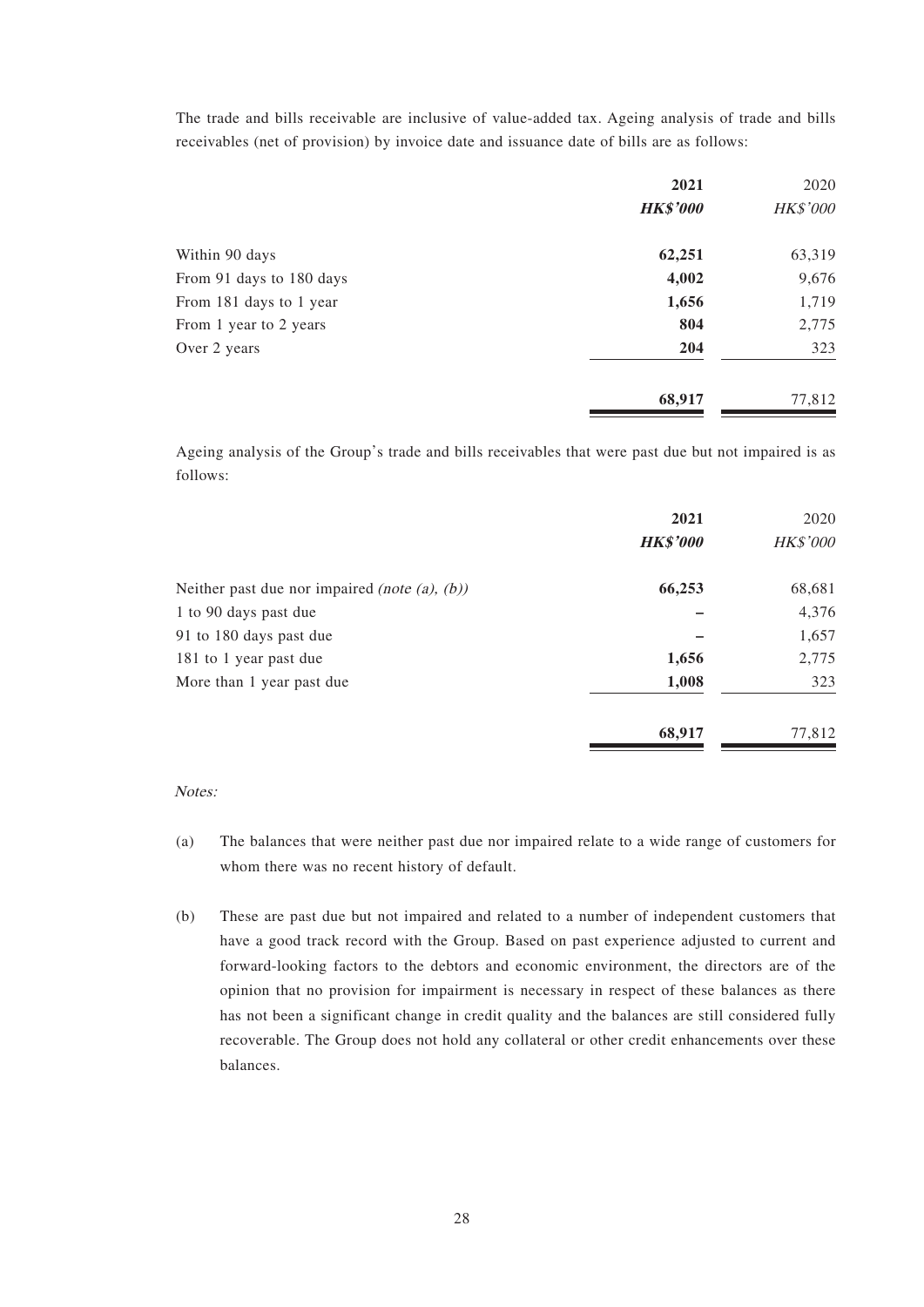#### **(ii) Prepayments**

As at 31 December 2021, included in the Group's prepayments were amounts of HKD123,334,000, HKD4,312,000 and HKD2,113,000 (2020: HKD14,184,000, HKD10,067,000 and HKD Nil) paid to suppliers for raw material purchases, purchase of machineries and right of use of license respectively.

#### **(iii) Loan receivables**

As at 31 December 2020, the Group's loan receivables represent unsecured loan receivables of HKD30,005,000 (approximately RMB25,000,000) from one independent third party with interest at a fixed rate of 6% per annum repayable in December 2020. During the year, the unsecured loans were fully repaid in October 2021.

#### **(iv) Movements of the provision for impairment of trade and other receivables are as follows:**

|                                      | 2021                    | 2020           |
|--------------------------------------|-------------------------|----------------|
|                                      | <b>HKD'000</b>          | HKD'000        |
|                                      |                         | (Re-presented) |
| Trade receivables:                   |                         |                |
| Beginning of year                    | 1,339                   | 2,035          |
| Provision for the year               | 2,907                   | 877            |
| Balance recovered for the year       | (928)                   | (717)          |
| Write off                            |                         | (988)          |
| Exchange differences                 | 59                      | 132            |
| End of year                          | 3,377                   | 1,339          |
|                                      | 2021                    | 2020           |
|                                      | <b>HKD'000</b>          | HKD'000        |
|                                      |                         | (Re-presented) |
| Other receivables:                   |                         |                |
| Beginning of year                    | 542                     | 297            |
| (Reversal of)/Provision for the year | (479)                   | 229            |
| Exchange differences                 | $\overline{\mathbf{4}}$ | 16             |
| End of year                          | 67                      | 542            |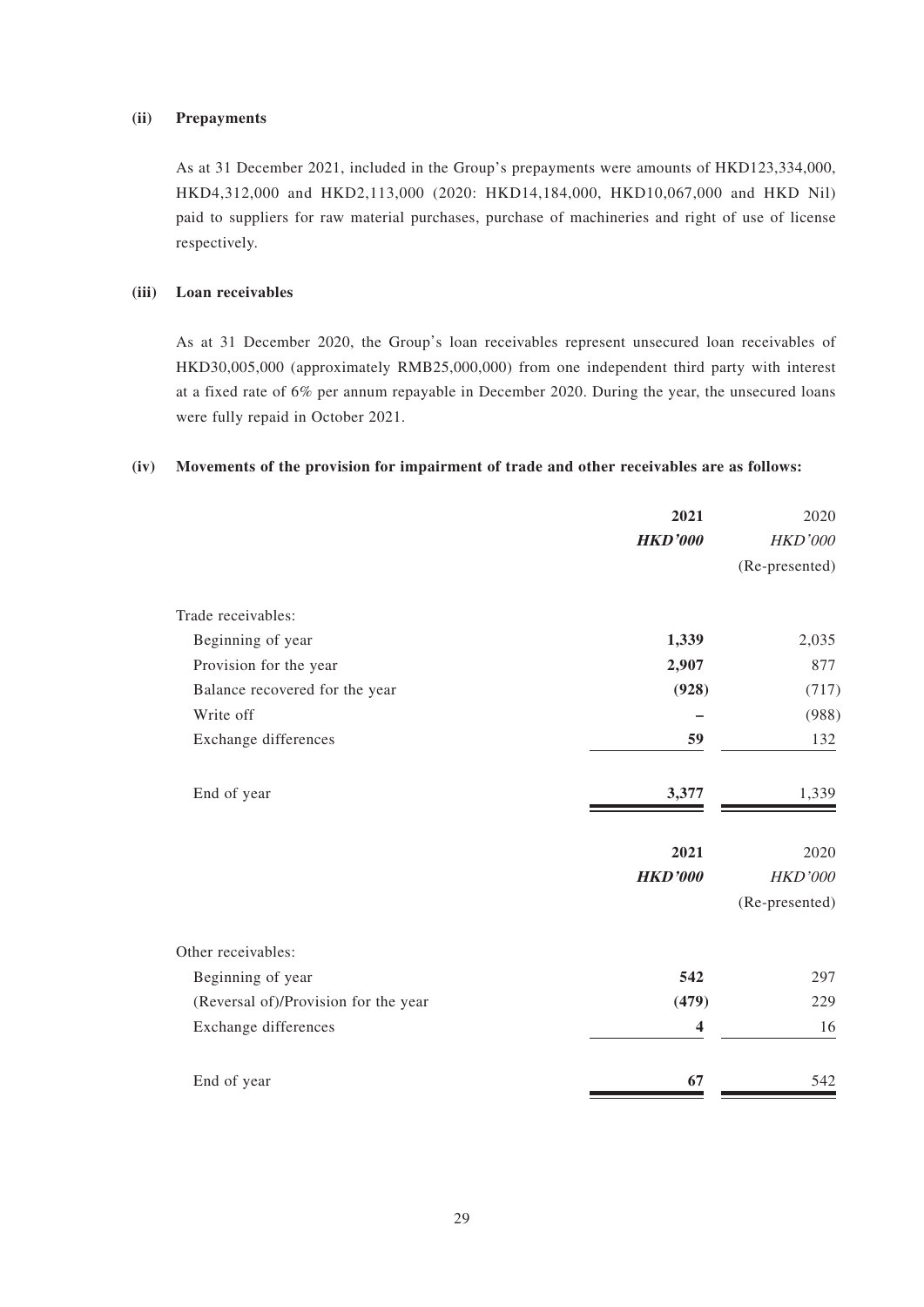|                                | 2021           | 2020           |
|--------------------------------|----------------|----------------|
|                                | <b>HKD'000</b> | <b>HKD'000</b> |
|                                |                | (Re-presented) |
| Loan receivables:              |                |                |
| Beginning of year              | 2,008          | 1,206          |
| Provision for the year         |                | 2,026          |
| Balance recovered for the year | (2,019)        | (1,292)        |
| Exchange differences           | 11             | 68             |
| End of year                    |                | 2,008          |

The origination and release of provision for impairment of trade receivables, other receivables and loan receivables have been included in administrative expenses in the profit or loss. Amounts charged to impairment account are generally written off, when there is no expectation of recovering additional cash. The Group recognised impairment loss on collective and individual assessment in accordance with the accounting policy.

## **12. LEASE LIABILITIES**

|                                       | 2021           | 2020           |
|---------------------------------------|----------------|----------------|
|                                       | <b>HKD'000</b> | <b>HKD'000</b> |
|                                       |                | (Re-presented) |
| Leasehold land and buildings          |                |                |
| At 1 January                          | 4,303          | 71             |
| Addition                              | 1,459          | 7,064          |
| Addition through business acquisition |                | 491            |
| Disposal of subsidiaries              | (2,402)        |                |
| Interest expenses                     | <b>100</b>     | 296            |
| Lease payments                        | (2,360)        | (3,626)        |
| Exchange differences                  | 2              | 7              |
| At 31 December                        | 1,102          | 4,303          |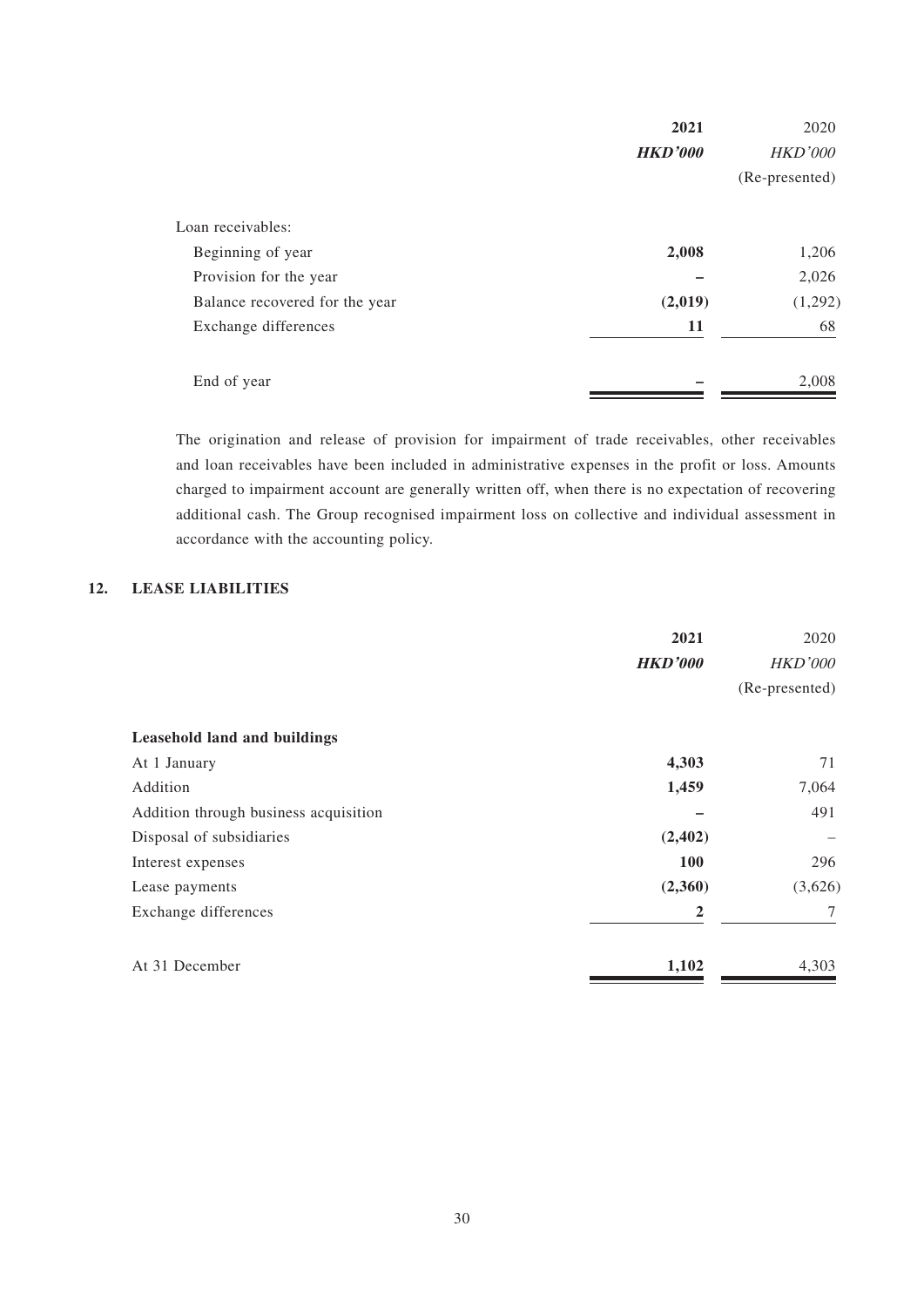Future lease payments are due as follows:

|                      |                 | <b>Minimum</b> |                                     |
|----------------------|-----------------|----------------|-------------------------------------|
| <b>Present value</b> | <b>Interest</b> | lease payments |                                     |
| 31 December          | 31 December     | 31 December    |                                     |
| 2021                 | 2021            | 2021           |                                     |
| <b>HKD'000</b>       | <b>HKD'000</b>  | <b>HKD'000</b> |                                     |
| 524                  | 16              | 540            | Not later than one year             |
| 578                  | 5               | 583            | After one year but within two years |
| 1,102                | 21              | 1,123          |                                     |
|                      |                 | Minimum        |                                     |
| Present value        | Interest        | lease payments |                                     |
| 31 December          | 31 December     | 31 December    |                                     |
| 2020                 | 2020            | 2020           |                                     |
| <b>HKD'000</b>       | <b>HKD'000</b>  | <b>HKD'000</b> |                                     |
| (Re-presented)       | (Re-presented)  | (Re-presented) |                                     |
| 3,480                | 607             | 4,087          | Not later than one year             |
| 823                  | 1               | 824            | After one year but within two years |
| 4,303                | 608             | 4,911          |                                     |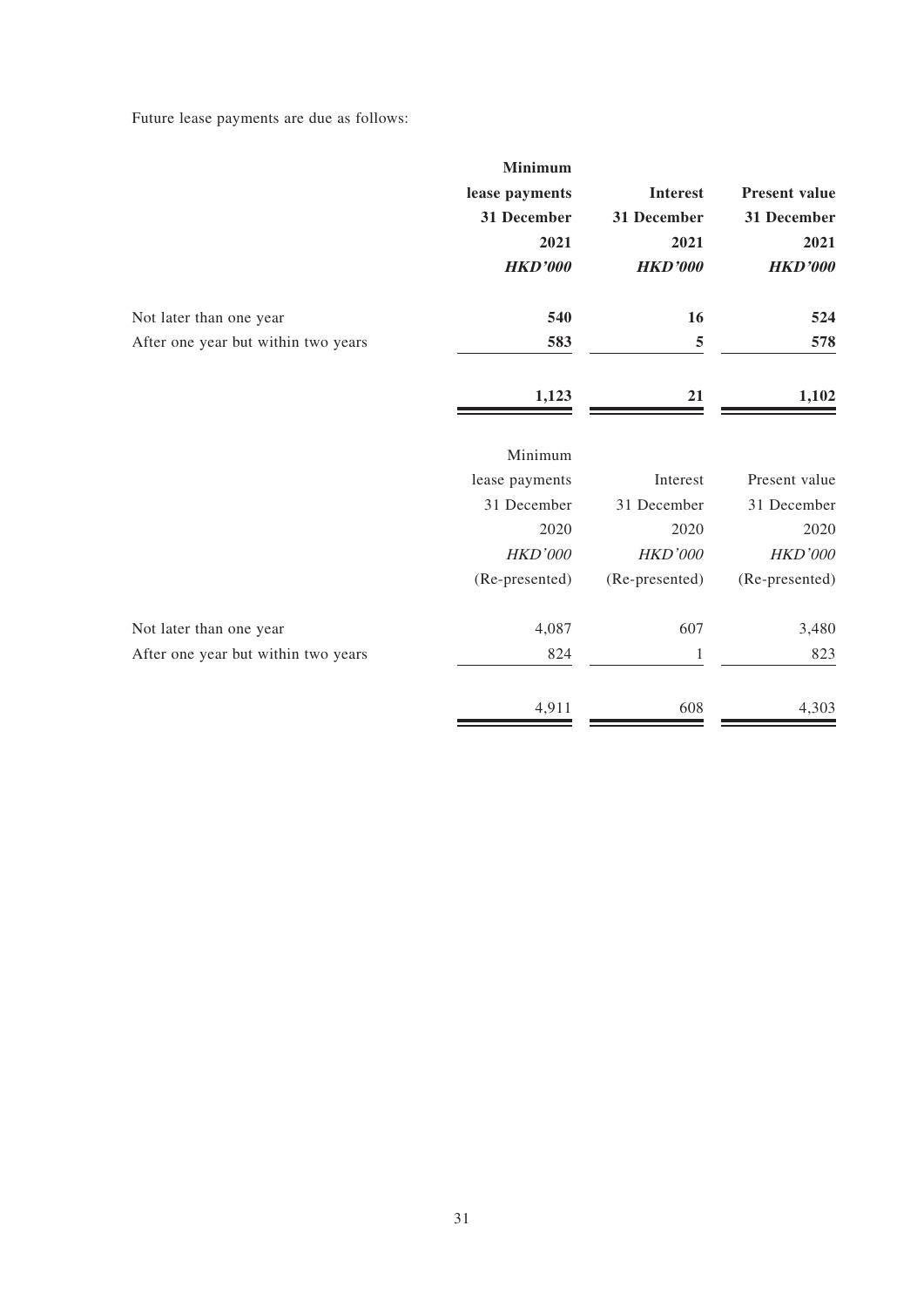#### **13. TRADE AND OTHER PAYABLES**

|                                    | 2021            | 2020           |
|------------------------------------|-----------------|----------------|
|                                    | <b>HK\$'000</b> | HK\$'000       |
|                                    |                 | (Re-presented) |
| Trade payables                     | 103,209         | 75,937         |
| Bill payables                      | 61,252          | 40,513         |
| Contract liabilities (note $(b)$ ) | 15,876          | 11,700         |
| Salary and bonus payables          | 5,376           | 5,352          |
| VAT payables (note $(a)$ )         | 2,677           | 6,139          |
| Amounts due to related parties     | 43,636          | 44,907         |
| Other payables                     | 12,115          | 9,955          |
|                                    | 244,111         | 194,503        |

The credit period granted by the Group's principal suppliers in cement segment is ranged from 30 to 90 days (2020: 30 to 90 days).

As at 31 December 2021, bank deposit of HK\$61,252,000 (2020: HK\$25,390,000) are pledged as security for bill payables.

Ageing analysis of trade payables by invoice date is as follows:

|                          | 2021            | 2020            |
|--------------------------|-----------------|-----------------|
|                          | <b>HK\$'000</b> | <b>HK\$'000</b> |
|                          |                 | (Re-presented)  |
| Within 30 days           | 41,616          | 41,184          |
| From 31 days to 90 days  | 54,207          | 28,972          |
| From 91 days to 180 days | 3,181           | 1,726           |
| From 181 days to 1 year  | 2,308           | 1,319           |
| From 1 year to 2 year    | 281             | 1,325           |
| Over 2 years             | 1,616           | 1,411           |
|                          | 103,209         | 75,937          |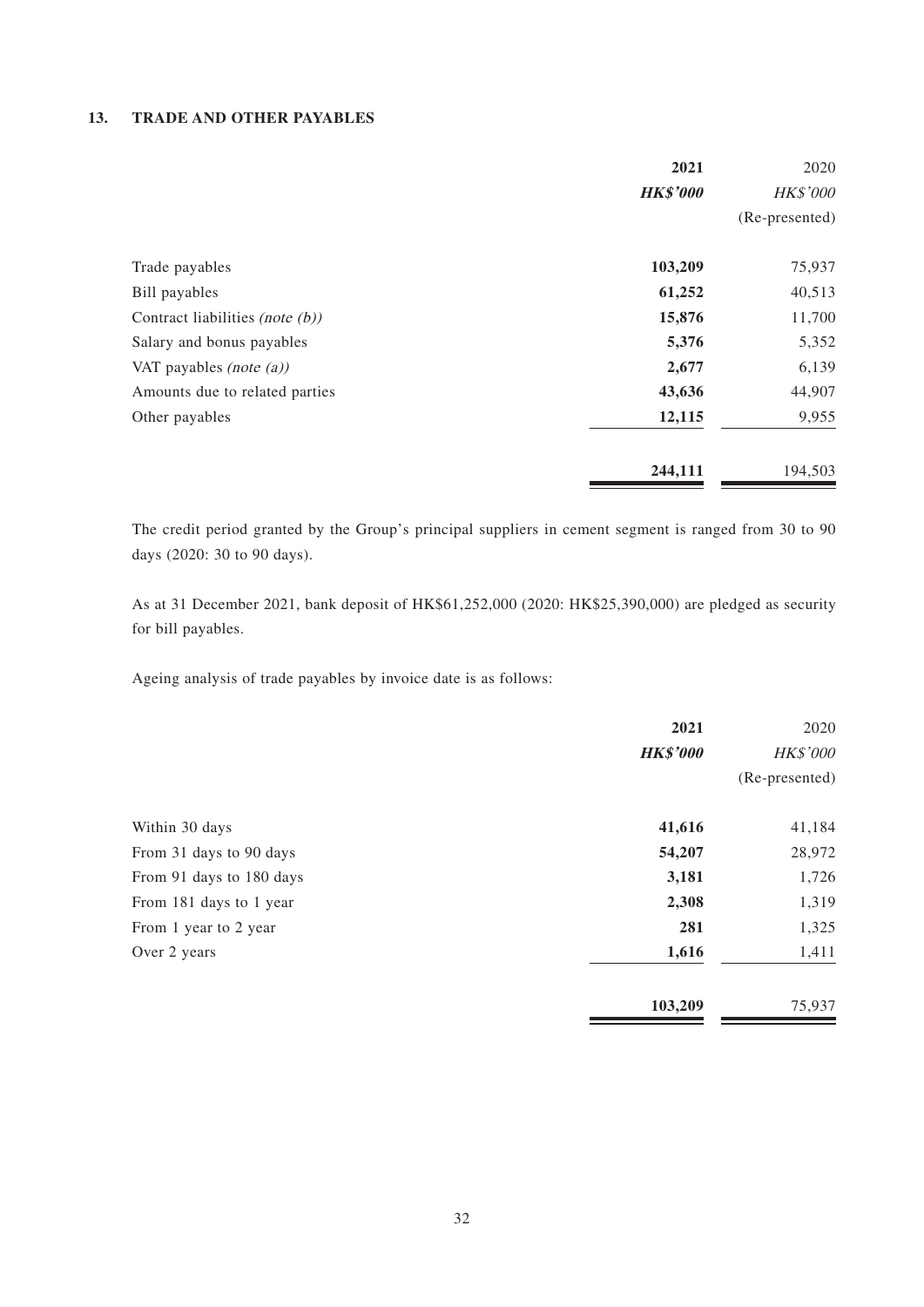#### Notes:

(a) Domestic sales of self-manufactured products made by the PRC subsidiary are subject to VAT at 13% (2020: 13%). Input VAT on purchases of raw materials, fuel, utilities, other production materials and certain purchased equipment can be deducted from output VAT. VAT payable is the net difference between output and deductible input VAT.

(b)

|                                      | 2021            | 2020            |  |
|--------------------------------------|-----------------|-----------------|--|
|                                      | <b>HK\$'000</b> | <b>HK\$'000</b> |  |
| Advance from customers arising from: |                 |                 |  |
| - Sales of cement products           | 15,876          | 11,700          |  |

Typical payment terms which impact on the amount of contract liabilities are as follows:

#### **Sales of cement products**

The Group required receipt in advance from some customers before delivery of cement products.

#### **Movements in advance from customers**

|                                                       | 2021           | 2020           |
|-------------------------------------------------------|----------------|----------------|
|                                                       | <b>HKD'000</b> | <b>HKD'000</b> |
|                                                       |                | (Re-presented) |
| Balance as at 1 January                               | 11,700         | 18,766         |
| - Revenue recognised for the balances included in     |                |                |
| the contract liabilities at the beginning of the year | (11,765)       | (20, 103)      |
| - Increase for the cash received for the balances     |                |                |
| where revenue is not yet recognised during the year   | 15,633         | 11,808         |
| - Exchange adjustments                                | 308            | 1,229          |
|                                                       | 15,876         | 11,700         |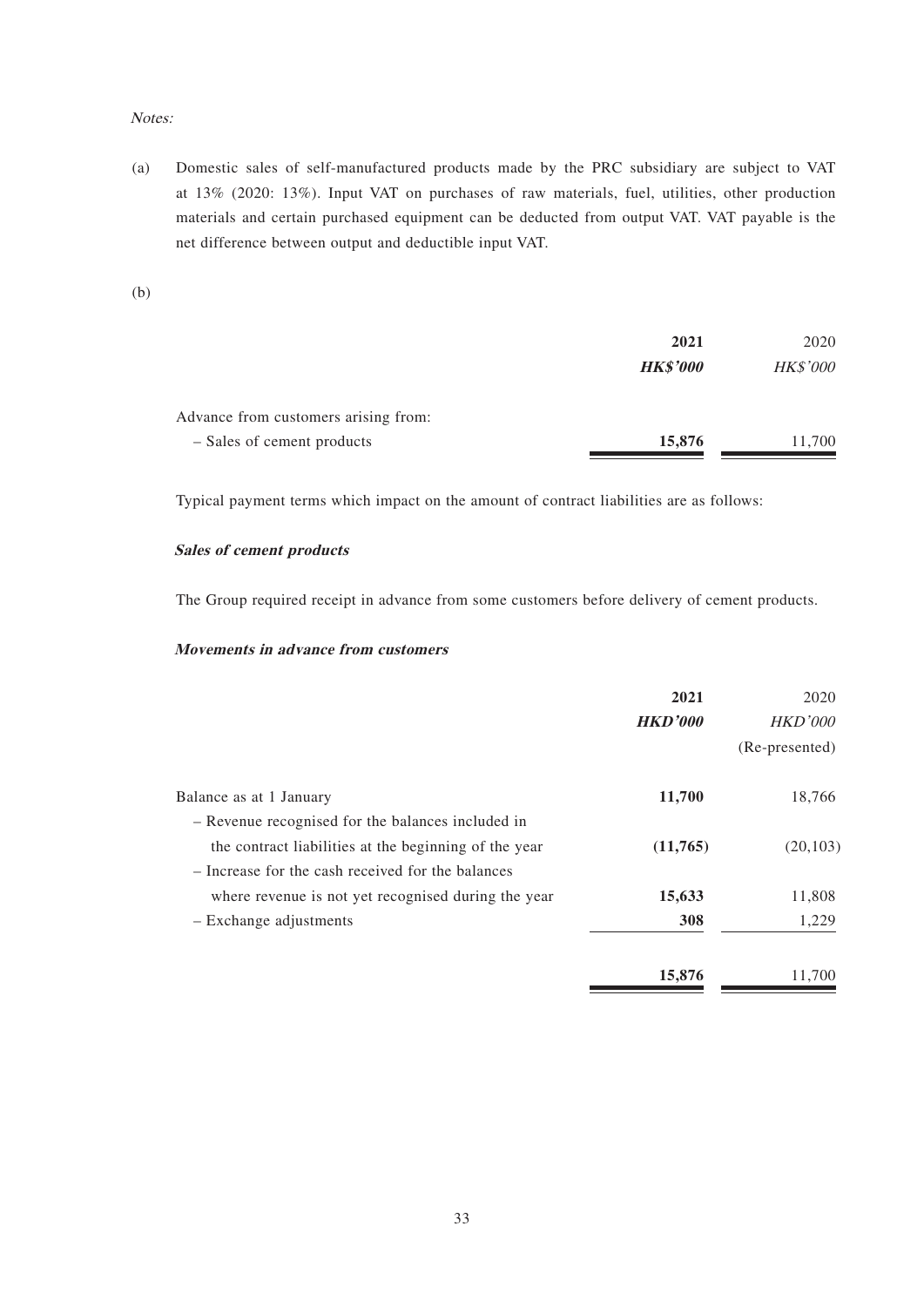#### **14. BORROWINGS**

|                                          | 2021            | 2020           |
|------------------------------------------|-----------------|----------------|
|                                          | <b>HK\$'000</b> | HK\$'000       |
|                                          |                 | (Re-presented) |
| Bank borrowings <i>(note (a))</i>        | 121,335         | 43,687         |
| Other loan (note (b), $(c)$ )            | 15,340          | 34,550         |
| Total borrowings                         | 136,675         | 78,237         |
| Carrying amount of borrowings repayable: |                 |                |
| On demand or within one year             | 136,675         | 78,237         |

Notes:

- (a) As at 31 December 2021, bank borrowings of approximately HKD121,335,000 (2020: HKD43,687,000) with fixed interest rates ranged from 4.95% to 5.66% (2020: 4.95% to 5.66%) per annum was secured by corporate guarantees from the Company.
- (b) As at 31 December 2021, the Group's other loans represented (i) an other loan of HKD10,700,000 (2020: HKD10,700,000) with a fixed interest rate of 9% per annum from one third party; (ii) an other loan of HKD890,000 (31 December 2020: RMB Nil) with a fixed interest rate of 13% per annum from another third party (iii) an interest-free loan of HKD3,600,000 (2020: HKD3,600,000) from a company under control of Mr. Tseung. (iv) As at 31 December 2020, an unsecured interestfree loan of approximately HKD18,600,000 was secured by personal guarantees from Mr. Tseung. During the year, the loan was disposed together with disposal of subsidiaries.
- (c) As at 31 December 2021, unsecured interest-free loan of HKD150,000 (2020: HKD1,650,000) provided by Mr. Tseung.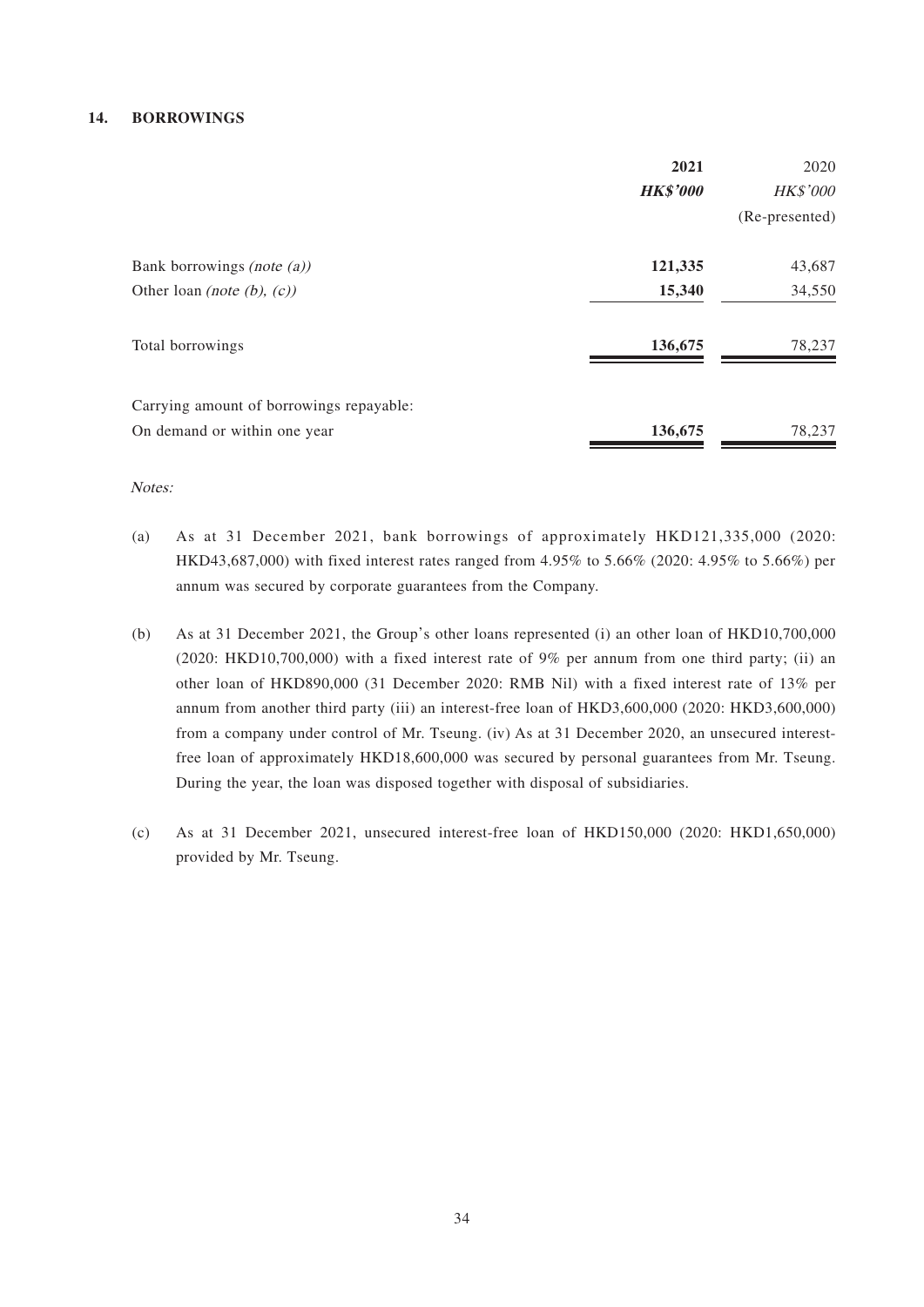#### **15. SHARE CAPITAL**

|                                                        | Number of      | <b>Nominal</b>  |
|--------------------------------------------------------|----------------|-----------------|
|                                                        | ordinary       | value of        |
|                                                        | shares         | ordinary shares |
|                                                        |                | <b>HK\$'000</b> |
| Authorised:                                            |                |                 |
| Ordinary shares of HK\$0.01 each as at 1 January 2020, |                |                 |
| 31 December 2020, 1 January 2021 and 31 December 2021  | 10,000,000,000 | 100,000         |
| <i>Issued:</i>                                         |                |                 |
| As at 1 January 2020, 31 December 2020, 1 January 2021 |                |                 |
| and 31 December 2021                                   | 552,000,000    | 5,520           |
|                                                        |                |                 |

#### **16. DIVIDENDS**

An interim dividend in respect of the six months ended 30 June 2021 of HKD0.0725 per share (tax exclusive), which amounted for HKD40,020,000 (30 June 2020: HKD40,020,000) was proposed and approved by the Board at the Board meeting on 25 August 2021. The interim dividend was paid on 15 October 2021. No final dividends were declared by the Board for the year ended 31 December 2021.

#### **17. RELATED PARTY TRANSACTIONS**

#### **(a) Key management compensation**

Key management includes directors (executive and non-executive) and senior management. The compensation paid or payable to key management for employees service is shown below:

|                                     | 2021           | 2020           |
|-------------------------------------|----------------|----------------|
|                                     | <b>HKD'000</b> | <b>HKD'000</b> |
|                                     |                | (Re-presented) |
| Basic salaries and benefits in kind | 3,062          | 5,082          |

There are eleven, nil and nil (2020: four, nil and one) key management personnel of the Group with remuneration fell within the band of nil to HKD1,000,000, the band of HKD1,000,000 to HKD1,500,000, and the band of HKD1,500,000 to HKD2,000,000 in 2021 respectively.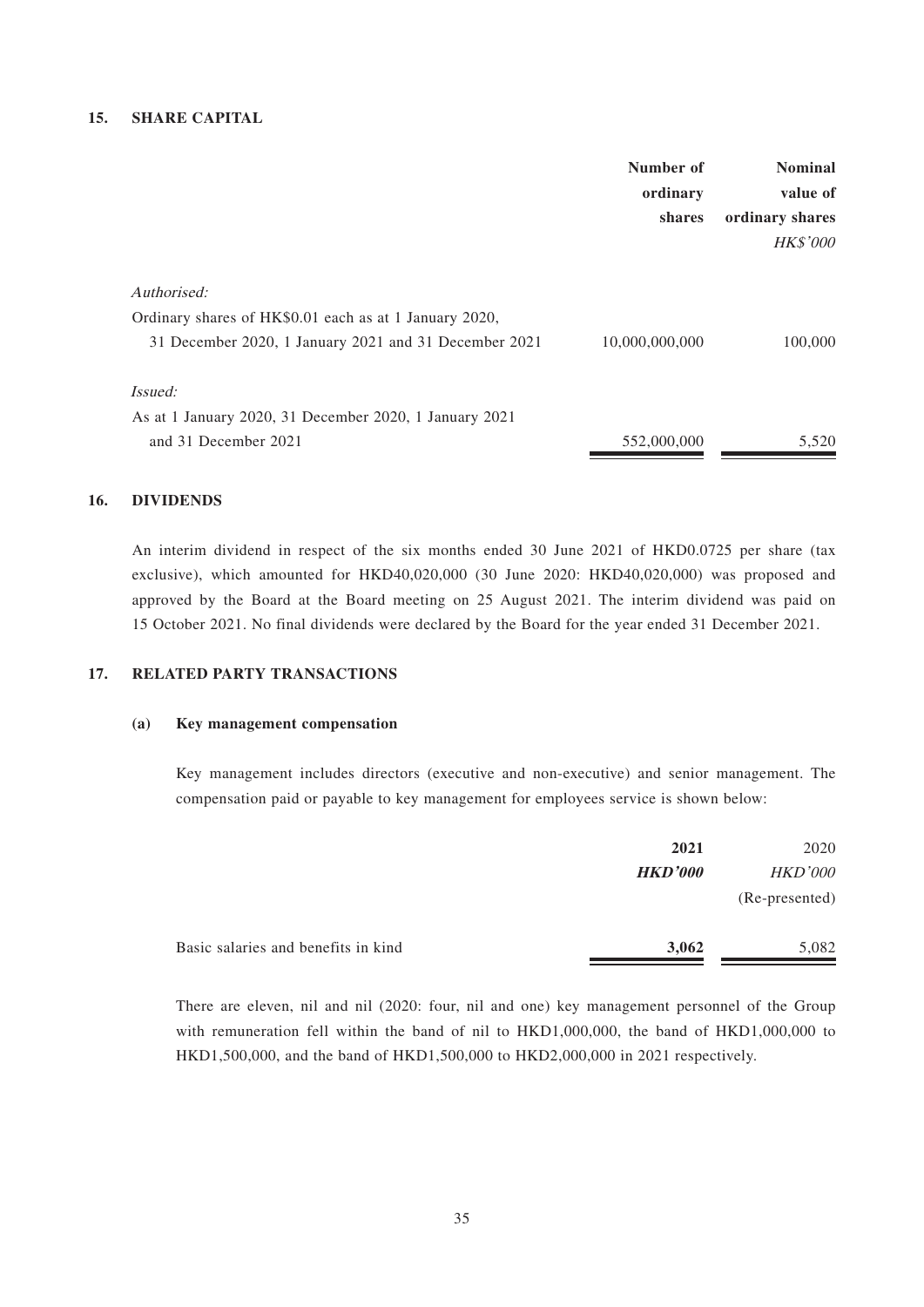On 1 November 2018, Mr. Tseung (as the lender) entered into an interest-free loan facility agreement with the Group (as borrower) to grant a loan facility up to HKD 1,500,000 to a subsidiary of the Company and subject to the lender's overriding right of repayment on demand. As at 31 December 2021, borrowing of approximately HKD 150,000 (2020: HKD1,650,000) was due to Mr. Tseung.

Other payables included amounts due to companies under the control of Mr. Tseung, of HKD43,636,000 (2020: HKD44,907,000). The balances are unsecured, interest-free and repayable on demand.

Acquisition of 100% equity interests in Orient Everhealth by the Group in December 2020 for a cash consideration of HKD39,006,000 (equivalent to RMB32,500,000) was a related party transaction as the vendor was controlled by Mr. Tseung.

Other than the above disclosed, there are no material transactions among the Group and its related parties for the year ended 31 December 2021 (2020: Nil).

#### **(b) Significant related party transactions**

Summary of the significant related party transactions carried out by the Group during the year are follows:

|                       |             | 2021           | 2020           |
|-----------------------|-------------|----------------|----------------|
|                       | <b>Note</b> | <b>HKD'000</b> | <b>HKD'000</b> |
|                       |             |                | (Re-presented) |
| Revenue received from |             |                |                |
| - an associate        | (i)         | 908            | 1,948          |
|                       |             |                |                |

Note:

(i) Revenue received in respect of solid waste processing income were mutually agreed by both parties.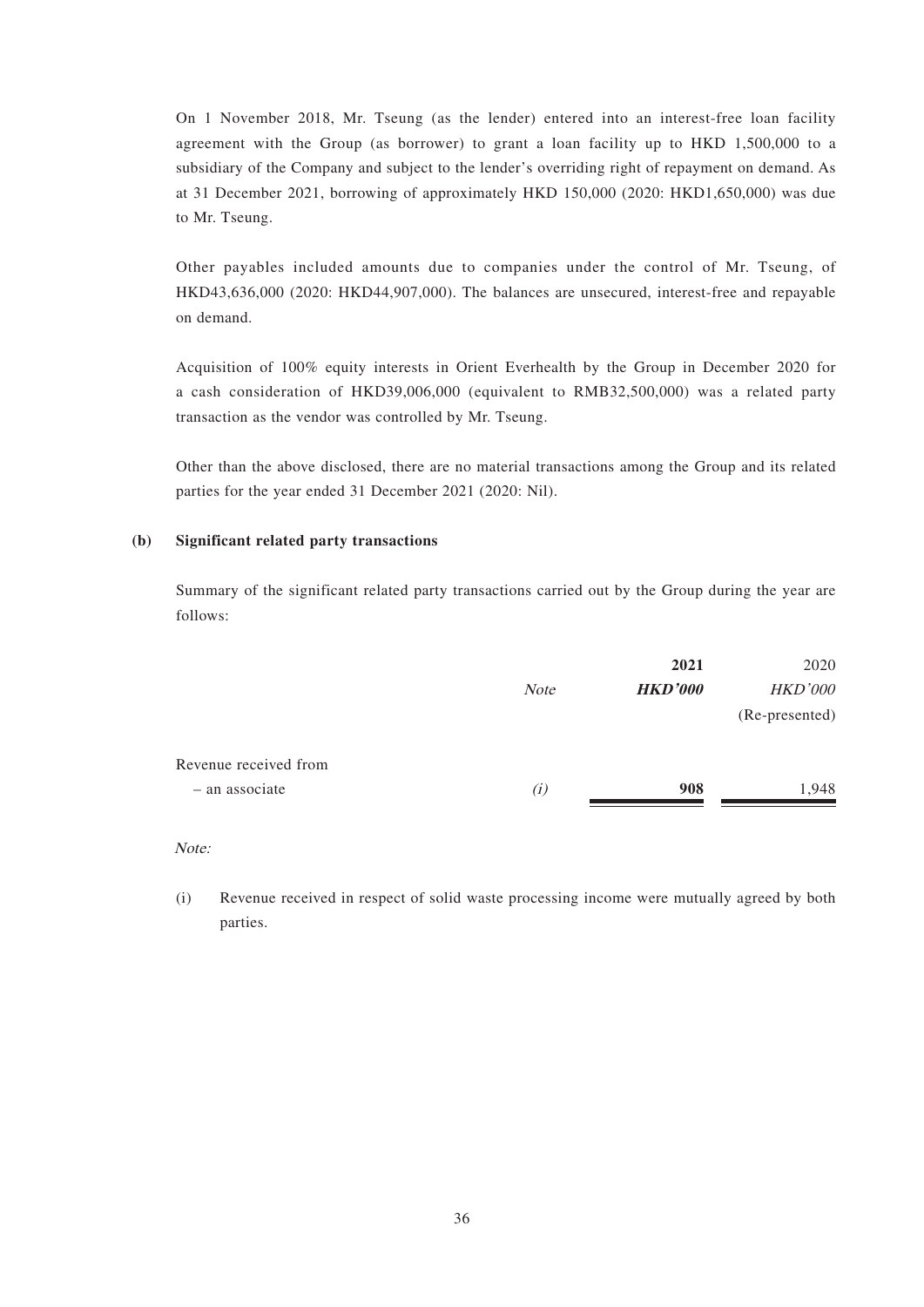## **MANAGEMENT DISCUSSION AND ANALYSIS**

## **Industry Overview**

#### **Cement Segment**

We made a good start for the 14th Five-Year Plan in 2021. China's economy maintained stable recovery and attained additional achievements in high-quality development under the strong leadership of the Central Committee of the Communist Party of China with Comrade Xi Jinping at its core. In particular, local authorities and government departments across the country implemented the decisions and plans of the Party Central Committee and the State Council prudently, and carried out COVID-19 prevention and control and pursue economic and social development in a more coordinated way. The gross domestic product for the year amounted to RMB114,367.0 billion in China, representing a growth of  $8.1\%$ over the corresponding period of last year in terms of constant price (2020: 2.3%). Generally speaking, the major macro-economic data stays in a reasonable range in 2021, however, several indicators related to cement consumptions showed obvious decline, and investments in fixed assets, real estate and infrastructures decreased significantly. According to the National Bureau of Statistics (NBS), the fixed asset investment in China (excluding rural households) in 2021 reached RMB54,454.7 billion, representing a year-on-year growth of 4.9%. The domestic real estate development and investment reached RMB14,760.2 billion, representing a year-on-year growth of 4.4% (Source: NBS). The cement demand in 2021 showed a trend of decreasing. According to the NBS, the accumulated domestic cement output in 2021 amounted to 2.363 billion tonnes, representing a year-on-year decrease of 1.2%, while the accumulated domestic clinker output was 1.579 billion tonnes, increased by 3.88% year on year. In terms of regions, among the six major regions of the country, the production in east China and the central and southern regions recorded a slight growth of 2.9% and 0.3% respectively, while those of all the others declined significant, especially in the northeast and southwest China, the decline in cement production reached the largest of 8.6% and 8.5% respectively. 18 out of 31 provinces recorded year-on-year decline in cement production, particularly Yunnan, Guizhou and Tibet, recording a double-digit drop. It can be seen that the market demand is still obviously differentiated in different regions. According to the statistics of Digital Cement of China Cement Association, the domestic PO42.5 cement price index in 2021 was RMB486 per tonne, representing an increase of RMB47 per tonne or 10.7% year-on-year as compared with RMB439 per tonne in 2020. (Source: Digital Cement).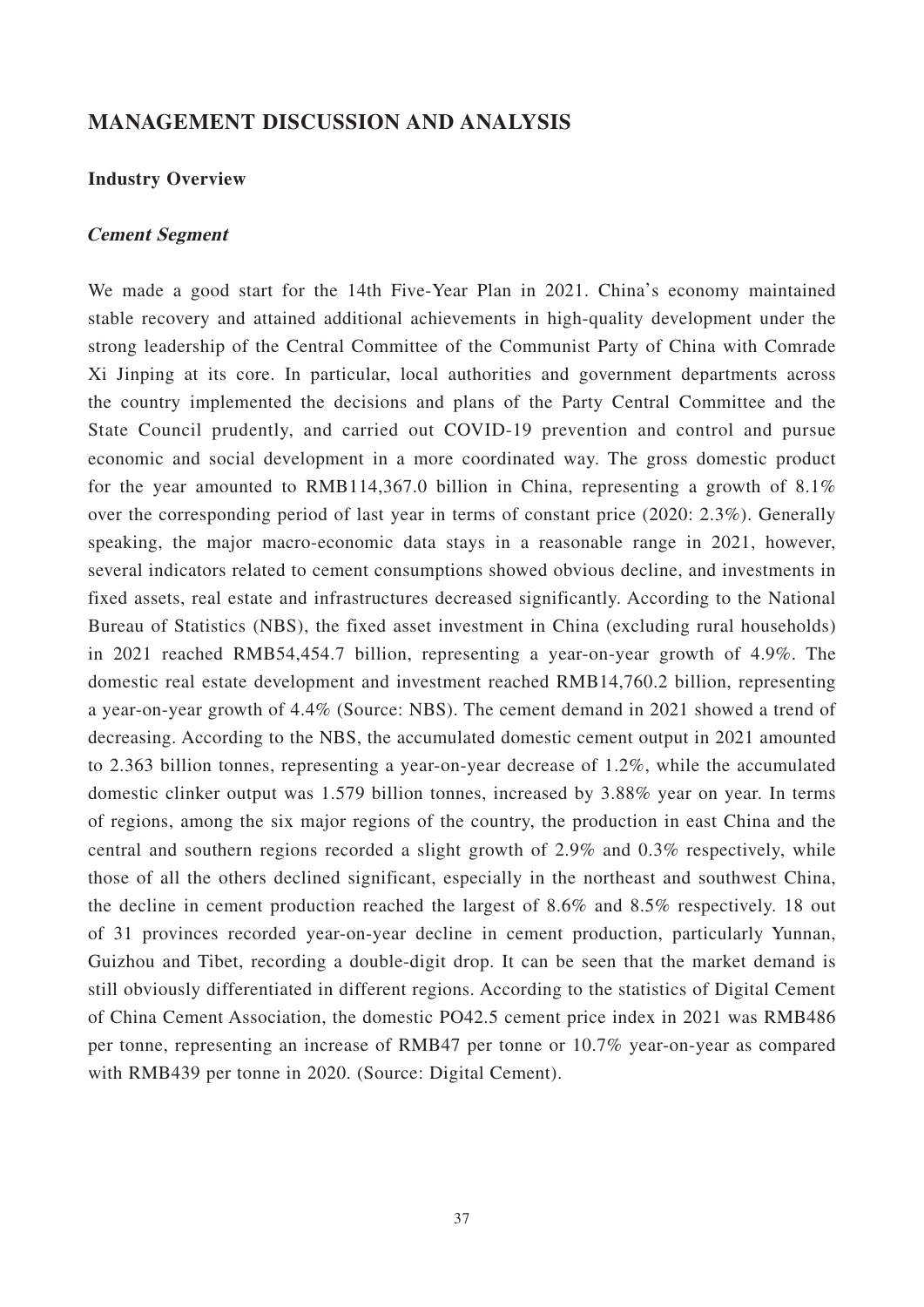From the regional perspective, the east China region in which the Group locates recorded the average annual price of RMB526 per tonne in 2021, an increase of 8.7% compared to 2020. The price is slightly lower than that of the central and southern China region. The central and southern China recorded an average annual price of RMB533 per tonne in 2021, an increase of 9.2% over 2020. The northeast China region enjoyed the largest price growth, recording an average annual price of RMB476 per tonne in 2021, up by 38.9% compared with 2020. The northwest China region bore the smallest increase, namely 5.5% (Source: Digital Cement).

The Group's overall performance of 2021 benefited from the stable demand in the fourth quarter and the price rebound in the cement industry. At the same time, the Group's sales volume was affected by the dual-way energy control policies and the suspended and restricted production resulted from regional power shortfall in "Golden September and Silver October" for sales of cement, which weakened the sales rebound. As of 31 December 2021, the Group recorded revenue of approximately HK\$588,553,000 from the sales of cement products, representing an increase of approximately HK\$32,156,000 or 5.8% compared with that of approximately HK\$556,397,000 for the year ended 31 December 2020.

## **Money Lending and Financial Services Segment**

As set out in 2020 annual report, given that the Group is expanding into the fields of new energy, environmental protection and biomedicine, the Group will close the money lending and financial services segment. Since its establishment, the money lending and financial service segment business has not yet started to operate.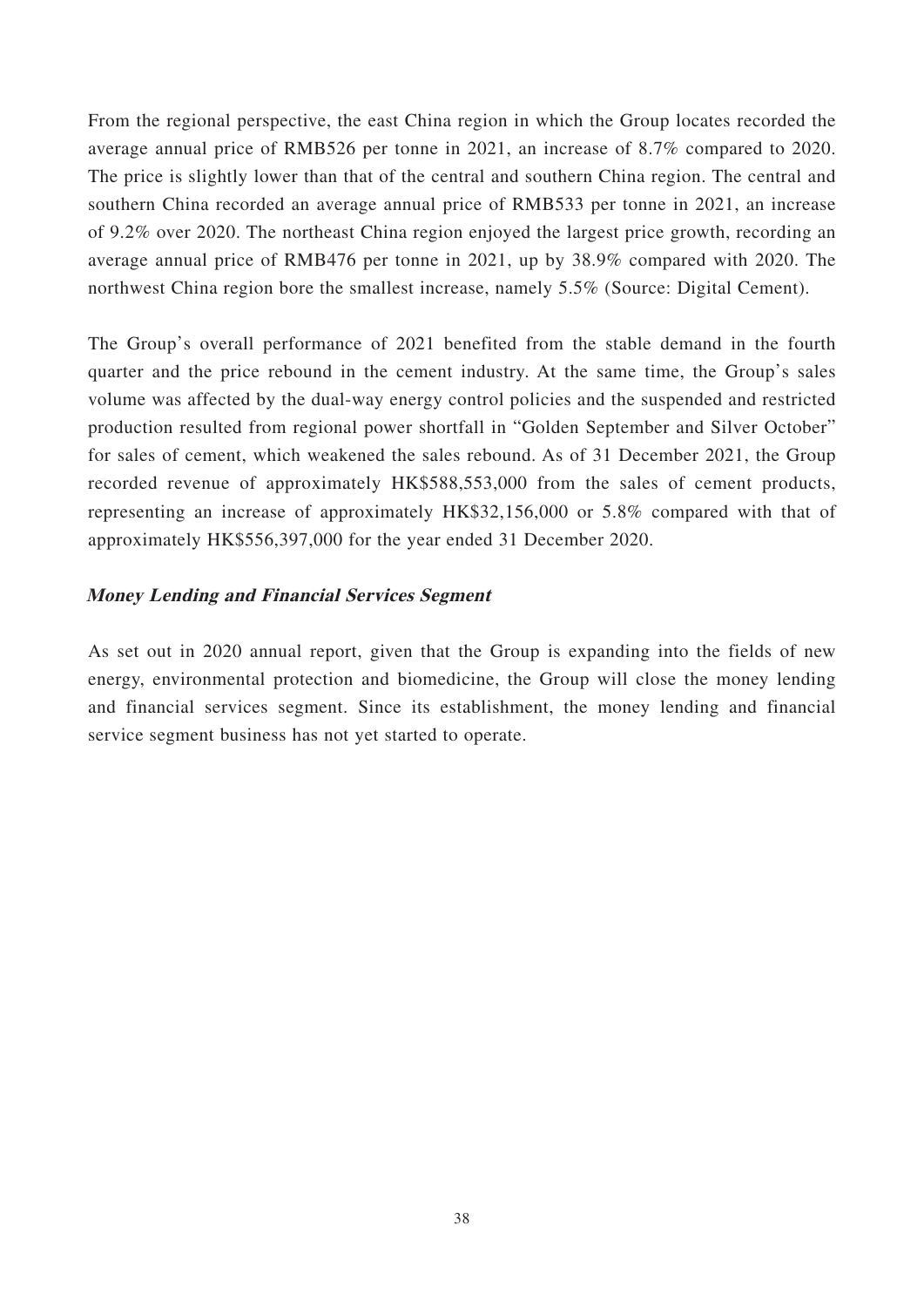#### **Biomedical Segment**

According to an industry report issued by a global consulting institution in 2020, the oncology medicine market in the PRC has grown rapidly in recent years and is expectedly to keep growing in the future. The total sales of oncology medicines in the PRC increased from approximately RMB110.2 billion in 2015 to approximately RMB182.7 billion in 2019. One of the key growth drivers is the large and increasing patient base in the PRC. The large cancer patient base in the PRC keeps growing due to changes in people's lifestyle and diet as well as the growing aging population, which not only generates substantial market demand for cancer treatments but also provides a favourable clinical trial environment for the rapid development of new therapeutics. The number of cancer cases in the PRC has been increasing steadily in the past five years, from approximately 4 million cases in 2015 to approximately 4.4 million cases in 2019.

In addition, according to an industrial report issued by a global consulting institution in 2020, it is expected that the market size and market share of medicines for autoimmune diseases in the PRC will constantly increase in next 10 years. Such increase is attributable to a number of factors, including the development and improvement of diagnostic methods of autoimmune diseases in the PRC, favorable government plans and policies as well as the continuous enhancement of the public's capability to afford the treatment of autoimmune diseases and the awareness on such diseases.

The PRC government has enacted encouragement policies to support and promote the research and development of bio-pharmaceuticals. For instance, in October 2017, the PRC government issued the Opinions on Deepening the Reform of the Review and Approval System to Encourage the Innovation of Drugs and Medical Devices. In July 2018, the National Medical Products Administration issued the Announcement of the National Medical Products Administration on Adjusting the Review and Approval Procedures for Drug Clinical Trials, stating that for investigational new drug applications in the PRC, clinic trials can be proceeded as set out in the proposals submitted as long as no objections or enquires are received within a certain period of time. The research and development of bio-pharmaceuticals shall be facilitated through the reform on clinical trials management, the acceleration of review and approval and other measures.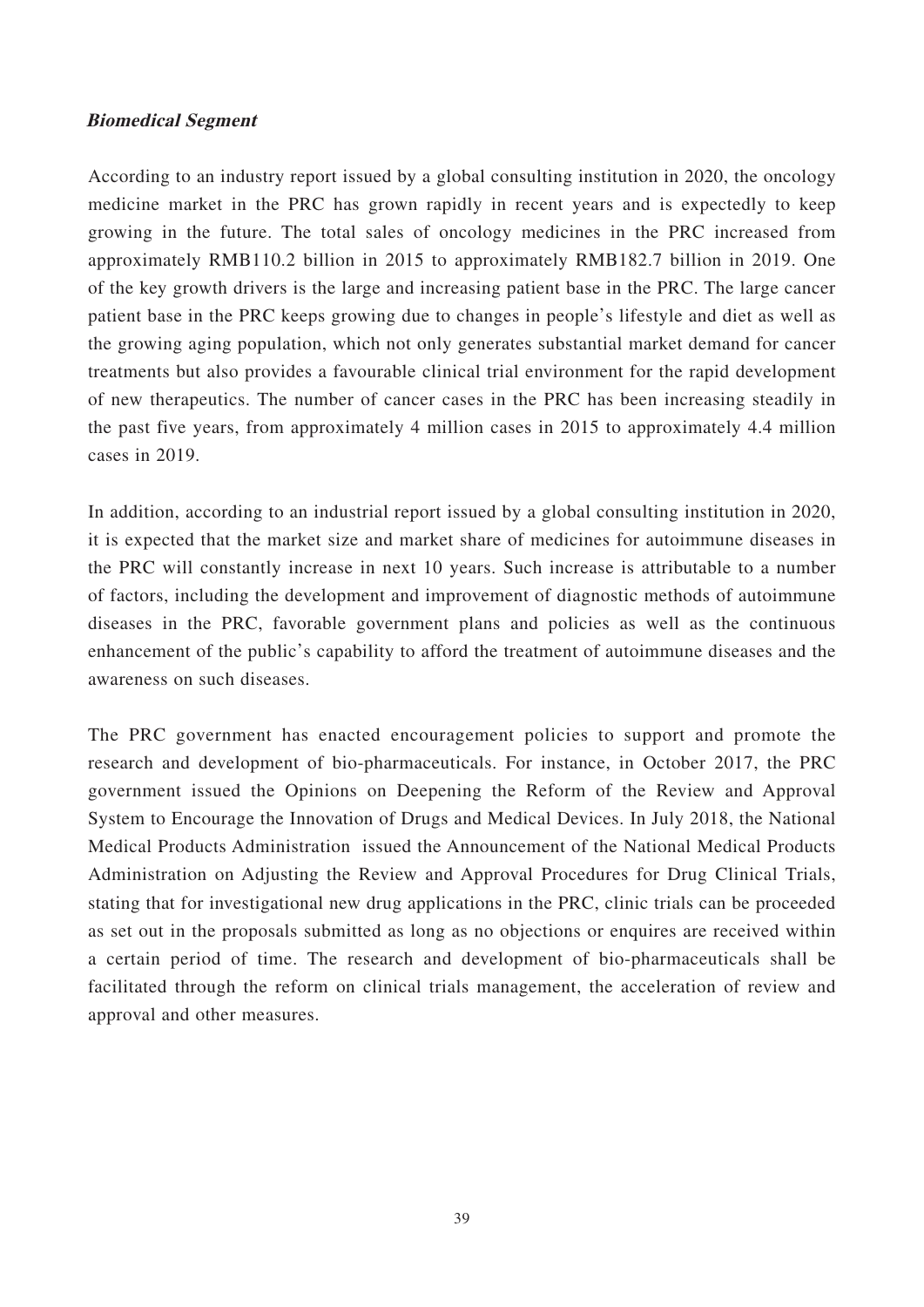The Group is committed to exploring new business opportunities and intends to acquire quality businesses and assets with good prospects for the Group's future development. The desire to diversify the Group's business is intended to enable the Group to achieve greater returns in the long term. Against this background, the Group has acquired the entire issued share capital of Orient Everhealth Biomedical Company Limited ("**Orient Everhealth**") during the Reporting Period. Orient Everhealth holds 65% issued share capital in Suzhou Everhealth Biomedical Company Limited("**Suzhou Everhealth**"), which is principally engaged in the research and development of innovative medicines and therapy for cancers and autoimmune diseases, and their commercialisation. The above acquisition was completed on 31 December 2020 and Orient Everhealth has become a wholly-owned subsidiary of the Company. For details of the acquisition, please refer to the announcement dated 6 November 2020 and the circular dated 15 December 2020 of the Company. The acquisition provides the Group with an opportunity to expand into comprehensive healthcare and biopharmaceutical sectors, which would diversify the Group's business and enhance shareholders' value.

At present, Suzhou Everhealth has completed pre-clinical development of PD-ligand 1 (PD-L1) inhibitory antibody drugs, and obtained related in vitro and in vivo antitumor experimental data; its T cell immunoglobulin domain and mucin domain-3 (TIM-3) monoclonal antibody project has successively made progress in antibody preparation, antibody humanization, construction of cell lines with high expression stability, and in vitro and in vivo tumor research, along with a patent layout. Meanwhile, 2021 has seen three new research and development projects: 1. the development of drugs for oncolytic herpes simplex virus (HSV); 2. the design of a new chimeric antigen receptor (CAR) 3. the research and development project of antibody-drug conjugate (ADC).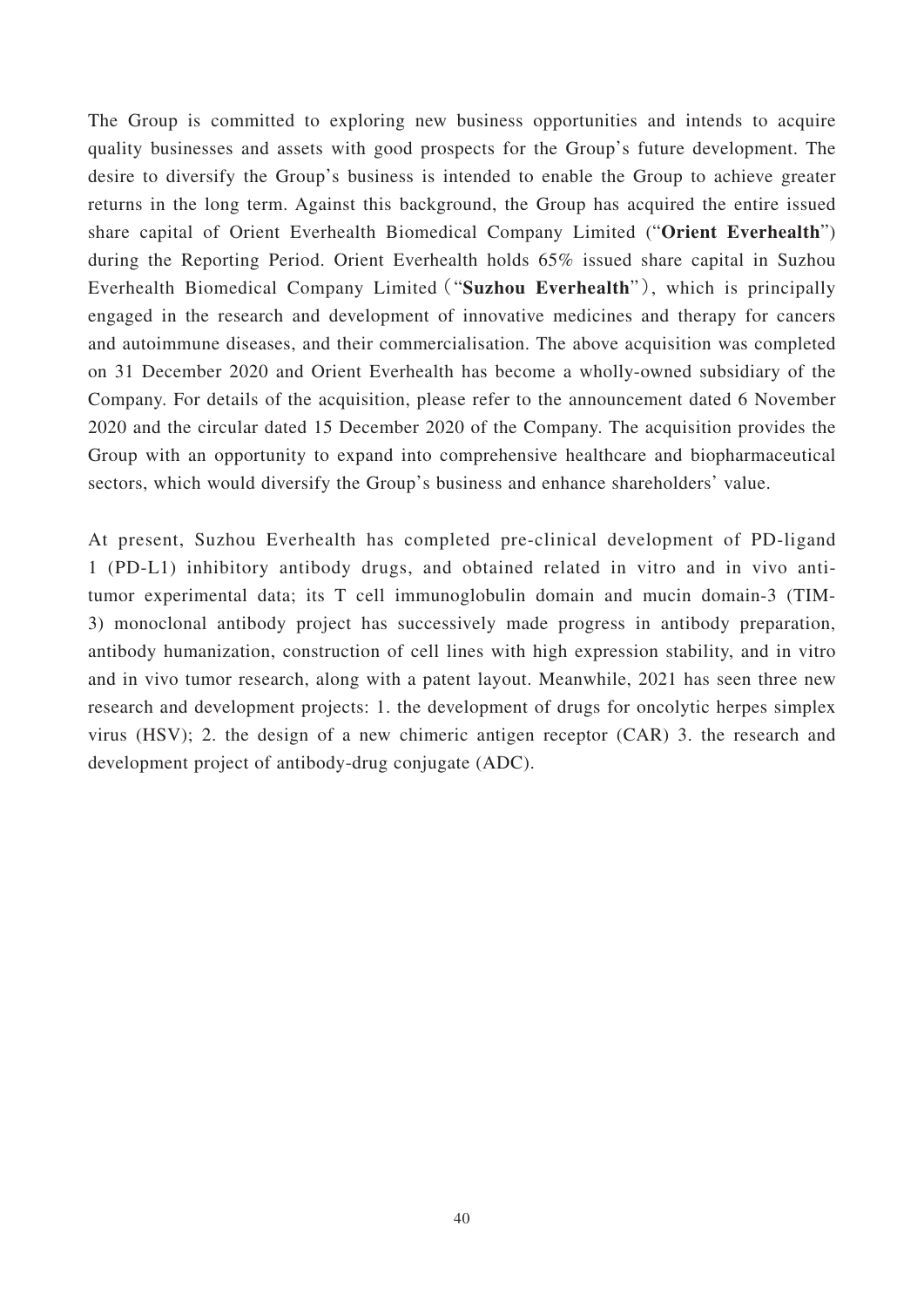### **Business Review**

Set out below is a detailed discussion and analysis of the performance of the Group during the financial year, as well as the major factors affecting its results of operations and financial position:

### **Revenue**

During the Reporting Period, the Group's revenue arisen from the cement segment amounted to approximately HK\$589,461,000, representing an increase of approximately HK\$31,116,000 or 5.6% from approximately HK\$558,345,000 in the corresponding period in 2020. The increase was mainly benefited from the rise in cement price.

The table below sets forth the analysis of the Group's revenue by product type:

|                 | 2021            |                | 2020            |                 |         |                 |
|-----------------|-----------------|----------------|-----------------|-----------------|---------|-----------------|
|                 |                 | Average        |                 |                 | Average |                 |
|                 | <b>Sales</b>    | <b>Selling</b> |                 | Sales           | Selling |                 |
|                 | <b>Volume</b>   | Price          | Revenue         | Volume          | Price   | Revenue         |
|                 | <b>Thousand</b> | <b>HK\$/</b>   |                 | <b>Thousand</b> | HK\$/   |                 |
|                 | tonnes          | tonne          | <b>HK\$'000</b> | tonnes          | tonne   | <b>HK\$'000</b> |
| PO 32.5R Cement | 338             | 421            | 142,404         | 439             | 385     | 169,067         |
| PC 42.5 Cement  | 909             | 491            | 446,149         | 851             | 455     | 387,330         |

Categorized by product type, the sales volume of cement products in 2021 amounted to approximately 1,247 thousand tonnes, representing a decrease of approximately 3.3% from 2020, while the sales income of cement products was approximately HK\$588,553,000, representing an increase of approximately HK\$32,156,000 or approximately 5.8% from approximately HK\$ 556,397,000 in 2020.

The rental income from cement kilns in 2021 amounted to approximately HK\$908,000, representing a decrease of approximately HK\$1,040,000 or 53% from approximately HK\$1,948,000 in 2020.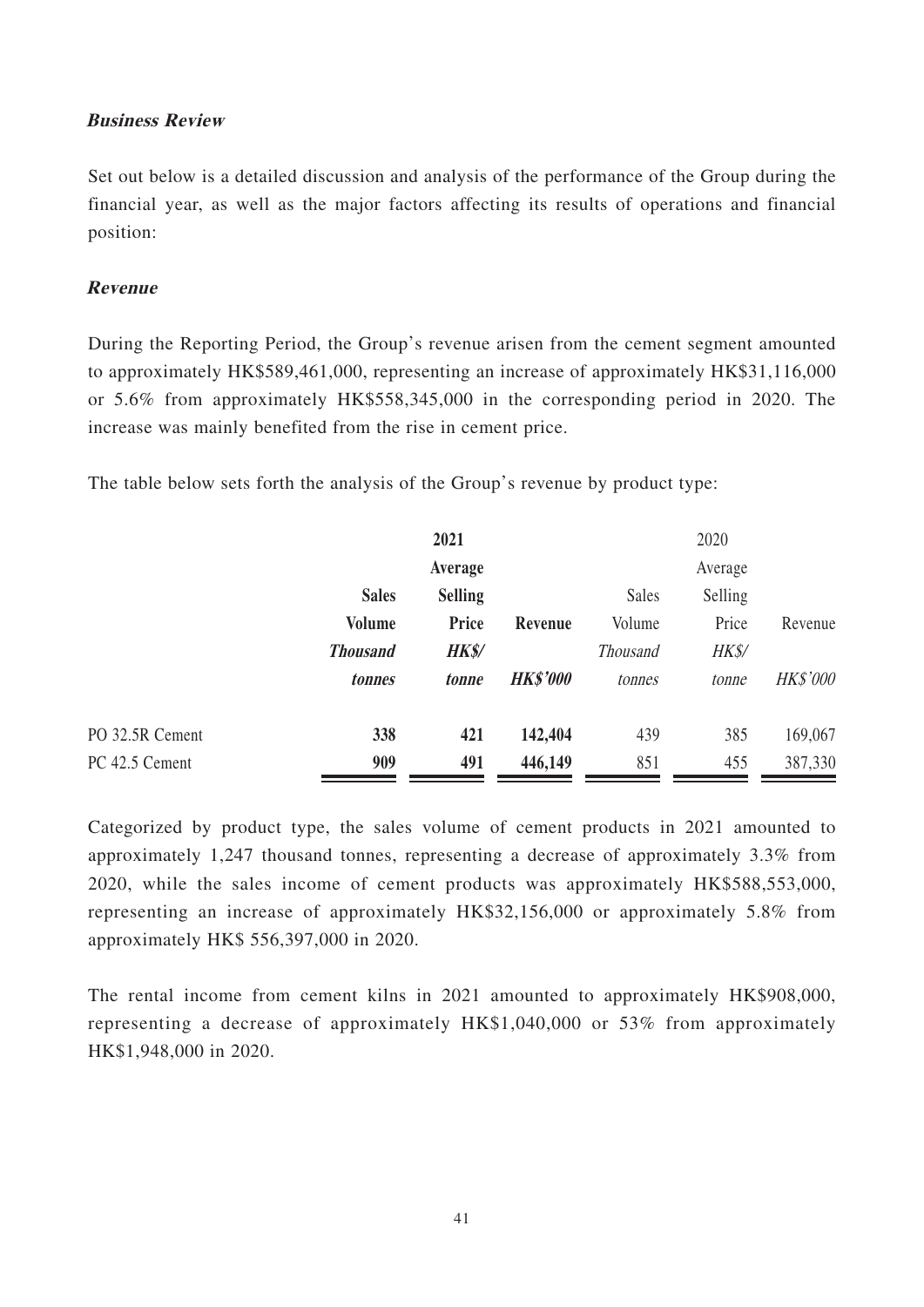The table below sets forth an analysis of the Group's revenue by geographical region:

|                          | 2021            |           | 2020     |          |
|--------------------------|-----------------|-----------|----------|----------|
|                          |                 | $\%$      |          | $\%$     |
|                          |                 | of total  |          | of total |
|                          | Revenue         | turnover  | Revenue  | turnover |
|                          | <b>HK\$'000</b> |           | HK\$'000 |          |
| <b>Jiangsu Province</b>  | 496,215         | 84.31%    | 449,525  | 80.79%   |
| <b>Wujiang District</b>  | 492,583         | 83.69%    | 388,928  | 69.90%   |
| Suzhou (excluding        |                 |           |          |          |
| Wujiang District)        | 3,632           | 0.62%     | 60,597   | 10.89%   |
| <b>Zhejiang Province</b> | 90,480          | 15.37%    | 98,433   | 17.69%   |
| Southern Zhejiang        |                 |           |          |          |
| Province (Taizhou,       |                 |           |          |          |
| Zhoushan and Ningbo)     | 31,027          | $5.27\%$  | 53,483   | 9.61%    |
| Jiaxing                  | 59,453          | $10.10\%$ | 44,950   | $8.08\%$ |
| Shanghai                 | 1,858           | $0.32\%$  | 8,439    | 1.52%    |
| <b>Total</b>             | 588,553         | 100.00%   | 556,397  | 100.00%  |

During the Reporting Period, due to the rise in cement price, the sales income of the Group increased as compared to the corresponding period of last year. The sales in most of the regions recorded different extents of the increase as compared to the corresponding period of last year.

## **Gross Profit and Gross Profit Margin**

During the Reporting Period, the gross profit, all generated from cement segment amounted to approximately HK\$111,231,000, representing a decrease of approximately HK\$11,173,000 or approximately 9% as compared to approximately HK\$122,404,000 in 2020, while the gross profit margin amounted to approximately 18.9% in 2021, representing a decrease of approximately 3% as compared to approximately 21.9% in 2020. The decrease was mainly due to the increase of market coal price which increase the production cost of cement, resulting in a decrease in gross profit margin.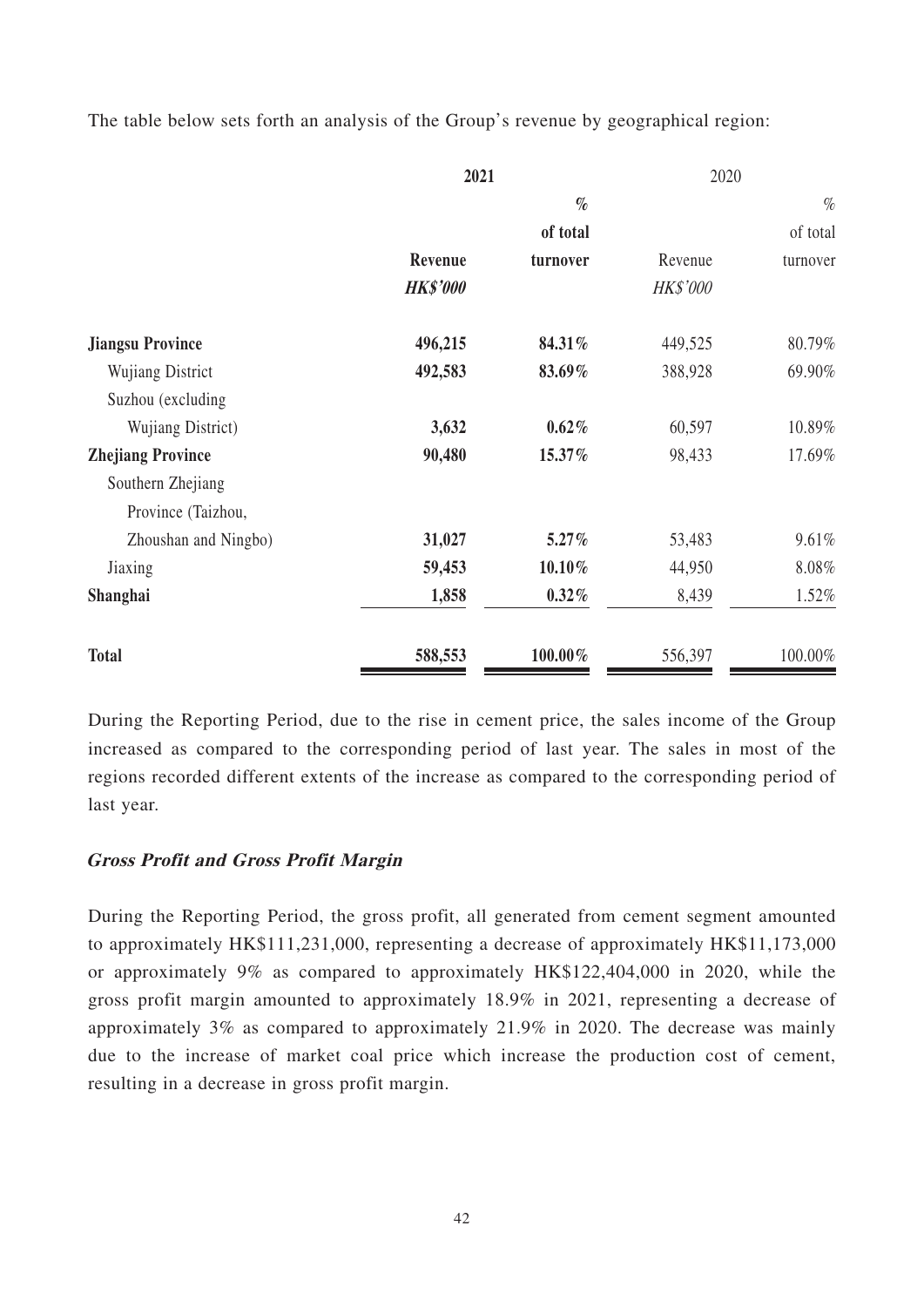## **Other Income and Other Gain**

The Group's other income and other gain amounted to approximately HK\$2,330,000 during the Reporting Period, representing a decrease of approximately HK\$8,691,000 or approximately 78.9% compared to approximately HK\$11,021,000 in 2020, which is mainly due to (1) the interest of approximately HK\$2,948,000 generated from the subscription of high-yield bonds last year while there was no such subscription this year; (2) the decrease in VAT refund of approximately HK\$5,051,000 as no longer meeting the refund standard due to the change in the production standard of cement industry.

## **Sales and Distribution Expenses**

The Group's sales and distribution expenses, all generated from cement segment, amounted to approximately HK\$5,840,000 during the Reporting Period, representing a decrease of approximately HK\$41,000 or approximately 1% as compared to approximately HK\$5,881,000 in 2020. Sales and distribution expenses in 2021 accounted for approximately 1.0% of the consolidated revenue of the cement segment, which remained about flat as compared to approximately 1.1% in 2020.

## **General and Administrative Expenses**

The Group's general and administrative expenses amounted to approximately HK\$44,797,000 during the Reporting Period, representing an increase of approximately HK\$6,962,000 or approximately 18.4% as compared to approximately HK\$37,835,000 in 2020. The increase in the general and administrative expenses was primarily due to the increase from consolidation of administrative expenses of Biomedical segment during the Reporting Period.

## **Tax**

The Group's income tax expense amounted to approximately HK\$29,523,000 during the Reporting Period, representing a decrease from approximately HK\$35,348,000 of income tax expense in 2020, which was primarily due to a decrease in the results of the cement segment in 2021.

Details of the Group's income tax are set out in note 8 to the consolidated financial statements of this announcement.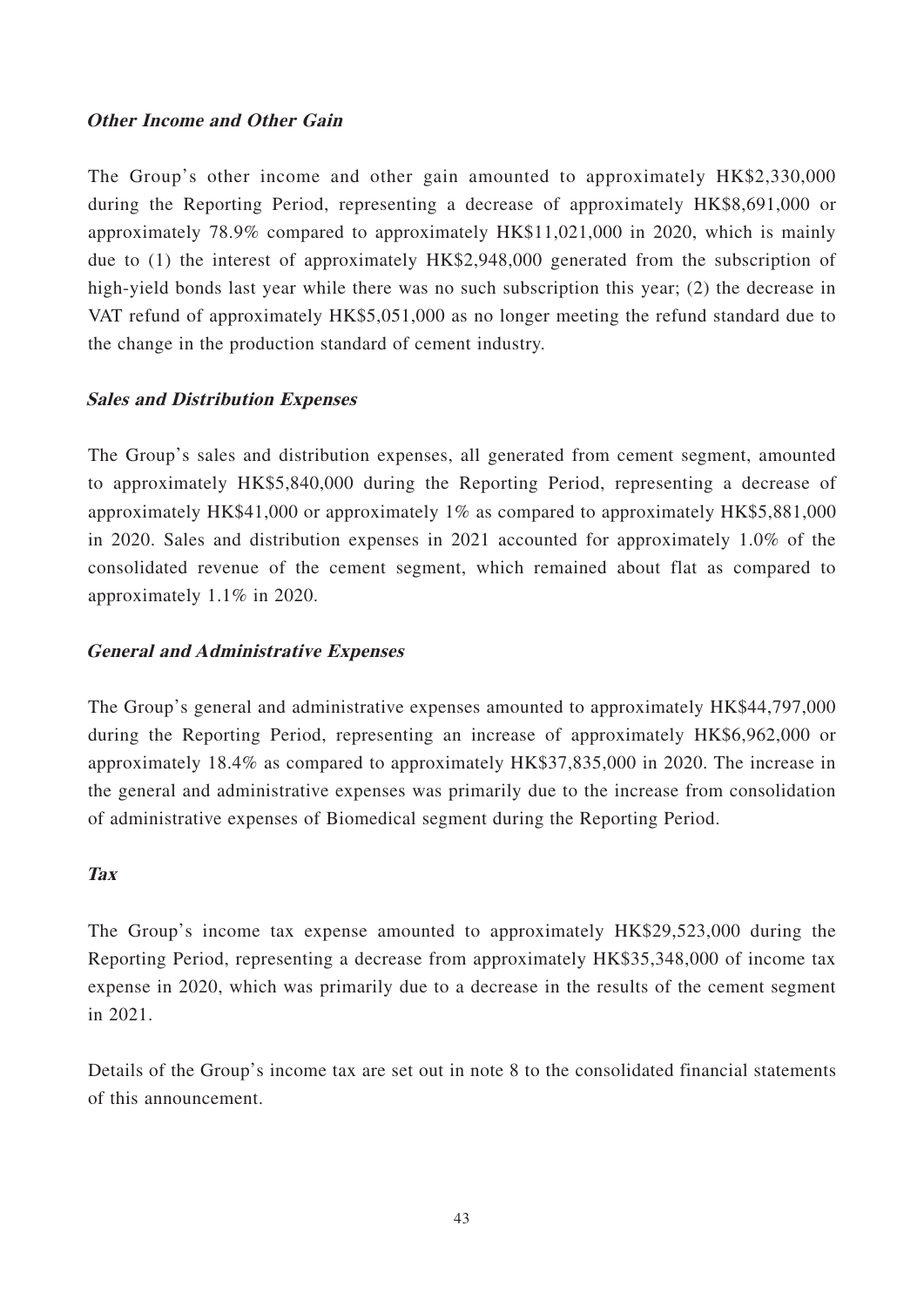### **Net Profit Margin**

During the Reporting Period, the Group's net profit margin was approximately 18.9%, representing a decrease as compared to approximately 21.9% in 2020. The decrease was mainly attributable to (i) the increase in the production cost of cement due to the rising coal price; (2) the decrease in other income and other gain of approximately HK\$8,691,000 as mentioned in the above section headed "Other Income and Other Gain"; and (3) the research and development costs and administrative expenses of approximately HK\$7,265,000 incurred by the new biomedical segment of the Group's business this year, resulting in a decrease from a net profit of approximately HK\$60,848,000 in 2020 to a net profit of approximately HK\$44,006,000 in 2021.

## **Liquidity and Capital Resources**

The Group planned to meet its working capital requirements primarily through cash flow from operating activities, borrowings and utilising trade and other payables, proceeds from initial public offering, and part of the proceeds from the placement of new shares.

|                           | 31 December     | 31 December     |
|---------------------------|-----------------|-----------------|
|                           | 2021            | 2020            |
|                           | <b>HK\$'000</b> | <b>HK\$'000</b> |
| Cash and cash equivalents | 90,292          | 111,637         |
| <b>Borrowings</b>         | 136,675         | 78,237          |
| Debt to equity ratio      | 20.05%          | 12.26%          |
| Debt to asset ratio       | 151.4%          | 70.08%          |

### **Cash Flow**

As at 31 December 2021, the Group's cash and cash equivalents amounted to approximately HK\$90,292,000, representing a decrease of approximately 19.1% from approximately HK\$111,637,000 as at 31 December 2020, which was primarily due to the increase in receivables during the Reporting Period.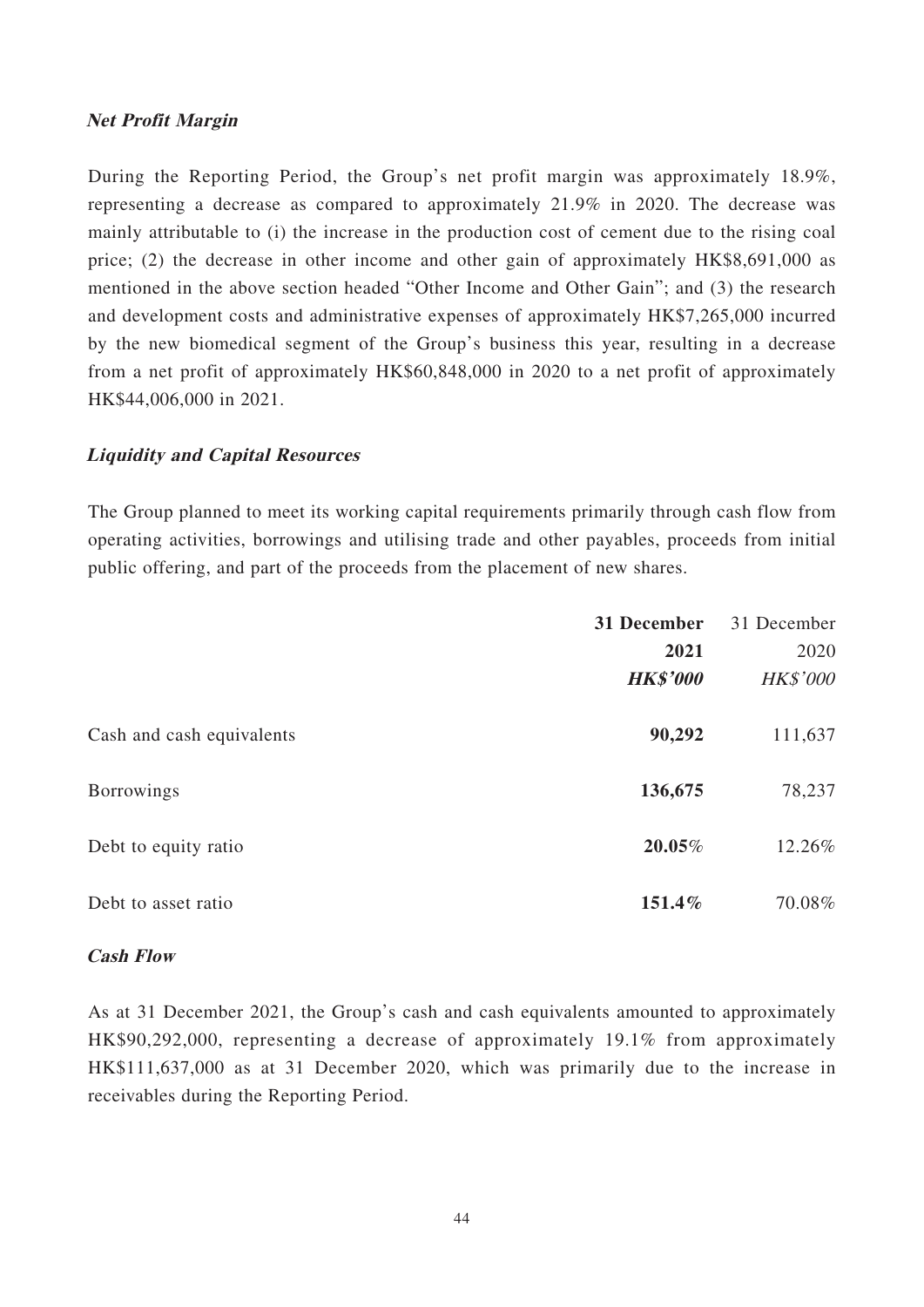## **Borrowings**

|                   | 31 December     | 31 December |
|-------------------|-----------------|-------------|
|                   | 2021            | 2020        |
|                   | <b>HK\$'000</b> | HK\$'000    |
| Current:          |                 |             |
| <b>Borrowings</b> |                 |             |
| - Cement segment  | 121,335         | 43,687      |
| - Unallocated     | 15,340          | 34,550      |
| <b>Borrowings</b> | 136,675         | 78,237      |

As at 31 December 2021, the Group's bank borrowings amounted to approximately HK\$121,335,000, representing an increase of approximately 177.7% from approximately HK\$43,687,000 as at 31 December 2020, which was mainly due to the increase in the bank loans of the Group.

As at 31 December 2021 and 31 December 2020, the aforesaid borrowings were not secured, pledged and guaranteed by the Group's properties, plant and equipment, land use rights, bill receivables and restricted bank deposits. As at 31 December 2021, borrowings of approximately HK\$14,300,000 was secured by corporate guarantees from the Company (2020: HK\$13,262,000).

As at 31 December 2021, the Group had no unutilised bank financing facilities.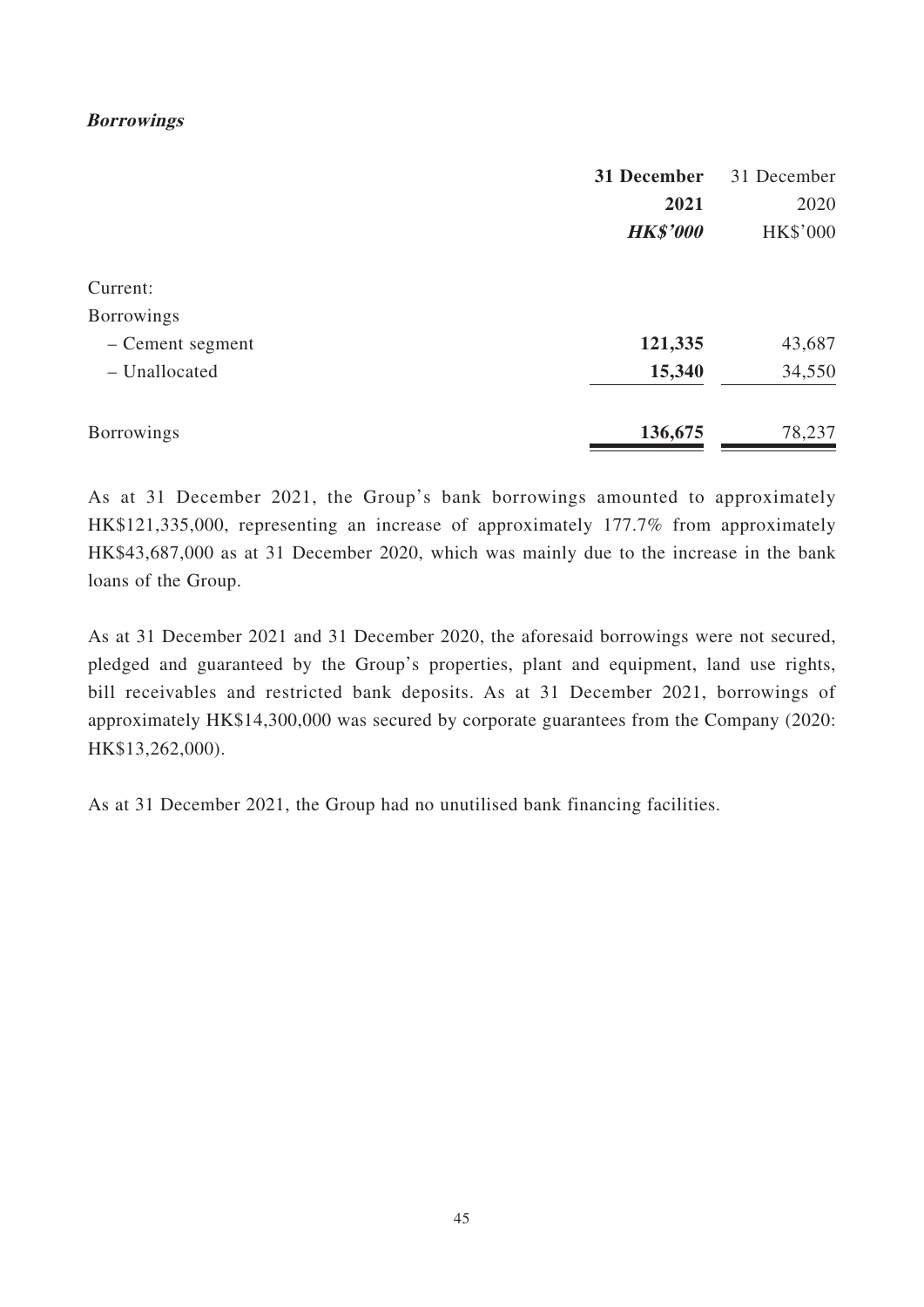## **Debt to Equity Ratio**

As at 31 December 2021, the Group's debt to equity ratio was 20.05%, which increased as compared with 12.09% as at 31 December 2020.

The debt to equity ratio is calculated by dividing the debt by the difference between total assets and total liabilities.

## **Capital Expenditure and Capital Commitments**

The Group's capital expenditure amounted to approximately HK\$32,382,000 in 2021, all of which were generated from the cement segment. It represented an increase of approximately 38.5% from approximately HK\$23,372,000 in 2020, which was mainly due to the increase in technical transformation costs.

As at 31 December 2021, the Group had capital commitments of approximately HK\$3,940,000 (2020: HK\$7,342,000).

## **Pledge of Assets**

As at 31 December 2021, the Group did not pledge any assets during the Reporting Period.

## **Contingent Liabilities**

As at 31 December 2021, the Group had no material contingent liabilities.

### **Foreign Currency Risk**

The Group conducted its business primarily in mainland China with the majority of its operating expenses and capital accounts denominated in Renminbi, and a small amount denominated in Hong Kong dollars. During the Reporting Period, the Group was not materially affected in operating business and working capital due to fluctuations in foreign exchange rates.

During the Reporting Period, the Group did not expose to any significant currency exchange risks, nor did the Group implement any hedging measures for such risks.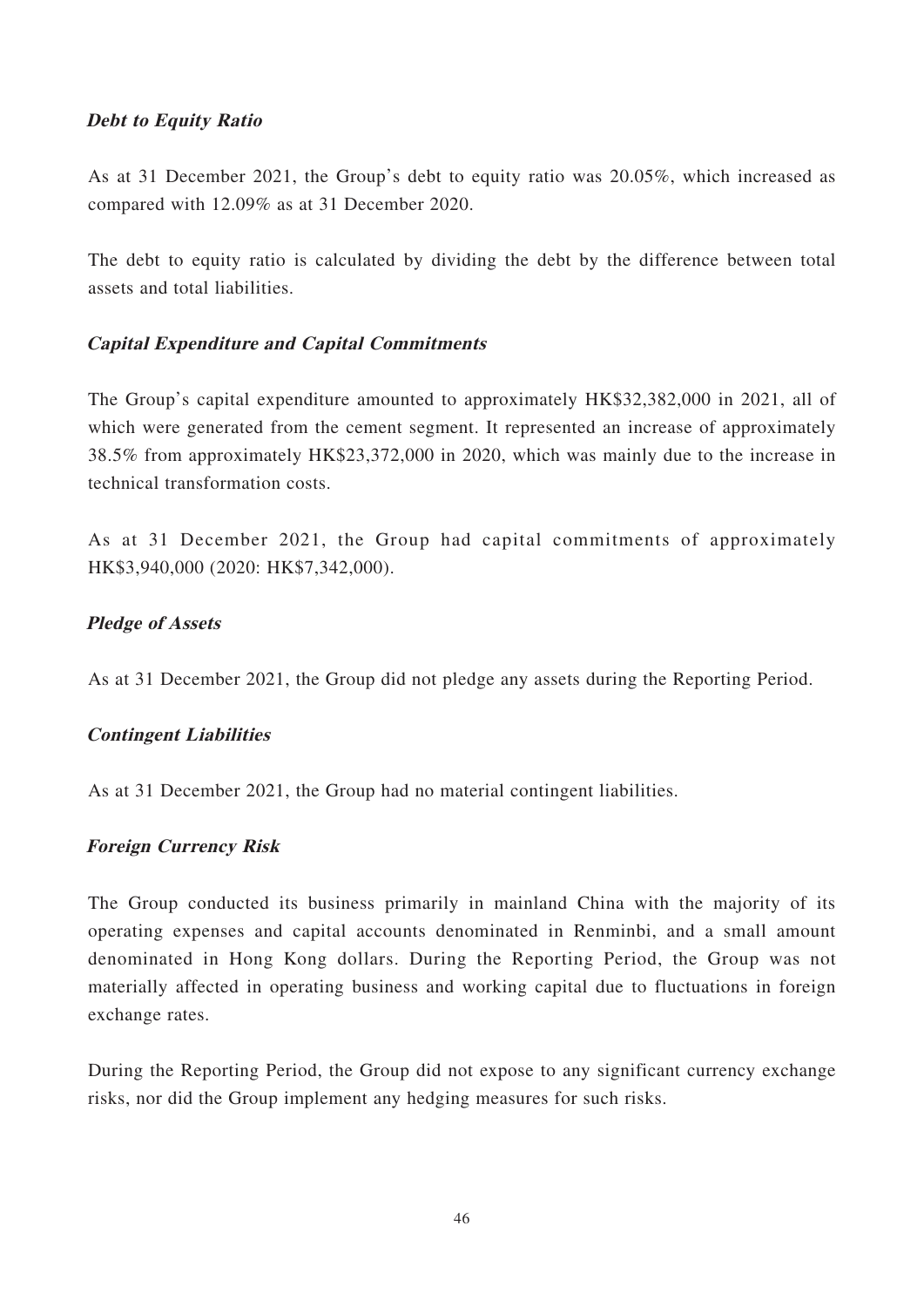As Renminbi is not a freely convertible currency, the future exchange rates of Renminbi could vary significantly from the current or historical exchange rate levels as a result of any controls that the PRC government may impose. The exchange rates may also be affected by economic development and political changes in mainland China and/or internationally, as well as the demand and supply of Renminbi. The management will closely monitor its foreign exchange exposure and will consider taking appropriate measures on hedging foreign currency exposure when necessary.

## **SUBSTANTIAL ACQUISITIONS AND DISPOSALS OF SUBSIDIARIES AND ASSOCIATED COMPANIES**

During the Reporting Period, the Group did not conduct any material acquisitions or disposals of its subsidiaries or associated companies.

## **DIVIDEND**

The Board does not recommend payment of any final dividend for the year ended 31 December 2021.

## **EMPLOYEES AND REMUNERATION POLICIES**

As at 31 December 2021, the Group had a total of 234 employees. The total remuneration of our employees amounted to approximately HK\$29,614,000 during the Reporting Period. The remuneration levels of employees are commensurate with their responsibilities, performance and contributions and set on the basis of their merits, qualification and competence as well as the opinions from the remuneration committee of the Company (if applicable).

## **FUTURE PROSPECTS**

In 2022, the Group will continue to effectively reduce costs by improving internal management, and upgrade the existing facilities of the Company to increase production efficiency and reduce maintenance costs. Through the refined customer services, the Group will expand its market share and improve the product profitability. Besides, the Group will continuously develop and improve its R&D team building to promote the development of various product pipelines, and keep exploring other innovation pipelines. Meanwhile, the Group will continue to actively explore the investment opportunities in the emerging industries, especially in the field of new energy and bio-pharmaceutical. Furthermore, the Group will try capital operation to enhance its operational efficiency, thereby enhancing its comprehensive competitiveness.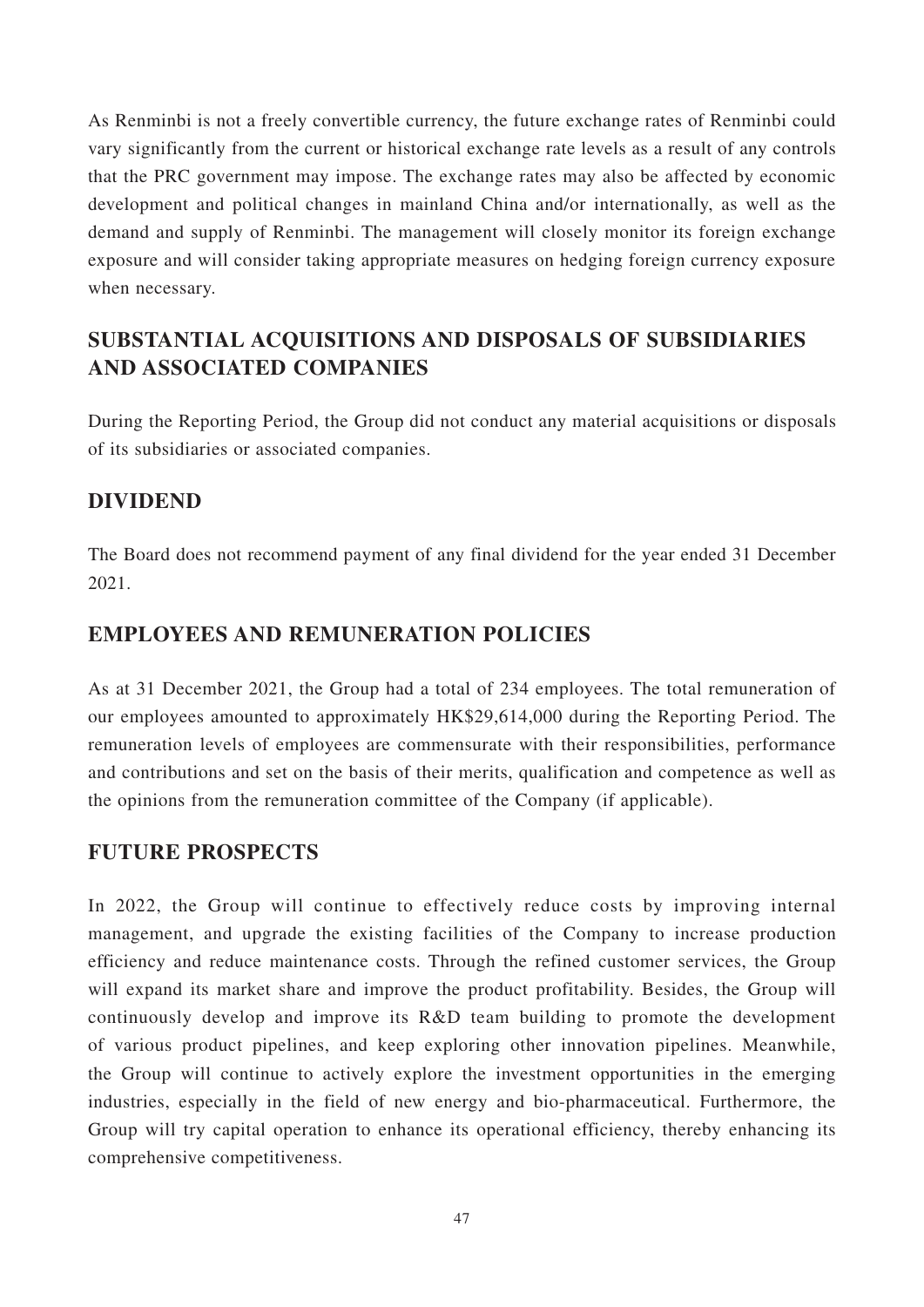## **EVENTS AFTER THE REPORTING PERIOD**

As at 31 December 2021, included in trade and other receivables, there were two nonrefundable prepayment paid to suppliers for raw material purchases, amounted to HKD115,000,000 in aggregate. In March 2022, the suppliers were not able to perform their obligations in an event of unforeseeable force majeure. After the negotiation, the suppliers had made the repayment of HKD61,000,000 (equivalent to RMB50,000,000) and HKD54,000,000 (equivalent to RMB44,000,000) on 29 March 2022 and 24 March 2022 respectively.

## **PURCHASE, SALE OR REDEMPTION OF LISTED SECURITIES OF THE COMPANY**

The Company or any of its subsidiaries did not purchase, sell or redeem any listed securities of the Company during the Reporting Period.

## **COMPLIANCE WITH THE CORPORATE GOVERNANCE CODE**

The Company is committed to achieving and maintaining high standards of corporate governance. The Board believes that effective corporate governance and disclosure practices are not only crucial to the enhancement of the Company's accountability and transparency and investors' confidence, but also critical to the Group's long-term success. The Company has adopted the code provisions in the Corporate Governance Code (the "**Code**") as set out in Appendix 14 to the Listing Rules as its own code on corporate governance.

During the Reporting Period and as of the date of this announcement, the Company has complied with Listing Rules, saved as deviations below.

Code Provision A.1.1 stipulates that board meetings should be held at least four times a year at approximately quarterly intervals. During the Reporting Period, the Board held two regular meetings, all the Directors had been presented at such meetings. The Board considers that during the Reporting Period, the Group had no other significant matters which required to convene formal Board meetings for discussion. Nevertheless, the Board maintains good communications with each Director through other informal means and ensures that each Director is updated with the latest developments of the Group in a timely manner. The Board also holds provisional meetings to review, discuss and decide specific matters related to the development and strategy of the Group as and when required. During the Reporting Period, the Board held two provisional meetings in aggregate to consider and approve, inter alia, the change of the presentation currency for the consolidated financial statements and the registered office of the Company.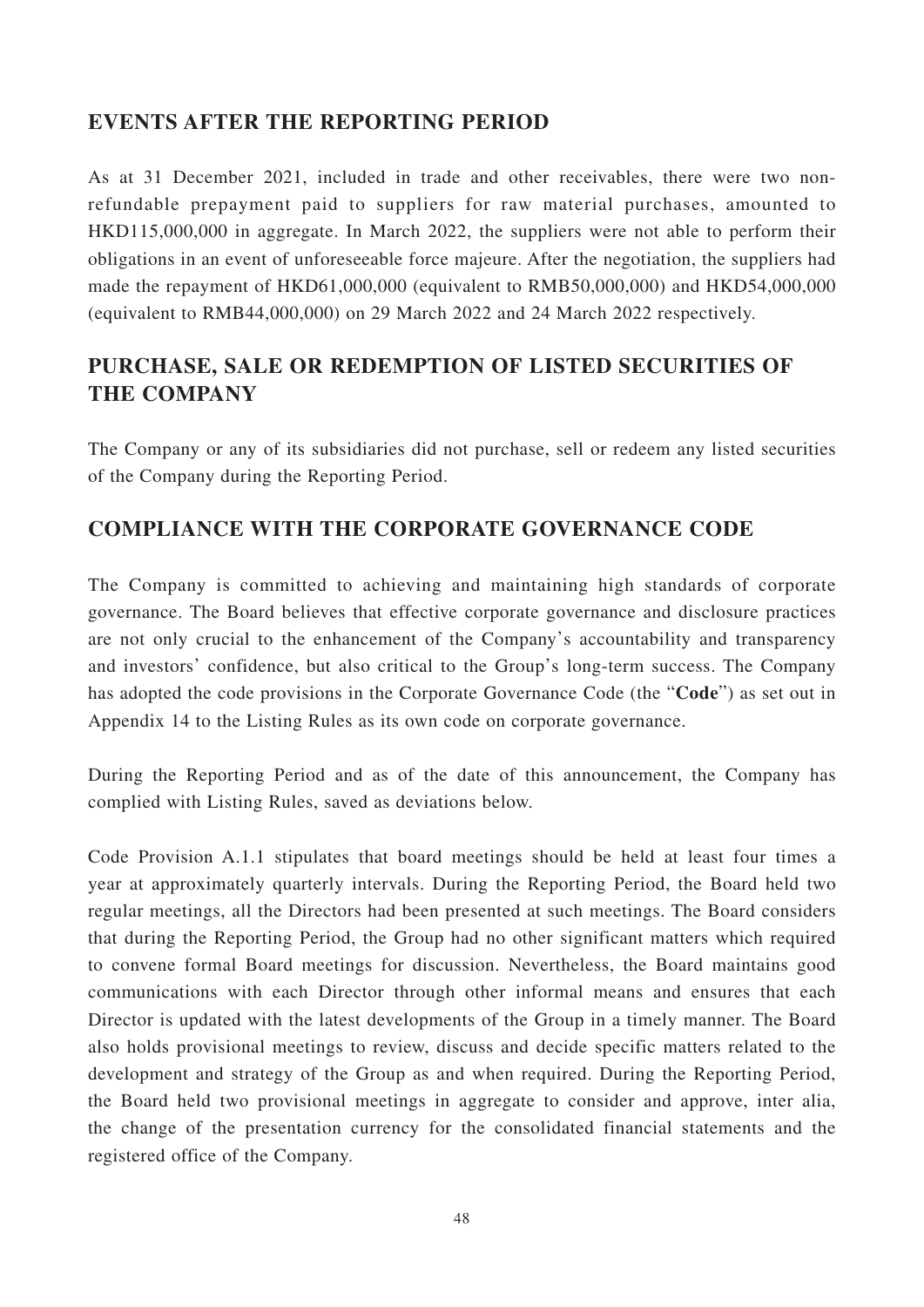## **COMPLIANCE WITH THE MODEL CODE**

The Company has adopted the Model Code as set out in Appendix 10 to the Listing Rules as its code of conduct regarding securities transactions by Directors. Having made specific enquiries, all Directors confirmed that they had complied with the required standards as set out in the Model Code during the Reporting Period.

## **AUDIT COMMITTEE**

The Company has established an audit committee (the "**Audit Committee**") in accordance with the requirements of the Listing Rules with written terms of reference.

The Audit Committee has reviewed the Group's annual financial statements for the year ended 31 December 2021 and has discussed the financial statements issues with the management of the Company. The Audit Committee is of the opinion that the preparation of such financial statements has complied with the applicable accounting standards and requirements and that adequate disclosures have been made.

As at the date of this announcement, so far as the Board is aware, the information set out herein is the same as those to be set out in the Company's annual report for 2021.

## **REVIEW OF THIS ANNUAL RESULTS ANNOUNCEMENT**

The figures in this annual results announcement, from pages 2 to 36, have been agreed by the Company's external auditor, BDO Limited, to the amounts set out in the Group's audited consolidated financial statements for the year ended 31 December 2021. The work performed by BDO Limited in this respect did not constitute an assurance engagement in accordance with Hong Kong Standards on Auditing, Hong Kong Standards on Review Engagements or Hong Kong Standards on Assurance Engagements issued by the Hong Kong Institute of Certified Public Accountants and, consequently, no assurance has been expressed by BDO Limited on this annual results announcement.